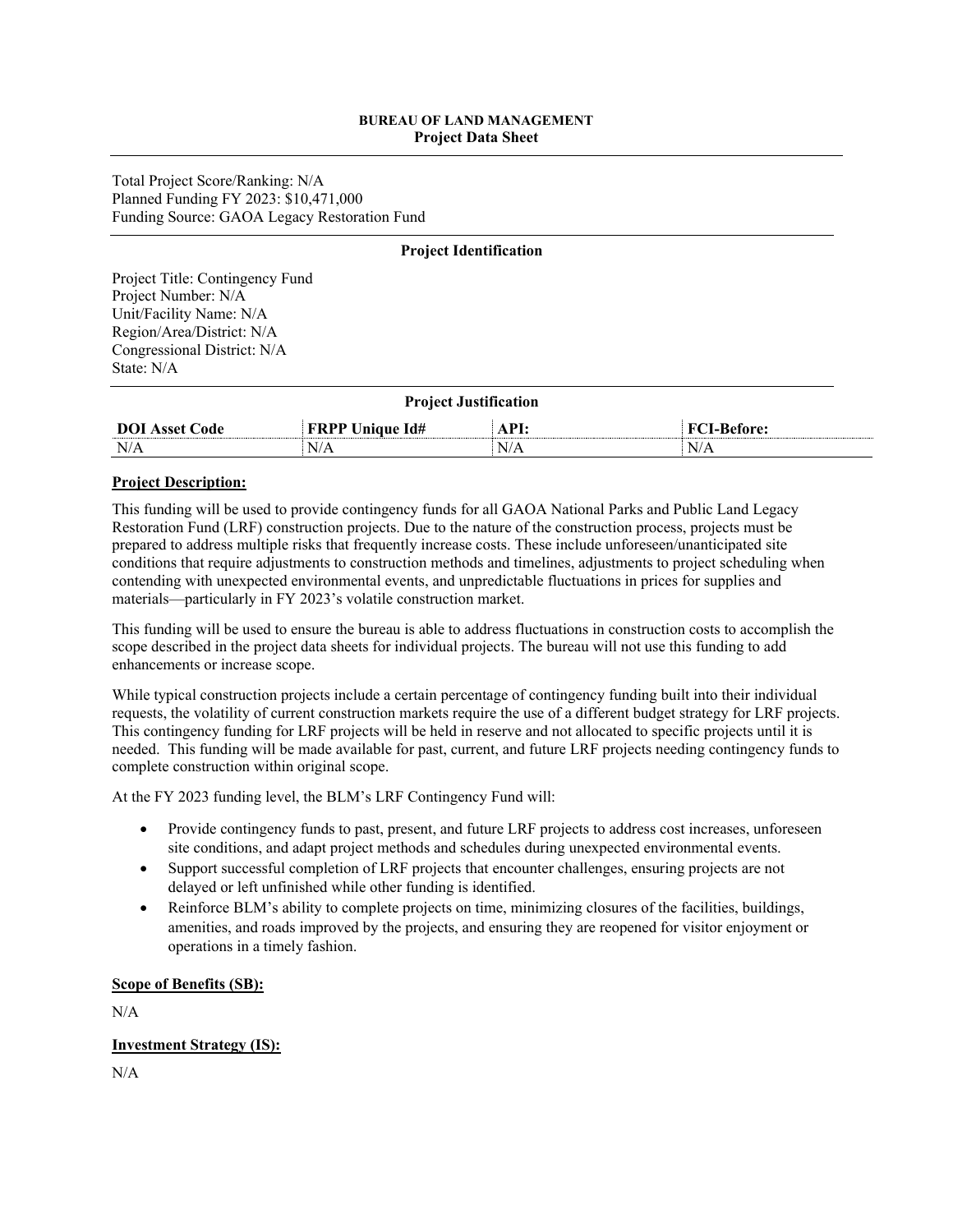#### **Consequences of Failure to Act (CFA):**

N/A

#### **Ranking Categories:**

| Category              | Percent   | <b>Score</b> |
|-----------------------|-----------|--------------|
| <b>FCI</b> Rating:    | n/a       | 0.00         |
| <b>API</b> Rating:    | n/a       | 0.00         |
| <b>API/FCI Score:</b> | $(40\%)$  | 0.00         |
| <b>SB</b> Score:      | (20%)     | 0.00         |
| IS Score:             | (20%)     | 0.00         |
| CFA Score:            | (20%)     | 0.00         |
| <b>Total Score:</b>   | $(100\%)$ | 0.00         |

Combined ranking factors =  $(0.40 \times API/FCI score) + (0.20 \times SB score) + (0.20 \times IS score) + (0.20 \times CFA score)$ 

#### **Capital Asset Planning**

Capital Plan Business Case Required: N/A VE Study: N/A

#### **Project Costs and Status**

#### **Project Cost Estimate (this PDS):**

| <b>Dollars in thousands</b><br>Activity |  |        | Percent |
|-----------------------------------------|--|--------|---------|
| Maintenance/Repair Work:                |  |        |         |
| Capital Improvement Work:               |  |        |         |
| Total:                                  |  | 10.471 |         |

#### **Project Funding History (entire project):**

| <b>History</b>                                      | <b>Dollars in thousands</b> |
|-----------------------------------------------------|-----------------------------|
| Funded to Date:                                     |                             |
| FY 2023 Legacy Restoration Fund Funding (this PDS): | 10,471                      |
| FY 2022 Legacy Restoration Fund Funding:            | 11,810                      |
| FY 2021 Earnings on Investment Funding:             |                             |
| FY 2021 Legacy Restoration Fund Funding:            | 251                         |
| Future Funding to Complete Project:                 |                             |
| Total:                                              |                             |

## **Class of Estimate:** N/A

Estimate Escalated to FY: N/A

#### **Planning and Design Funds (dollars in thousands):**

| LRF Planning Funds Received:                     | N/A |
|--------------------------------------------------|-----|
| LRF Design Funds Received:                       | N/A |
| Planning Funds Received from Other Fund Sources: | N/A |
| Design Funds Received from Other Fund Sources:   | N/A |

#### **Major Milestones**

Construction Award/Start

• Scheduled: N/A

• Actual: N/A

Project Complete

• Scheduled: N/A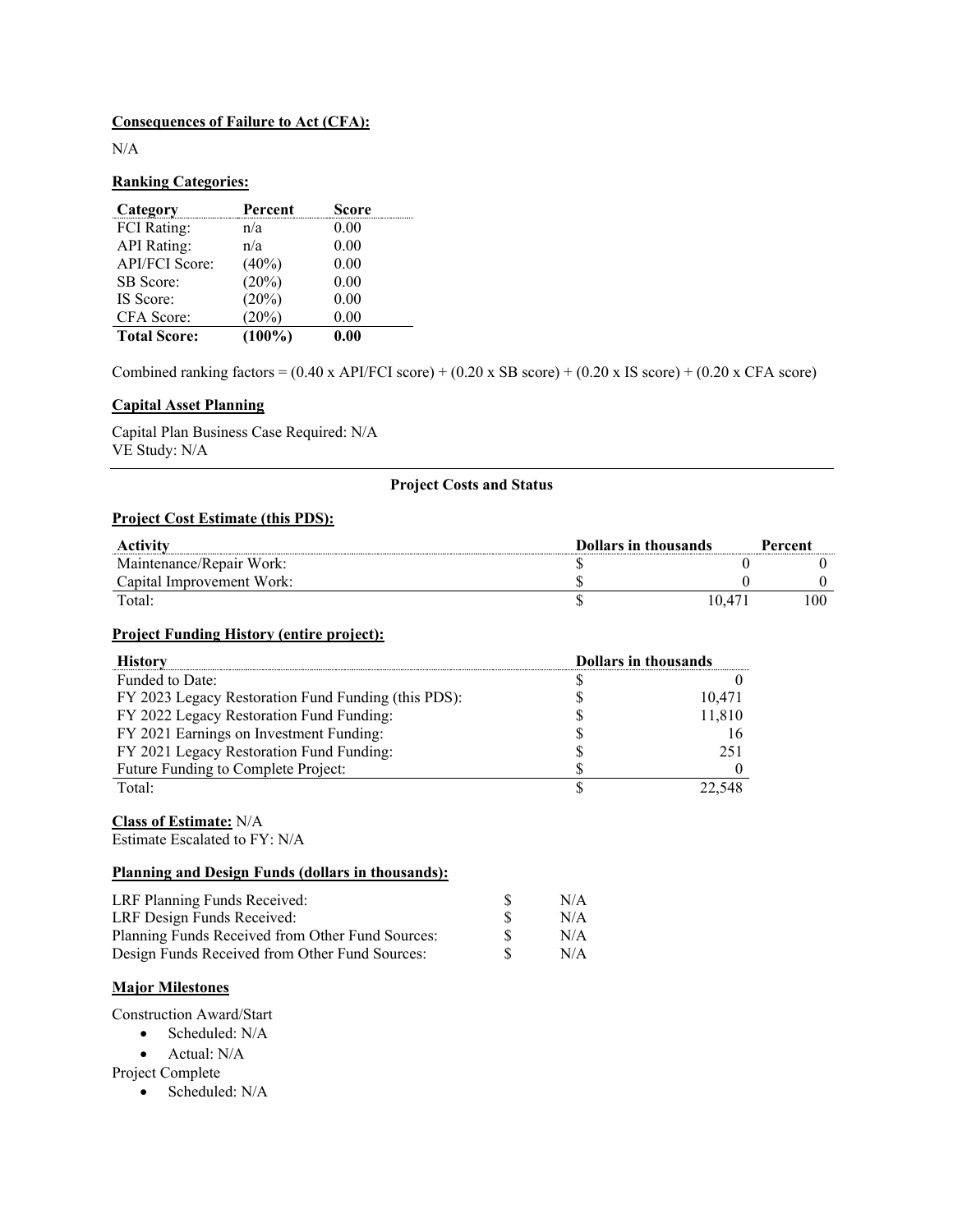• Actual: N/A

#### **Project Data Sheet**

Prepared/Last Updated: 03/22 DOI Approved: No

**Annual Operations & Maintenance Costs \$** 

Current: N/A Projected: N/A Net Change: N/A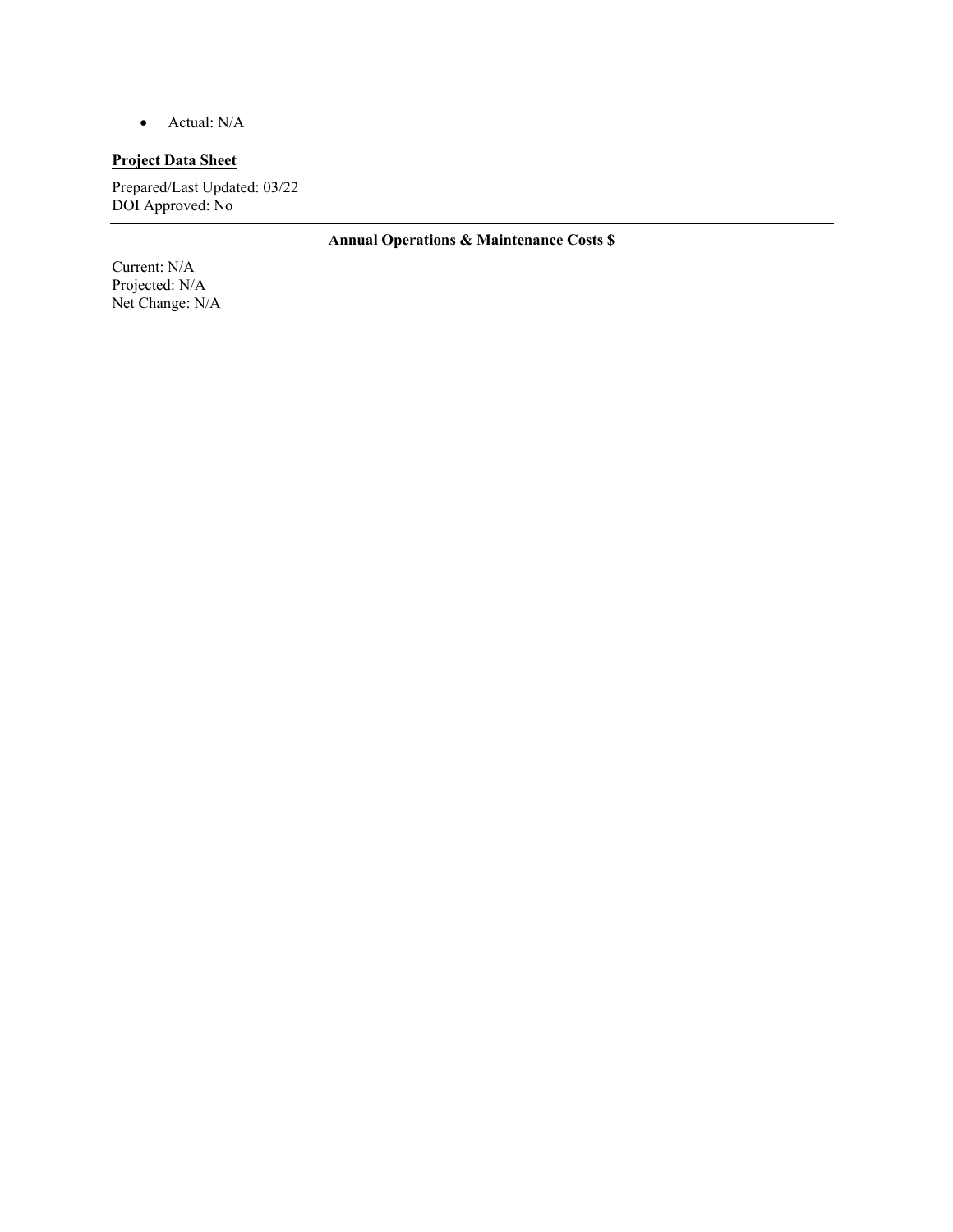**Project Data Sheet** 

Total Project Score/Ranking: 68 Planned Funding FY 2023: \$4,851,000 Funding Source: GAOA Legacy Restoration Fund

#### **Project Identification**

Project Title: Wild Rivers Back Country Byway Repairs, Phase II Project Number: L043 Unit/Facility Name: Taos Field Office / Rio Grande del Norte National Monument Region/Area/District: Region 7 / New Mexico / Farmington District Congressional District: 3 State: New Mexico

| <b>Project Justification</b>                                                  |         |    |      |  |  |
|-------------------------------------------------------------------------------|---------|----|------|--|--|
| API:<br><b>FRPP Unique Id#</b><br><b>FCI-Before:</b><br><b>DOI</b> Asset Code |         |    |      |  |  |
| 40760300                                                                      | 2002994 | 80 | 0.19 |  |  |

#### **Project Description:**

The Wild Rivers Backcountry Byway provides sole access to the Wild Rivers Recreation Area within the Rio Grande del Norte National Monument that leads to the stunning scenery of the Rio Grande Gorge. This project will extend the life of the road by constructing an asphalt overlay on the deteriorating pavement as well as establish a dedicated bike lane to improve the safety for cyclists riding the road. The project will improve multimodal access along the Wild Rivers Backcountry Byway by adding safety shoulders that will serve as a pedestrian bike lane.

This project builds on FY 2021 GAOA funding for the design and construction of the Wild Rivers Backcountry Byway rehabilitation project.

#### **Scope of Benefits (SB):**

Project selection criteria / GAOA strategy alignment:

- 1.1 Restore & Protect High Visitation / Public Use Facilities
- 1.3 Expand Recreation Opportunities and Public Access
- 1.4 Remediate Poorest FCI Facilities
- 2.1 Reduce or Eliminate Deferred Maintenance
- 2.2 Leverage Funding / Pursue Partnering Opportunities
- 2.3 Reduce Annual Operating Costs
- 3.1 Address Safety Issues
- 3.2 Protect Employees / Improve Retention
- 4.1 Modernize Infrastructure

#### **Investment Strategy (IS):**

- The asphalt overlay and culvert are expected to decrease current operations and maintenance costs. The project builds on the current rehabilitation of over 5.25 miles of loop road at the end of Wild Rivers Backcountry Byway which was previously prioritized by the BLM with Federal Lands Transportation Program (FLTP) funds to provide measurable net savings for the government and leverage significant non-DOI resources.
- The BLM estimates approximately \$1,900,000 of deferred maintenance will be retired at the completion of this project, for a deferred maintenance reduction ratio of 25%.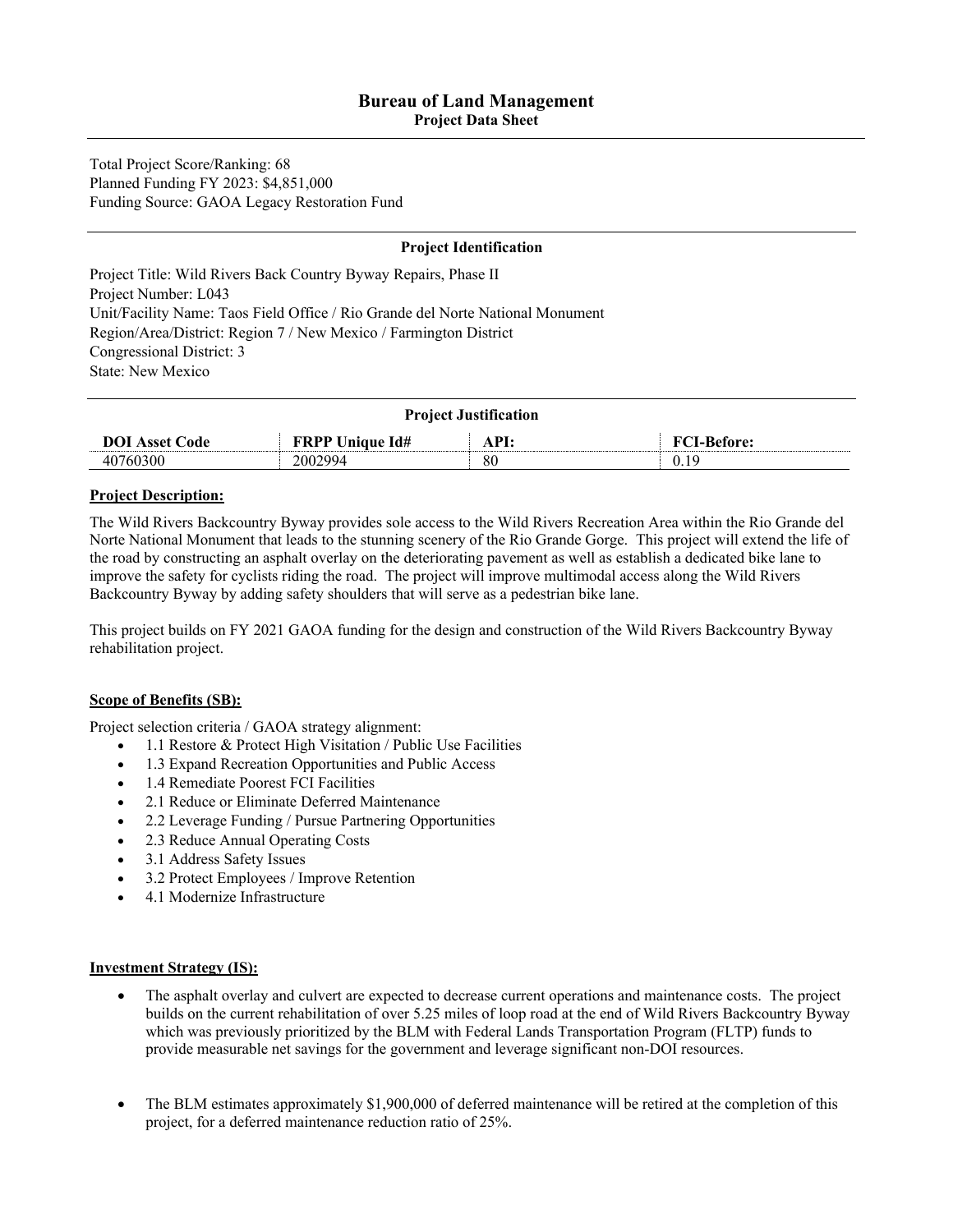- This project will also help advance the following Administration priorities:
	- o Climate Resiliency: The project will incorporate sustainable construction practices, by milling and recycling existing pavement to be placed as a subgrade to support the shoulder widening.
	- o Conservation / Resource Threats: This project should improve recreational access while protecting numerous cultural resources in the landscape.
	- o Job Creation –The design and construction of this project should create various jobs in addition to the long-term maintenance which should assist in keeping money flowing into the local economy by purchasing materials and employing personnel performing service and construction.

#### **Consequences of Failure to Act (CFA):**

• The condition of roadway will continue to deteriorate. There will not be a separate marked bike lane to improve cyclist safety.

#### **Ranking Categories:**

| Category            | Percent   | Score |
|---------------------|-----------|-------|
| <b>FCI</b> Rating:  | n/a       | 0.19  |
| <b>API</b> Rating:  | n/a       | 80    |
| API/FCI Score:      | (40%)     | 40    |
| <b>SB</b> Score:    | (20%)     | 60    |
| IS Score:           | (20%)     | 100   |
| CFA Score:          | (20%)     | 100   |
| <b>Total Score:</b> | $(100\%)$ |       |

Combined ranking factors =  $(0.40 \times API/FCI score) + (0.20 \times SB score) + (0.20 \times IS score) + (0.20 \times CFA score)$ 

#### **Capital Asset Planning**

Capital Plan Business Case Required: N/A VE Study: N/A

#### **Project Costs and Status**

#### **Project Cost Estimate (this PDS):**

| Activity                  | <b>Dollars in thousands</b> |  |
|---------------------------|-----------------------------|--|
| Maintenance/Repair Work:  |                             |  |
| Capital Improvement Work: |                             |  |
| Total:                    |                             |  |

#### **Project Funding History (entire project):**

| History                             | <b>Dollars in thousands</b> |
|-------------------------------------|-----------------------------|
| Funded to Date: FY 2021 GAOA        | 2,649                       |
| FY 2023 GAOA Funding (this PDS):    | 4,851                       |
| FY 2019-2021 FLTP Funding:          | 8,002                       |
| Future Funding to Complete Project: | 2.000                       |
| Total:                              | 17.502                      |

#### **Class of Estimate:** A B **C** D

Estimate Escalated to: FY2023/Q3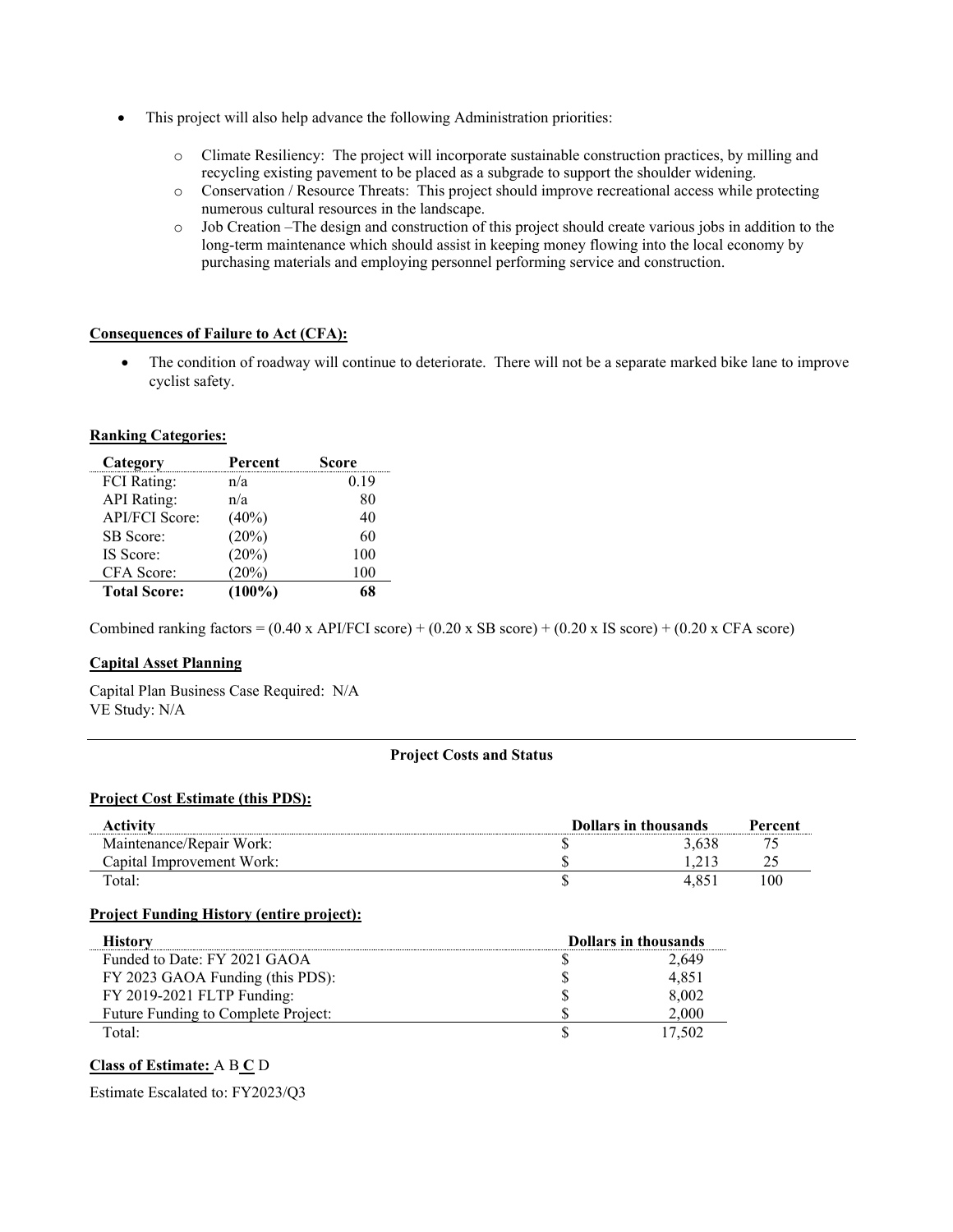#### **Planning and Design Funds:**

Planning Funds Received in FY 2023: \* \$ 0 Design Funds Received in FY 2023: \* \$ 0

\* These amounts for planning and design are included in the total formulated to the FY 2023 budget on this project data sheet.

#### **Major Milestones**

Construction Award/Start

- Scheduled: FY 2023/Q3
- Actual: N/A

Project Complete

- Scheduled: FY 2024/Q2
- Actual: N/A

#### **Project Data Sheet**

Prepared/Last Updated: 03/22 DOI Approved: Yes

#### **Annual Operations & Maintenance Costs \$**

Current: \$297,000 Projected: \$108,000 Net Change: \$-189,000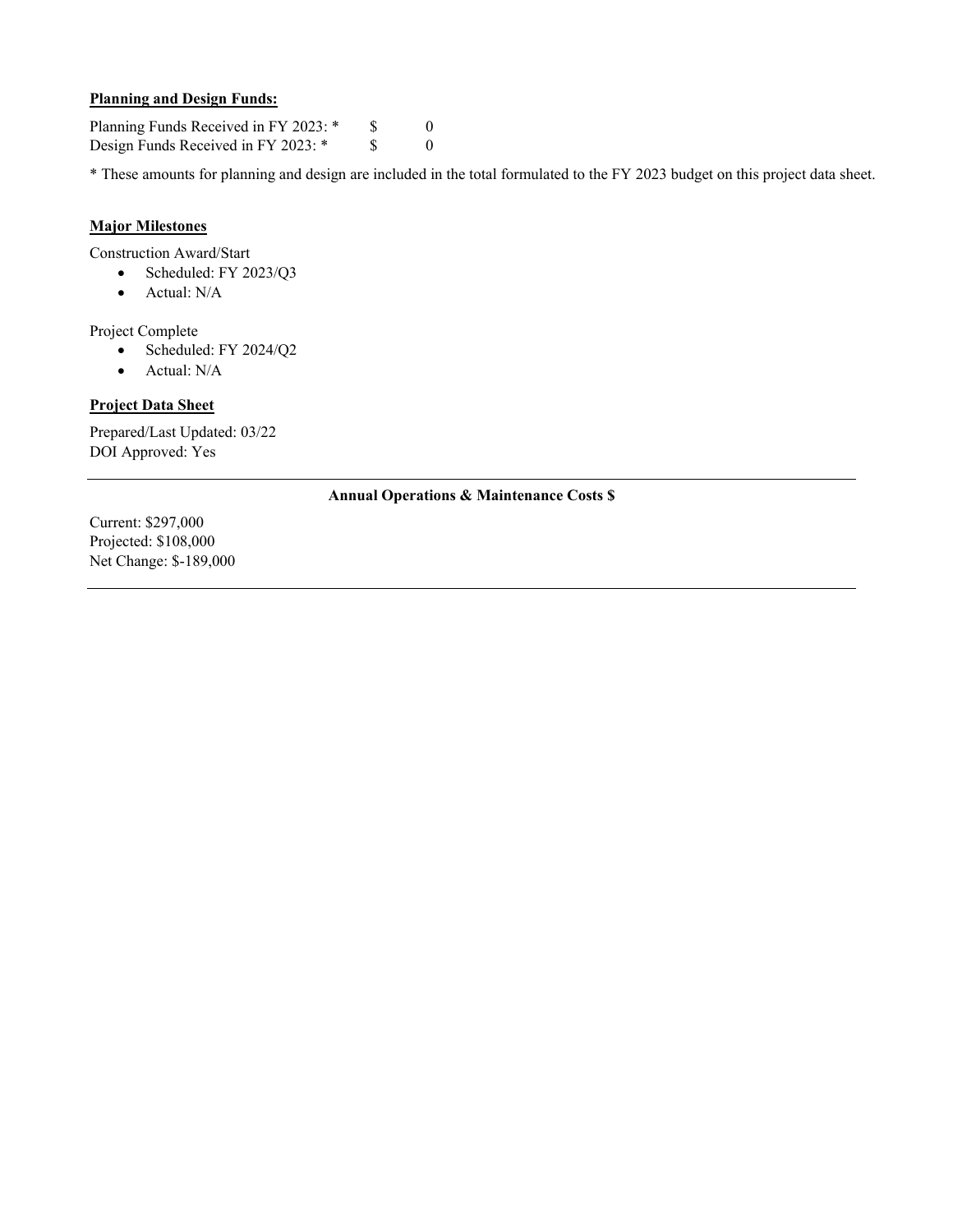**Project Data Sheet** 

Total Project Score/Ranking: 70 Planned Funding FY 2023: \$3,470,000 Funding Source: GAOA Legacy Restoration Fund

#### **Project Identification**

Project Title: Grand Junction Air Center Tanker Base Repairs, Phase II Project Number: L210 Unit/Facility Name: Grand Junction Air Center Region/Area/District: Colorado/Grand Junction Air Center Congressional District: 03 State: CO

| <b>Project Justification</b> |                        |      |                    |
|------------------------------|------------------------|------|--------------------|
| <b>DOI</b> Asset Code        | <b>FRPP Unique Id#</b> | API: | <b>FCI-Before:</b> |
| 40600000                     | 60641                  | 85   | 0.46               |
| 35100000                     | 3394                   | 85   | 1.00               |
| 35800000                     | 3395                   | 85   | 0.00               |
| 35800000                     | 3397                   | 85   | 00.                |

#### **Project Description:**

This multi-phased project repairs the Grand Junction Air Center (GJAC) complex, a multi-purpose wildland fire management and operation center that plays a critical role in national interagency wildland fire support. The proposed project will eliminate safety hazards by replacing multiple structurally deficient buildings with a single cost-effective building that will consolidate units to increase efficiency and reduce operation costs. Additional structural repairs to the Tanker Base concrete apron pavement will correct multiple deficiencies and bring the apron into compliance with Federal Aviation Administration (FAA) requirements.

This project creates jobs in engineering, construction, and skilled trades consistent with the President's Build Back Better jobs and economic recovery plan. The infrastructure and operational improvements resulting from this project will reduce energy costs and allow for adaptation to changing climate conditions.

The GJAC provides tactical aircraft resources locally and regionally and is the only facility that can support large air tankers (LATs) coverage for Colorado, Wyoming, and Utah. The Dispatch and Smoke Jumper facility was re-built in the late 1990's. The Tanker Base facility including buildings, apron, slurry fill operations, and support facilities were built in the 1970's. The proposed project will address deferred maintenance on the apron and the facilities.

APRON: The Tanker Base apron was assessed in 2019 and determined to have insufficient subgrade support and drainage, along with deterioration due to age; plans and specifications were prepared for replacement of structural sections for all apron pavement to correct site deficiencies and bring into compliance with FAA requirements. The project will repair or replace up to 51,165 SF of concrete and asphalt paving and 1,918 LF of pavement markings on Aircraft Ramp #1. Additional non-GAOA funding will finance the expansion of the apron to accommodate very large air tankers (VLATs) to increase firefighting capacity across the west.

FACILITY: The primary buildings and site operations were assessed by the BLM National Operations Center to have significant structural, safety and operational deficiencies. Current conditions impact operations and personnel, and do not meet accessibility, safety, or guiding principles. A Master Plan for the Tanker Base, Unaweep, and Exercise buildings was contracted in 2020 and recommends consolidating all buildings into a cost-efficient replacement structure and repairing all site utilities. Associated site work includes failing parking and an access road, as well as aging utilities and inefficient tanker filling facilities.

#### **Scope of Benefits (SB):**

Project selection criteria / GAOA strategy alignment:

• 1.1 Improve Public Use Facilities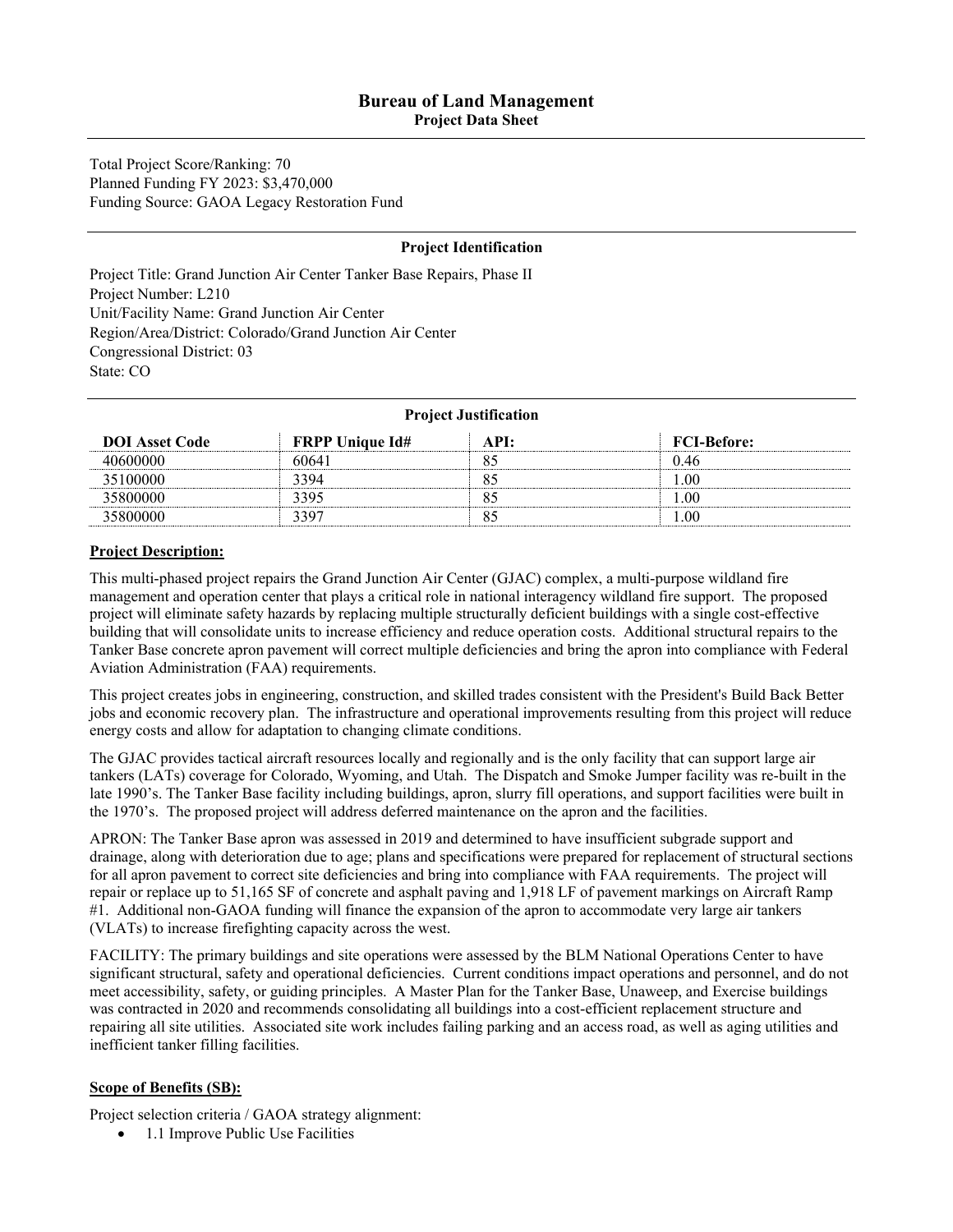- 1.2 Improve ADA Accessibility
- 1.4 Remediate Poorest FCI Facilities
- 2.1 Reduce or Eliminate Deferred Maintenance
- 2.3 Reduce Annual Operating Costs
- 2.4 Remove, Replace, or Dispose of Assets
- 3.1 Address Safety Issues
- 3.2 Protect Employees / Improve Retention
- 4.1 Modernize Infrastructure

#### **Investment Strategy (IS):**

- The project is proposed to be constructed in phases based on facility operations, where funding is expected to be programed in FY22 and FY23.
- The Tanker Apron and Building Replacement are deferred maintenance projects designed for a 50-year lifecycle for all replacement construction.
- The BLM estimates approximately \$10,500,000 of deferred maintenance will be retired at the completion of this project, for a reduction ratio of 115%.
- The project should reduce outyear maintenance issues through the replacement of the aging buildings with modern construction and systems.
- The project is disposing of multiple aging and deficient buildings and proposes to replace with one energy efficient facility.
- The project will also help advance the following Administration priorities:
	- o Climate Resiliency: The replacement building should be climate resilient by anticipating future demands and designing appropriately for those loads. The project should increase sustainability by meeting modern envelope design criteria and reducing energy consumption.
	- o Clean Energy: The project will utilize clean energy solutions and should reduce energy impacts by implementing highly efficient building systems that draw from renewable energy sources.
	- o Job Creation: The construction activity should create local jobs in industries linked to building and construction materials, such as local quarries, batch plants, and other related products manufacturers. Additionally, it should offer employment for designers, contractors, suppliers, and various construction trades.

#### **Consequences of Failure to Act (CFA):**

- If the building replacement is not accomplished, safety concerns will increase for operations staff working at the facility.
- If this project is not funded and the ramp or facilities fail, the BLM would be required to set up a Mobile Retardant Base that would be costly and result in degraded firefighting capabilities.
- If the project is not completed, BLM will not be able to accommodate VLATs or provide increased firefighting capability for Federal, State, County, Local, and private lands.

#### **Ranking Categories:**

| Category              | Percent   | Score |
|-----------------------|-----------|-------|
| <b>FCI</b> Rating:    | n/a       | 0.87  |
| <b>API</b> Rating:    | n/a       | 85.0  |
| <b>API/FCI Score:</b> | $(40\%)$  | 100.0 |
| SB Score:             | (20%)     | 80.0  |
| IS Score:             | (20%)     | 50.0  |
| CFA Score:            | $20\%)$   | 20.0  |
| <b>Total Score:</b>   | $(100\%)$ | 70.0  |

Combined ranking factors =  $(0.40 \times API/FCI score) + (0.20 \times SB score) + (0.20 \times IS score) + (0.20 \times CFA score)$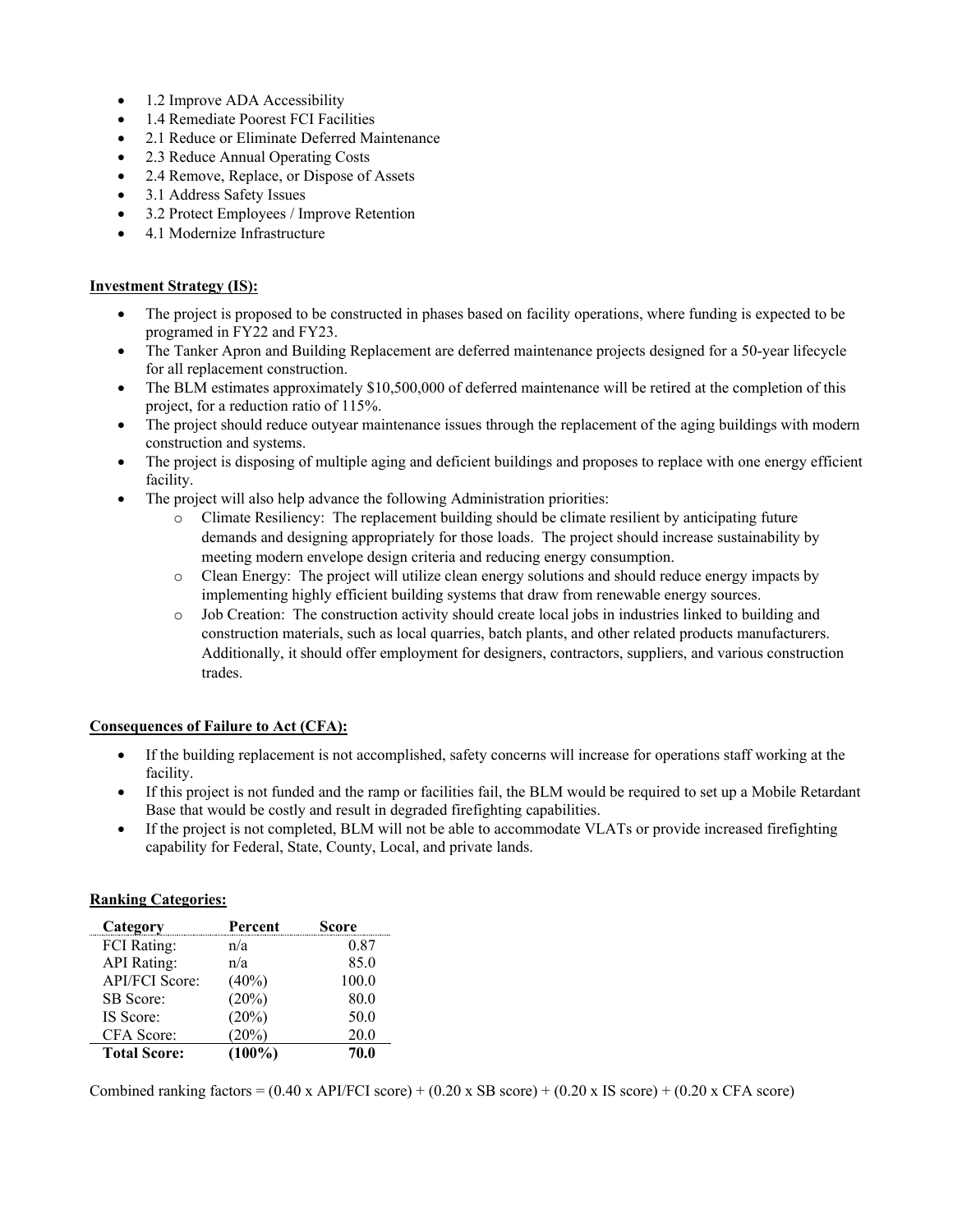#### **Capital Asset Planning**

Capital Plan Business Case Required: Yes VE Study: Scheduled 01/22 Completed 03/22

#### **Project Costs and Status**

#### **Project Cost Estimate (this PDS):**

| Activitv                  | <b>Dollars in thousands</b> |     |
|---------------------------|-----------------------------|-----|
| Maintenance/Repair Work:  | 3.470                       | 100 |
| Capital Improvement Work: |                             |     |
| Total:                    | 3.470                       | 100 |

#### **Project Funding History (entire project):**

| <b>History</b>                      | <b>Dollars in thousands</b> |        |
|-------------------------------------|-----------------------------|--------|
| Funded to Date:                     |                             | 5.929  |
| FY 2023 GAOA Funding (this PDS):    |                             | 3.470  |
| Other FY 2023 Funding:              |                             |        |
| Future Funding to Complete Project: |                             | .100   |
| Total:                              |                             | 12.499 |

#### **Class of Estimate:** A B **C** D

Estimate Escalated to: 02/2023

#### **Planning and Design Funds:**

| Planning Funds Received in FY 2023: * |  |
|---------------------------------------|--|
| Design Funds Received in FY 2023: *   |  |

\* These amounts for planning and design are included in the total formulated to the FY 2023 budget on this project data sheet.

#### **Major Milestones**

Construction Award/Start

- Scheduled: FY 2023/Q3
- Actual: N/A

Project Complete

- Scheduled: FY 2024/Q4
- Actual: N/A

#### **Project Data Sheet**

Prepared/Last Updated: 03/22 DOI Approved: Yes

#### **Annual Operations & Maintenance Costs \$**

Current: \$47,269 Projected: \$35,528 Net Change: \$-12,011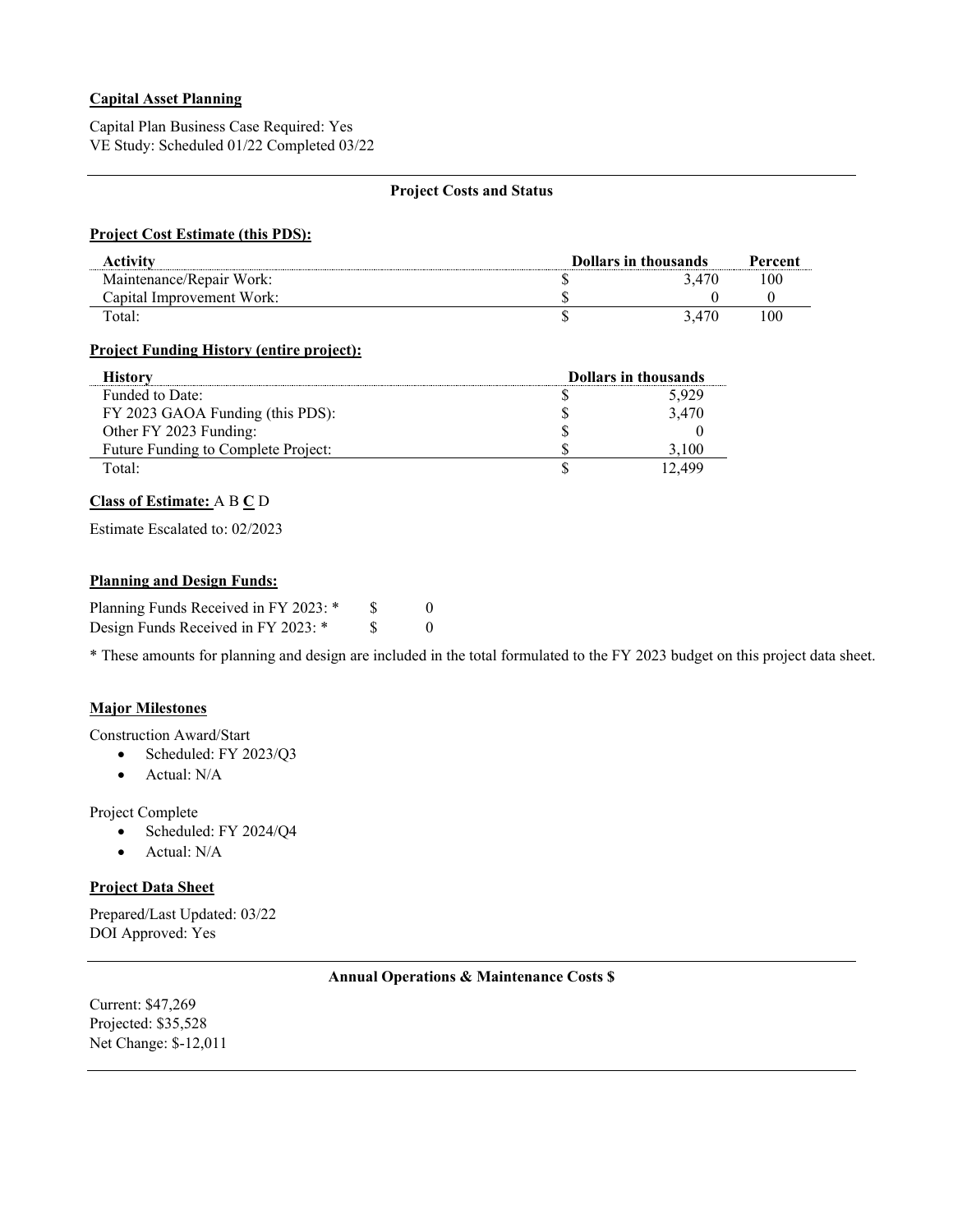**Project Data Sheet** 

Total Project Score/Ranking: 71 Planned Funding FY 2023: \$12,830,000 Funding Source: GAOA Legacy Restoration Fund

#### **Project Identification**

Project Title: Elko District Office Building Replacement and Repairs Project Number: L301 Unit/Facility Name: Elko District Office Complex Region/Area/District: Region 10 / Nevada / Elko District Congressional District: 02 State: Nevada

| <b>Project Justification</b> |                        |      |                    |  |
|------------------------------|------------------------|------|--------------------|--|
| <b>DOI</b> Asset Code        | <b>FRPP Unique Id#</b> | API: | <b>FCI-Before:</b> |  |
| 35100000                     | 3077                   | 90   |                    |  |
| 35290700                     | 1834257                | 60   | 0.37               |  |

#### **Project Description:**

This project will replace Elko District Office and a leased modular building with a single new sustainable building. The existing 15,990 square feet Elko District Office Administrative Building has extensive maintenance needs and deficiencies including, structural, mechanical, and electrical integrity, as well as inefficient HVAC and ADA accessibility. The building does not adhere to the BLM Guiding Principles for High Performance and Sustainable Buildings. The BLM has identified multiple deficiencies while conducting sustainability and comprehensive assessments of safety, health, and environment. In addition, the building is undersized, resulting in the lease of a 5,660 square feet double-wide modular building to provide workspace for district staff that do not fit in the administrative building. The modular has health and maintenance concerns associated with water infiltration.

The project will dispose of the modular building and the existing Administrative Building, allowing all staff to work productively in a single consolidated building. Removing the existing modular unit and Administration Building and replacing them with a smaller building aligns with DOI's Reduce the Footprint policy. The single building will improve service to the public by creating a single location to obtain information and permits for nearly all Federal lands in the area. This BLM project will allow the U.S. Forest Service to co-locate on the site in a separate building in a future USDAfunded project. A shared reception desk will better serve the public while simultaneously reducing operating expenses for both the BLM and Forest Service.

In addition, this project will implement sustainability repairs at the California Trail Interpretive Center. Upgrading the existing HVAC system will improve system efficiency and bring the facility in line with BLM Guiding Principles for High Performance and Sustainable Buildings and will reduce maintenance burden. The electrical system and lighting require upgrades to improve performance and code compliance.

#### **Scope of Benefits (SB):**

Project selection criteria / GAOA strategy alignment:

- 1.1 Restore & Protect High Visitation / Public Use Facilities
- 1.2 Improve ADA Accessibility
- 1.3 Expand Recreation Opportunities and Public Access
- 1.4 Remediate Poorest FCI Facilities
- 2.1 Reduce or Eliminate Deferred Maintenance
- 2.2 Leverage Funding/Pursue Partnering Opportunities
- 2.3 Reduce Annual Operating Costs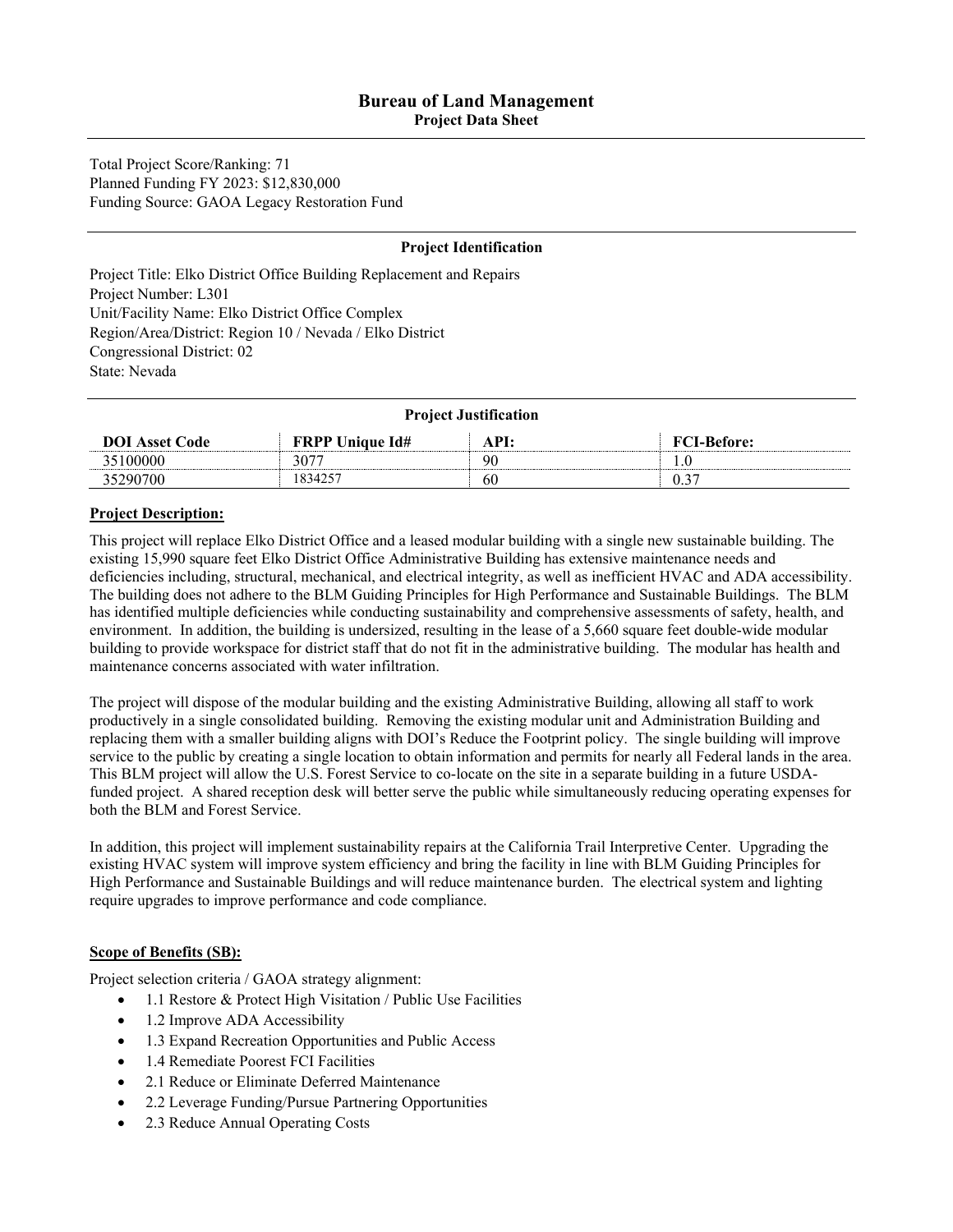- 2.4 Remove, Replace, or Dispose of Assets
- 3.1 Address Safety Issues
- 3.2 Protect Employees / Improve Retention
- 4.1 Modernize Infrastructure

#### **Investment Strategy (IS):**

- The BLM estimates approximately \$12,830,000 of deferred maintenance will be retired at the completion of this project, for a reduction ratio of 100%.
- The project will correct safety and code deficiencies, outdated systems, and will decrease the building size to reduce long-term maintenance costs.
- The project will allow the United States Forest Service to co-locate its building at the facility. Sharing a reception area and parking lot may reduce annual expenses by as much as \$40,000 per year while improving service to the public.
- The project will also help advance the following Administration priorities:
	- Climate Resiliency: The replacement building should be climate resilient by anticipating future demands and designing appropriately for those loads. The project should increase sustainability by meeting modern envelope design criteria and reducing energy consumption.
	- o Clean Energy: The project will utilize clean energy solutions and should reduce energy impacts by implementing highly efficient building systems that draw from renewable energy sources.
	- o Youth/Civilian Corps: A fully functional California Trail Interpretive Center should allow staff to perform more outreach to the local community and provide more opportunities to volunteer.
	- o Underserved Communities: The Elko District Office serves underserved communities throughout northeast Nevada. This project will benefit tribal lands by creating a single point for District staff to foster positive relationships with Tribes.
	- o Job Creation: The construction activity should create local jobs in industries linked to building and construction materials, such as local quarries, batch plants, and other related products manufacturers. Additionally, it should offer employment for designers, contractors, suppliers, and various construction trades.

#### **Consequences of Failure to Act (CFA):**

- The current Administration Building has multiple areas that do not support ADA accessibility.
- The District Office currently has no publicly available restrooms. Should a member of the public need to use the restroom, they would need to be escorted into protected areas, creating a potential security issue and operational inefficiency.
- Both the Administration Building and Admin Modular Building have recently experienced water infiltration, creating a potential mold exposure hazard to employees in both facilities. Removal of the modular unit and replacement of the current Administration Building should eliminate this hazard.
- Current HVAC equipment at the California Trail Interpretive Center is no longer supported by the manufacturer and requires regular repairs to allow it to continue running. System failure could cause catastrophic damage to the California Trail Interpretive Center if the fire suppression system potentially freezes and bursts.

#### **Ranking Categories:**

| Category           | Percent | Score |
|--------------------|---------|-------|
| <b>FCI</b> Rating: | n/a     |       |
| API Rating:        | n/a     | 75.   |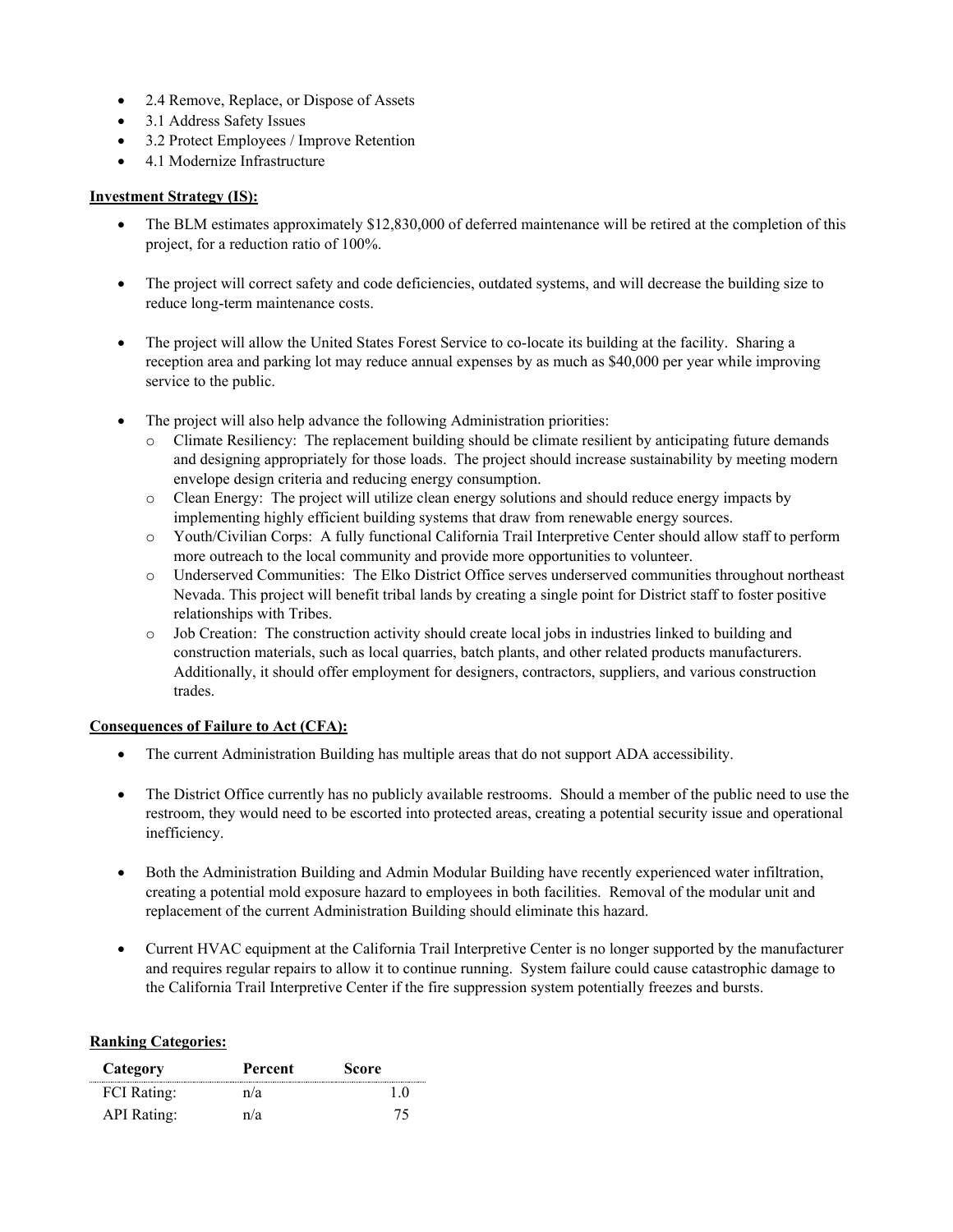| API/FCI Score:      | $(40\%)$  | 40  |
|---------------------|-----------|-----|
| SB Score:           | $(20\%)$  | 75  |
| IS Score:           | $(20\%)$  | 100 |
| CFA Score:          | $(20\%)$  | 100 |
| <b>Total Score:</b> | $(100\%)$ | 71  |

Combined ranking factors =  $(0.40 \times API/FCI score) + (0.20 \times SB score) + (0.20 \times IS score) + (0.20 \times CFA score)$ 

#### **Capital Asset Planning**

 $\overline{\phantom{0}}$ 

Capital Plan Business Case Required: Yes VE Study: Scheduled 6/2023 Completed: N/A

#### **Project Costs and Status**

#### **Project Cost Estimate (this PDS):**

| Activity                  | <b>Dollars in thousands</b> |        | Percent |
|---------------------------|-----------------------------|--------|---------|
| Maintenance/Repair Work:  |                             | 12.830 | 81      |
| Capital Improvement Work: |                             | 2970   |         |
| Total:                    |                             | 5.800  | 100     |

#### **Project Funding History (entire project):**

| History                             | <b>Dollars in thousands</b> |        |
|-------------------------------------|-----------------------------|--------|
| Funded to Date:                     |                             |        |
| FY 2023 GAOA Funding (this PDS):    |                             | 12.830 |
| Future Funding to Complete Project: |                             | 2.840  |
| Total:                              |                             | 15.800 |

#### **Class of Estimate:** A B **C** D

Estimate Escalated to: FY22/Q1

#### **Planning and Design Funds:**

| Planning Funds Received in FY 2023: * |         |
|---------------------------------------|---------|
| Design Funds Received in FY 2023: *   | 800.000 |

\* These amounts for planning and design are included in the total formulated to the FY 2023 budget on this project data sheet.

#### **Major Milestones**

Construction Award/Start

- Scheduled: FY 2024/Q2
- Actual: N/A

Project Complete

- Scheduled: FY 2026/Q4
- Actual: N/A

#### **Project Data Sheet**

Prepared/Last Updated: 03/22 DOI Approved: Yes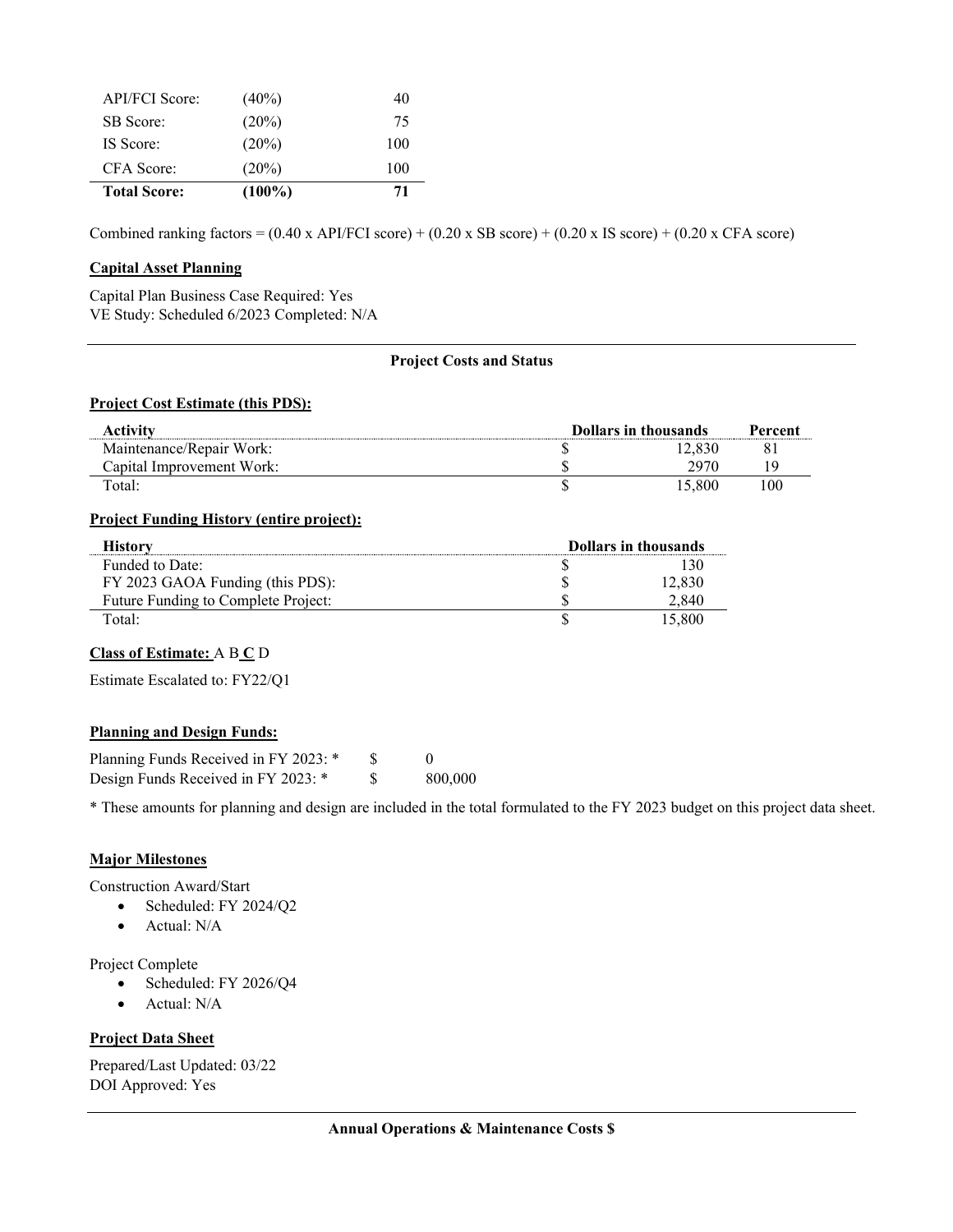Current: \$400,000 Projected: \$150,000 Net Change: -\$250,000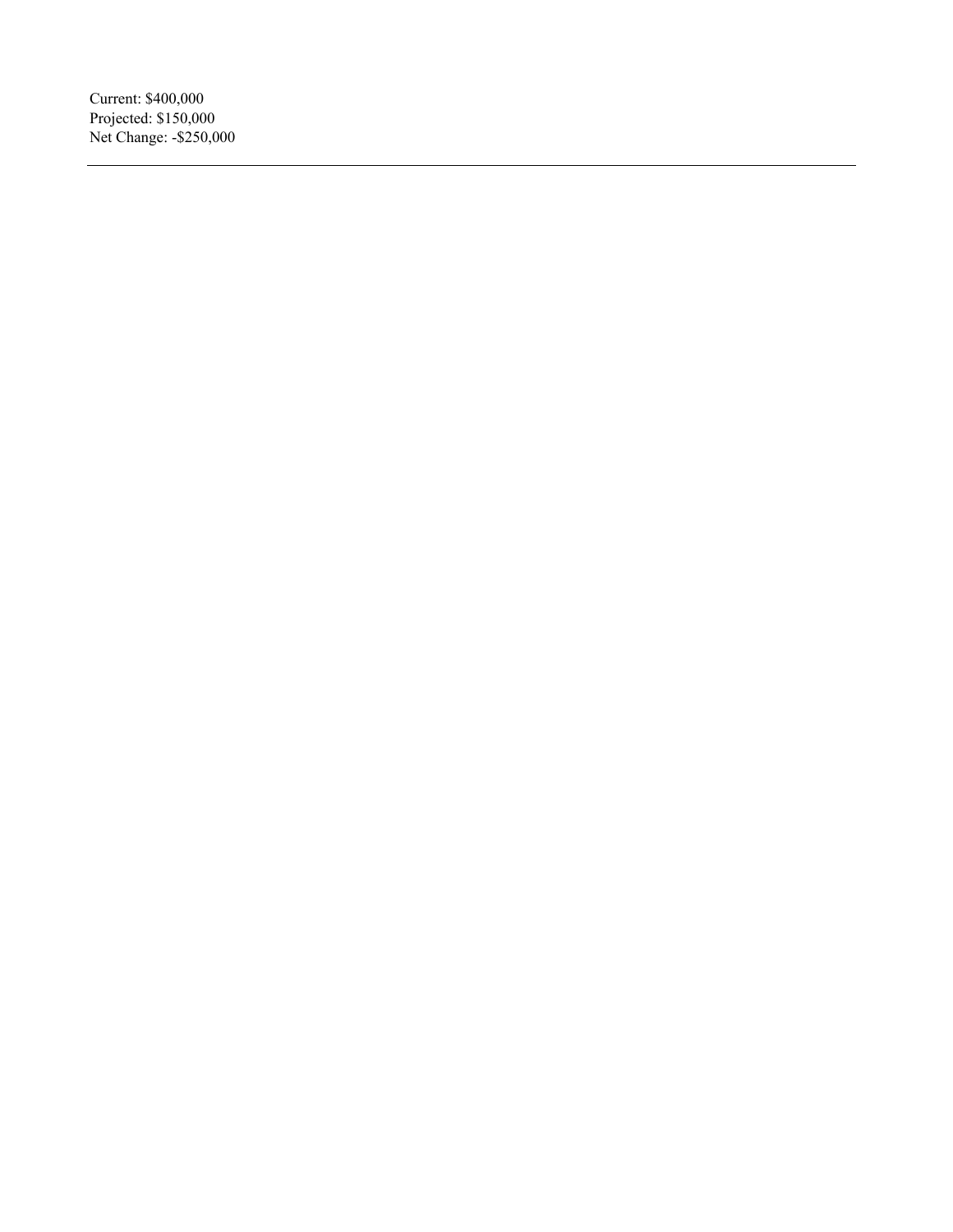**Project Data Sheet** 

Total Project Score/Ranking: 84 Planned Funding FY 2023: \$9,582,000 Funding Source: GAOA Legacy Restoration Fund

#### **Project Identification**

Project Title: Yaquina Head Outstanding Natural Area Site Maintenance Project Number: L302 Unit/Facility Name: Mary's Peak Field Office / Yaquina Head Outstanding Natural Area Region/Area/District: Region 9 / Oregon/Washington / Northwest Oregon District Congressional District: 05 State: Oregon

| <b>Project Justification</b> |                        |      |                    |  |
|------------------------------|------------------------|------|--------------------|--|
| <b>DOI</b> Asset Code        | <b>FRPP Unique Id#</b> | API: | <b>FCI-Before:</b> |  |
| 40750000                     | 1380310                |      | 0.99               |  |
| 35290700                     | 1440619                | 81   | 0.66               |  |

#### **Project Description:**

The Yaquina Head Lighthouse, located along the Oregon Coast in Newport, Oregon, is a 93-foot-tall masonry structure built in the early 1870's and first lit in August of 1873. It is listed in the National Register of Historic Places, #73002340, partly due to its first order Fresnel lens which was a break-through in lighthouse lens technology. Yaquina Head receives over 600,000 visitors a year and many participate in a guided tour of the lighthouse. The lighthouse continues to serve as an active aid to navigation and the light and lens are maintained by the U.S. Coast Guard, while the BLM has the responsibility to maintain and conserve the lighthouse and its associated features.

The lighthouse has been experiencing structural issues, demonstrated by cracked masonry, rust jacking, and damage to various components of the structure. A structural assessment was completed and identified concerns in some structural components and non-structural features which require repairs and restoration.

In addition, the Yaquina Head Outstanding Natural Area (YHONA) is a highly visited recreational destination that offers exceptional views of the Oregon coast, up-close viewing of nesting seabirds and marine mammals, and a fantastic interpretive experience. Much of the site infrastructure was built in the 1990's and the coastal environment, combined with high levels of visitation, have resulted in much of the site requiring maintenance and repair. This project would revitalize the interpretive center, the multipurpose building, parking area, restroom facilities, and deteriorating fencing to protect the visitors and the resources within the site.

#### **Scope of Benefits (SB):**

Project selection criteria / GAOA strategy alignment:

- 1.1 Restore & Protect High Visitation / Public Use Facilities
- 1.4 Remediate Poorest FCI Facilities
- 2.1 Reduce or Eliminate Deferred Maintenance
- 2.3 Reduce Annual Operating Costs
- 2.4 Remove, Replace, or Dispose of Assets
- 3.1 Address Safety Issues
- 3.2 Protect Employees / Improve Retention
- 4.1 Modernize Infrastructure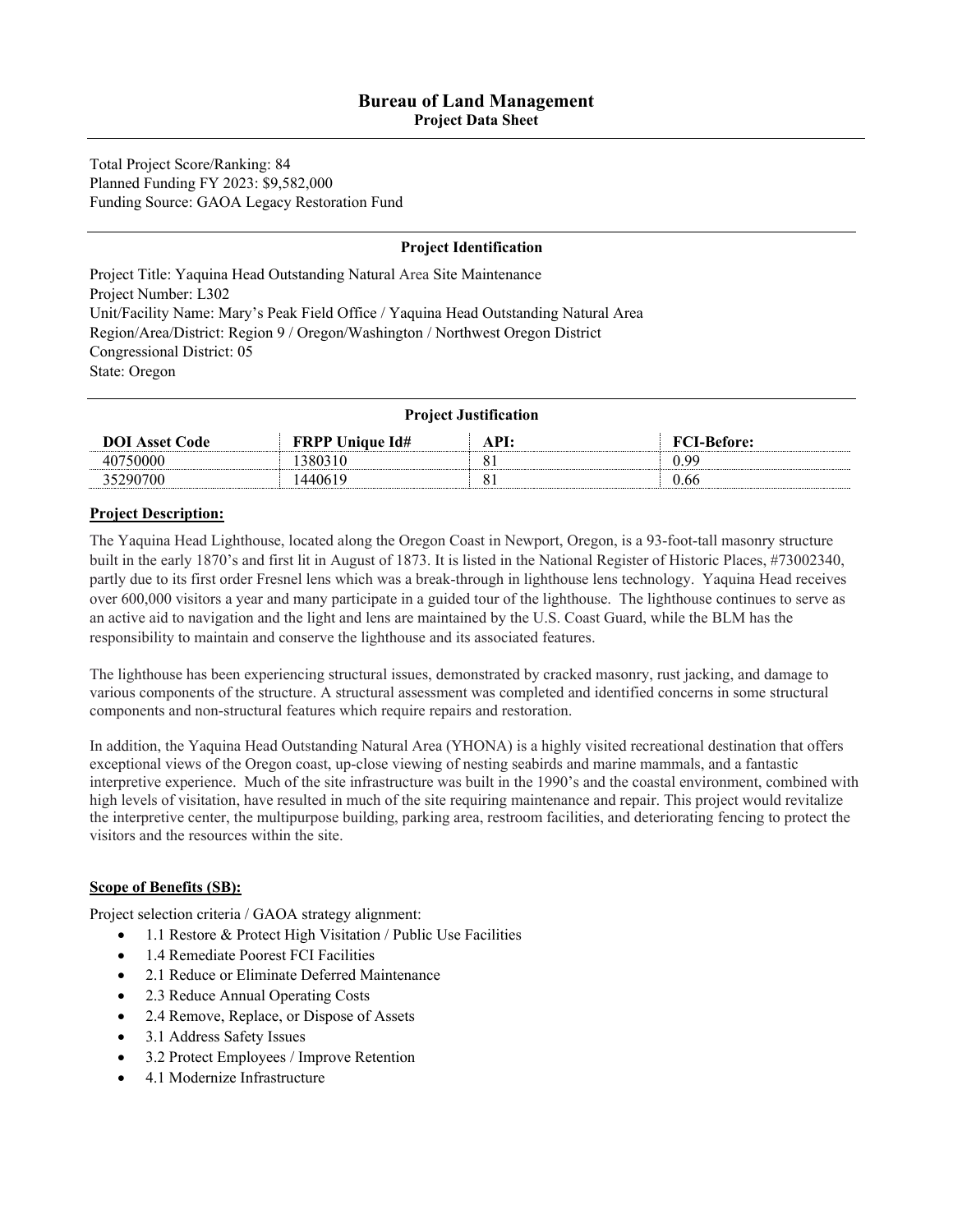#### **Investment Strategy (IS):**

- The BLM estimates approximately \$13,424,000 of deferred maintenance will be retired at the completion of this project, for a reduction ratio of 140%.
- This project will replace outdated infrastructure at administrative and recreation facilities and is expected to reduce long- term maintenance costs, including maintenance staff labor hours performing overdue repairs.
- Modernizing outdated electrical and mechanical equipment and providing electrical vehicle charging stations should improve energy efficiency and decrease operational costs to meet the BLM's sustainability goals.
- The project will also help advance the following Administration priorities:
	- o Climate Resiliency: Project work should lead to increased sustainability by increasing the R-value of the structure, resulting in lower heating requirements. Project work includes modernizing infrastructure by replacing an energy inefficient building and by installing electric vehicle charging stations.
	- o Conservation / Resource Threats: This project will protect and conserve this historic, Federal Register listed lighthouse and its associated features from the impacts of climate change and visitation.
	- o Clean Energy: By conducting essential restoration of the lighthouse, the energy impacts should be reduced. Updating moisture and temperature control is crucial to the preservation of the lighthouse and achieving energy targets. This project utilizes clean energy solutions and reduces energy impacts through several opportunities such as providing electric vehicle charging capabilities and replacing the multipurpose building with an energy efficient structure.
	- o Youth/Job Corps: Yaquina Head has a very active volunteer program with over 100 volunteers providing thousands of service hours annually. This project may provide an opportunity to partner with youth or civilian conservation corps.
	- o Underserved Communities: The project is located in a designated historically underutilized business zone and should provide various construction job opportunities.
	- o Job Creation: As noted in the President's Build Back Better economic recovery initiative (American Jobs Plan), this project will modernize federal buildings and facilities and the work will be completed by contractors, suppliers, and various construction trades.

#### **Consequences of Failure to Act (CFA):**

- The continued degradation of the historic lighthouse's structural components will result in increasing failures and safety hazards that will eventually require public closure of the lighthouse.
- Unaddressed repairs of the multipurpose building could cause it to be unsafe for use, which would prevent it from being used to host educational partnerships for environmental and resource studies.
- Continued deterioration of the protective fencing will cause it to fail.

#### **Ranking Categories:**

| Category              | Percent   | Score |
|-----------------------|-----------|-------|
| <b>FCI</b> Rating:    | n/a       | 0.83  |
| <b>API</b> Rating:    | n/a       | 81    |
| <b>API/FCI Score:</b> | $(40\%)$  | 75    |
| SB Score:             | (20%)     | 70    |
| IS Score:             | (20%)     | 100   |
| CFA Score:            | (20%)     | 100   |
| <b>Total Score:</b>   | $(100\%)$ |       |

Combined ranking factors =  $(0.40 \times API/FCI score) + (0.20 \times SB score) + (0.20 \times IS score) + (0.20 \times CFA score)$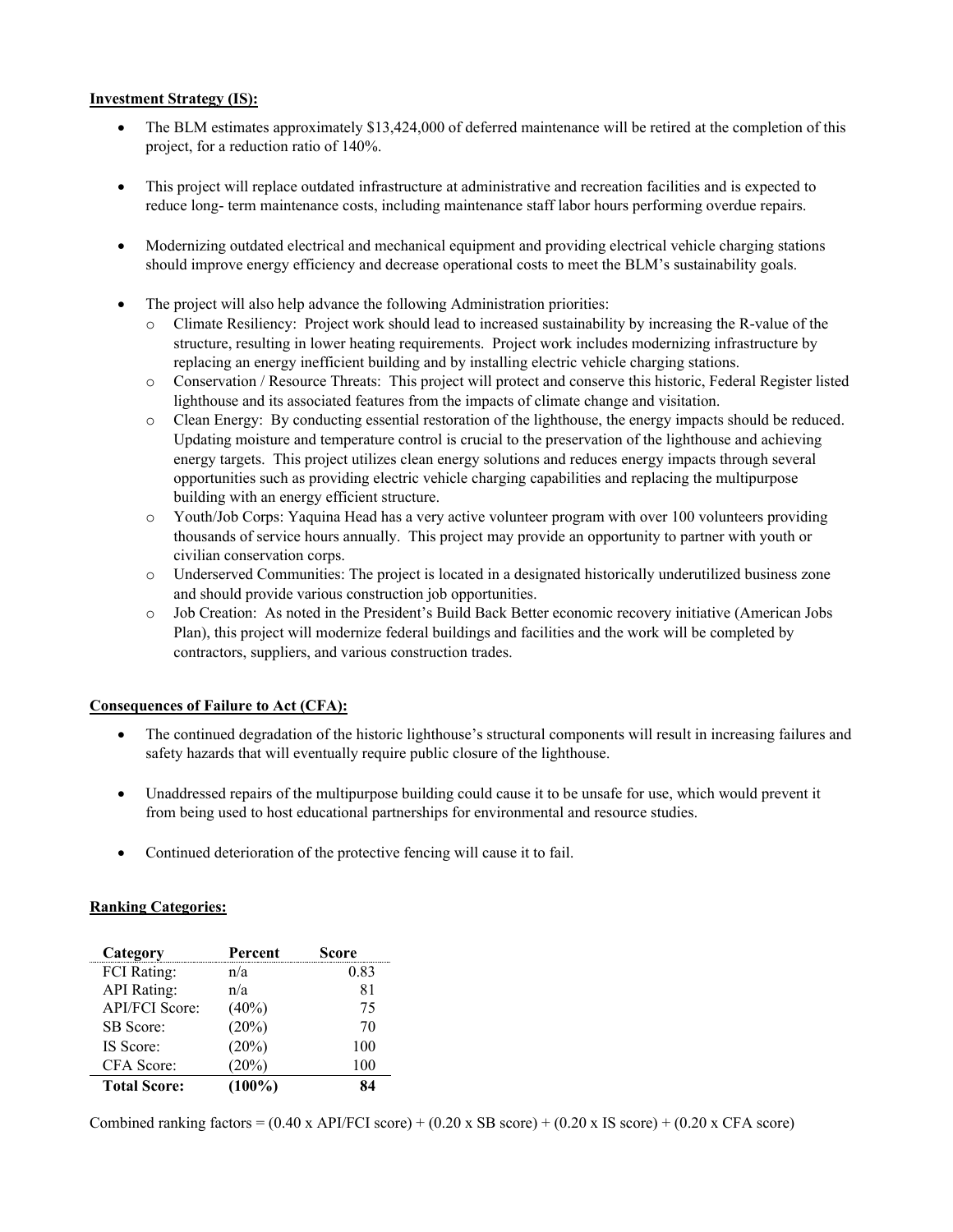#### **Capital Asset Planning**

Capital Plan Business Case Required: No VE Study: N/A

#### **Project Costs and Status**

#### **Project Cost Estimate (this PDS):**

| Activity                  | <b>Dollars in thousands</b> |     |
|---------------------------|-----------------------------|-----|
| Maintenance/Repair Work:  | 9.582                       | 100 |
| Capital Improvement Work: |                             |     |
| Total:                    | 9.582                       | 100 |

#### **Project Funding History (entire project):**

| History                             | <b>Dollars in thousands</b> |       |
|-------------------------------------|-----------------------------|-------|
| Funded to Date:                     |                             |       |
| FY 2023 GAOA Funding (this PDS):    |                             | 9.582 |
| Future Funding to Complete Project: |                             |       |
| Total:                              |                             | 9 582 |

#### **Class of Estimate:** A B **C** D

Estimate Escalated to: FY25/Q1

#### **Planning and Design Funds:**

| Planning Funds Received in FY 2023: * |         |
|---------------------------------------|---------|
| Design Funds Received in FY 2023: *   | 100,000 |

\* These amounts for planning and design are included in the total formulated to the FY 2023 budget on this project data sheet.

#### **Major Milestones**

Construction Award/Start

- Scheduled: FY 2024/Q4
- Actual: N/A

Project Complete

- Scheduled: FY 2026/Q2
- Actual: N/A

#### **Project Data Sheet**

Prepared/Last Updated: 03/22 DOI Approved: Yes

#### **Annual Operations & Maintenance Costs \$**

Current: \$367,000 Projected: \$294,000 Net Change: -\$73,000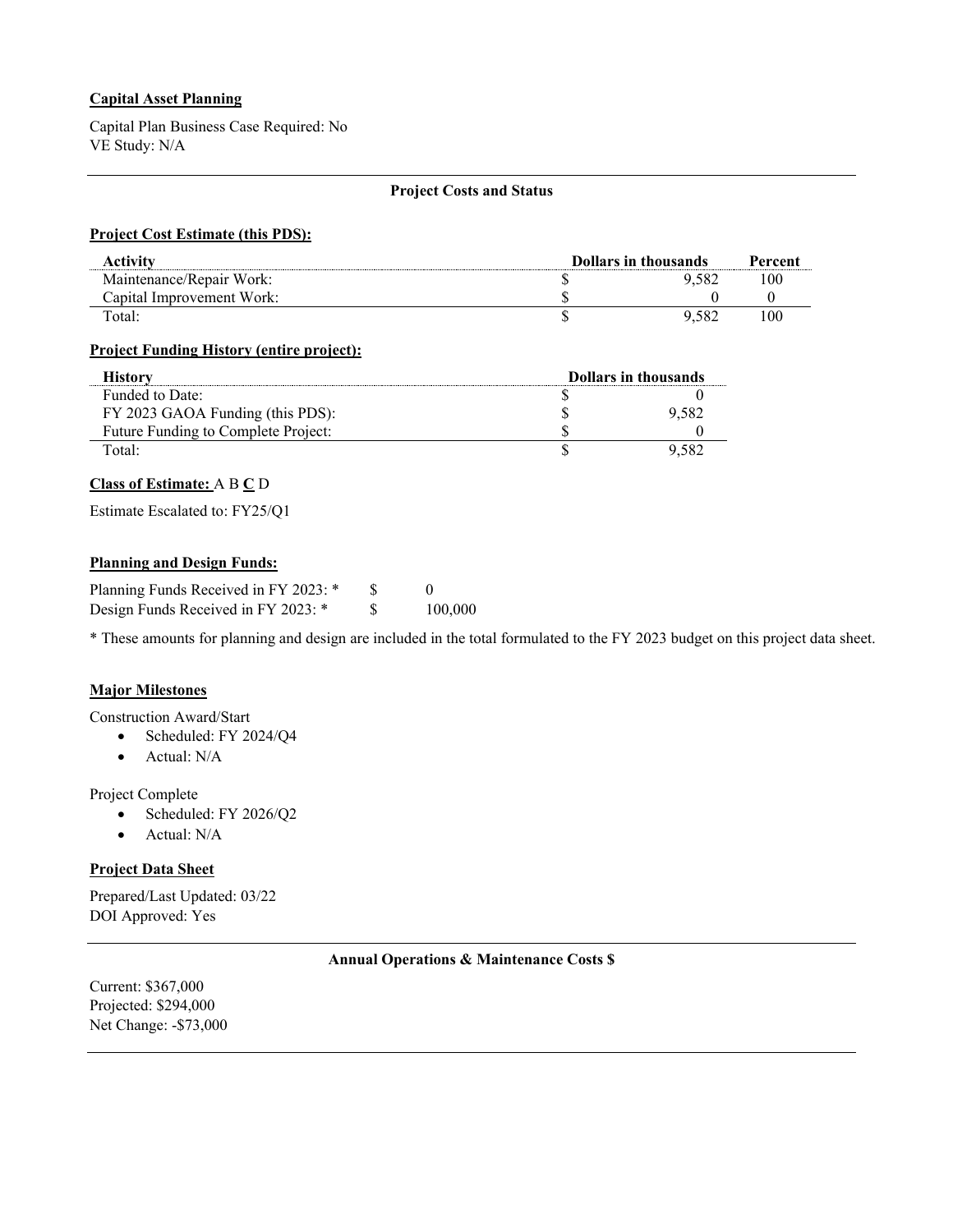**Project Data Sheet** 

Total Project Score/Ranking: 94 Planned Funding FY 2023: \$4,706,000 Funding Source: GAOA Legacy Restoration Fund

#### **Project Identification**

Project Title: Glennallen Warehouse Consolidation Project Number: L303 Unit/Facility Name: Glennallen Field Office Region/Area/District: Region 11 / Alaska / Anchorage District Congressional District: At Large State: Alaska

| <b>Project Justification</b> |                        |      |                    |
|------------------------------|------------------------|------|--------------------|
| <b>DOI</b> Asset Code        | <b>FRPP Unique Id#</b> | API: | <b>FCI-Before:</b> |
| 35600100                     | 4700                   | 81   |                    |
| 35800000                     | 4686                   | Ō.   | 0.7                |
| 40600000                     | 60116                  |      | 0.85               |

#### **Project Description:**

This project consolidates numerous smaller, aging, scattered warehouse, storage, and maintenance facilities, that encompass approximately 6,440 square feet, into one consolidated facility of approximately 5,900 square feet, for an estimated 10% footprint reduction at the administrative site. The existing buildings are a range of sizes resulting in inefficient space use, and they are in two areas of the site that are separated by a state highway.

The Glennallen Field Office buildings support the recreation, fisheries, wildlife, archeological, wild and scenic rivers, and subsistence hunting programs, and provide law enforcement evidence storage. The replacement facility will eliminate considerable deferred maintenance, as well as offer improved asset protection (physical and weather) and working space for staff.

The consolidated building project will correct an electrical issue at the site, allowing the use of more efficient electrical equipment and lighting, which will increase energy efficiency by reducing fuel oil and electricity use. Also included are repairs to the site water and waste systems, and related parking and site work affected by the construction.

#### **Scope of Benefits (SB):**

Project selection criteria / GAOA strategy alignment:

- 1.2 Improve ADA Accessibility
- 1.4 Remediate Poorest FCI Facilities
- 2.1 Reduce or Eliminate Deferred Maintenance
- 2.2 Leverage Funding/Pursue Partnering Opportunities
- 2.3 Reduce Annual Operating Costs
- 2.4 Remove, Replace, or Dispose of Assets
- 3.1 Address Safety Issues
- 3.2 Protect Employees / Improve Retention
- 4.1 Modernize Infrastructure

#### **Investment Strategy (IS):**

• The BLM estimates approximately \$4,672,000 of deferred maintenance will be retired at the completion of this project, for a reduction ratio of 99%.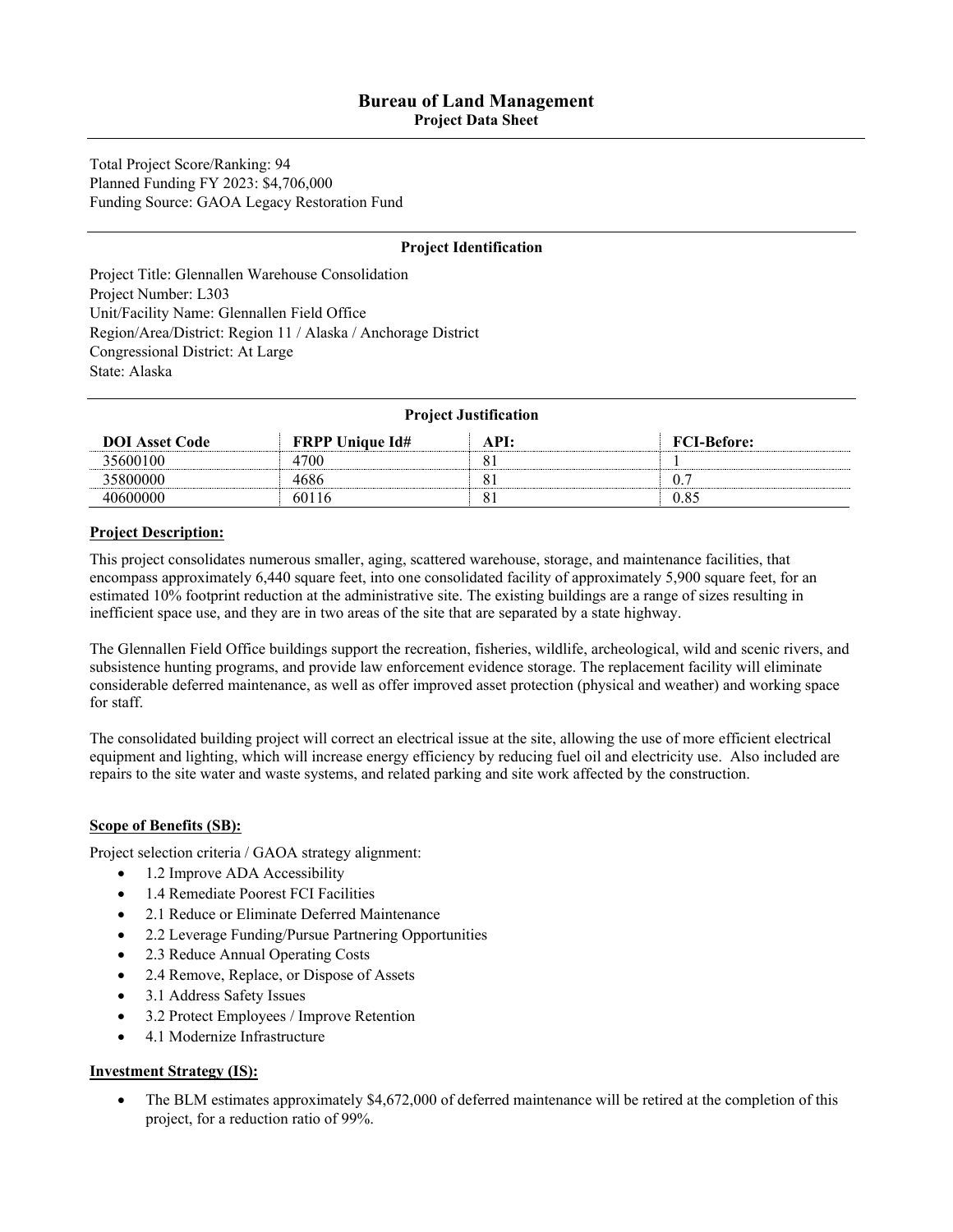- Consolidating functions of numerous buildings built in the 1960's in two locations into one single facility should improve asset protection while reducing energy and operational costs.
- The building consolidation should improve the operational efficiency of the Glennallen Field Office, which manages 4.3 million acres of public lands located in southcentral and southeast Alaska. Recreational opportunities include camping, boating, hunting, and fishing, and the Gulkana Wild and Scenic River which is one of the top 5 most floated rivers in Alaska.
- The project will also help advance the following Administration priorities:
	- o Resource Protection: Building consolidation and wastewater system improvements should reduce impacts to adjacent resources.
	- o Clean Energy: The energy efficient facility should reduce the demand for fuel and electricity.
	- o Underserved Communities: The construction should provide contracting opportunities throughout the area, which is a designated Historically Underserved Business zone.
	- o Job Creation: The construction project should provide jobs and support many small businesses, potentially including minority, women, and veteran owned companies.

#### **Consequences of Failure to Act (CFA):**

The maintenance backlog will continue to grow. Assets will continue to deteriorate and working conditions will remain in poor condition.

#### **Ranking Categories:**

| Category            | Percent   | Score |
|---------------------|-----------|-------|
| <b>FCI</b> Rating:  | n/a       | 1.0   |
| <b>API</b> Rating:  | n/a       | 81    |
| API/FCI Score:      | $(40\%)$  | 100   |
| <b>SB</b> Score:    | (20%)     | 70    |
| IS Score:           | (20%)     | 100   |
| CFA Score:          | $20\%)$   | 100   |
| <b>Total Score:</b> | $(100\%)$ | 94    |

Combined ranking factors =  $(0.40 \times API/FCI score) + (0.20 \times SB score) + (0.20 \times IS score) + (0.20 \times CFA score)$ 

#### **Capital Asset Planning**

Capital Plan Business Case Required: No VE Study: N/A

#### **Project Costs and Status**

#### **Project Cost Estimate (this PDS):**

| <b>Activity</b>           | <b>Dollars in thousands</b> |      | Percent |
|---------------------------|-----------------------------|------|---------|
| Maintenance/Repair Work:  |                             | 4706 | 100     |
| Capital Improvement Work: |                             |      |         |
| Total:                    |                             | 4706 | 100     |

#### **Project Funding History (entire project):**

| History                             | <b>Dollars in thousands</b> |       |
|-------------------------------------|-----------------------------|-------|
| Funded to Date:                     |                             |       |
| FY 2023 GAOA Funding (this PDS):    |                             |       |
| Future Funding to Complete Project: |                             |       |
| Fotal:                              |                             | 5 064 |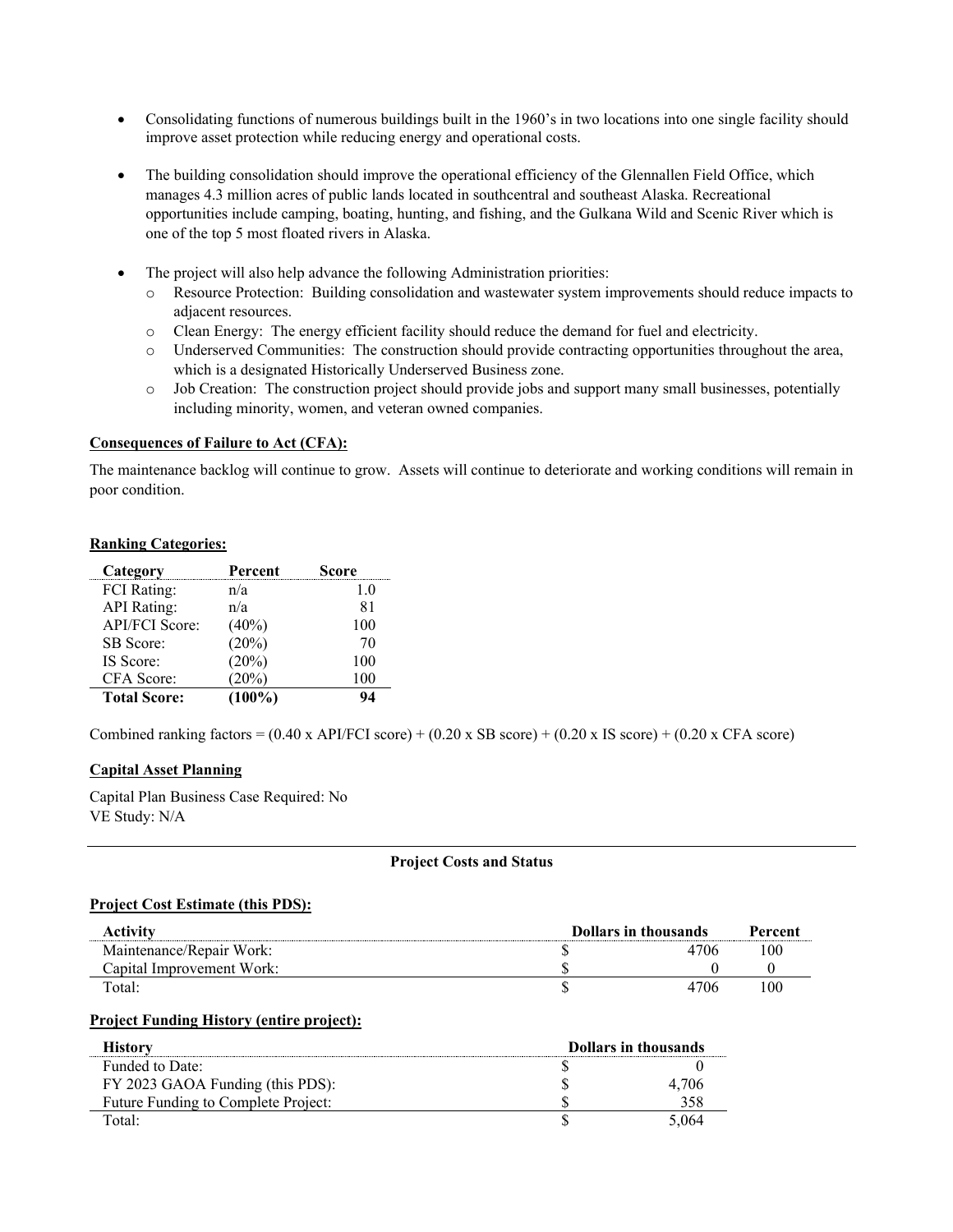#### **Class of Estimate: A B C D**

Estimate Escalated to: FY23/Q3

#### **Planning and Design Funds:**

Planning Funds Received in FY 2023: \* \$ 0 Design Funds Received in FY 2023: \* \$ 0

\* These amounts for planning and design are included in the total formulated to the FY 2023 budget on this project data sheet.

#### **Major Milestones**

Construction Award/Start

- Scheduled: FY 2023/Q3
	- Actual: N/A

Project Complete

- Scheduled: FY 2025/Q2
- Actual: N/A

#### **Project Data Sheet**

Prepared/Last Updated: 03/22 DOI Approved: Yes

#### **Annual Operations & Maintenance Costs \$**

Current: \$55,000 Projected: \$8,000 Net Change: -\$47,000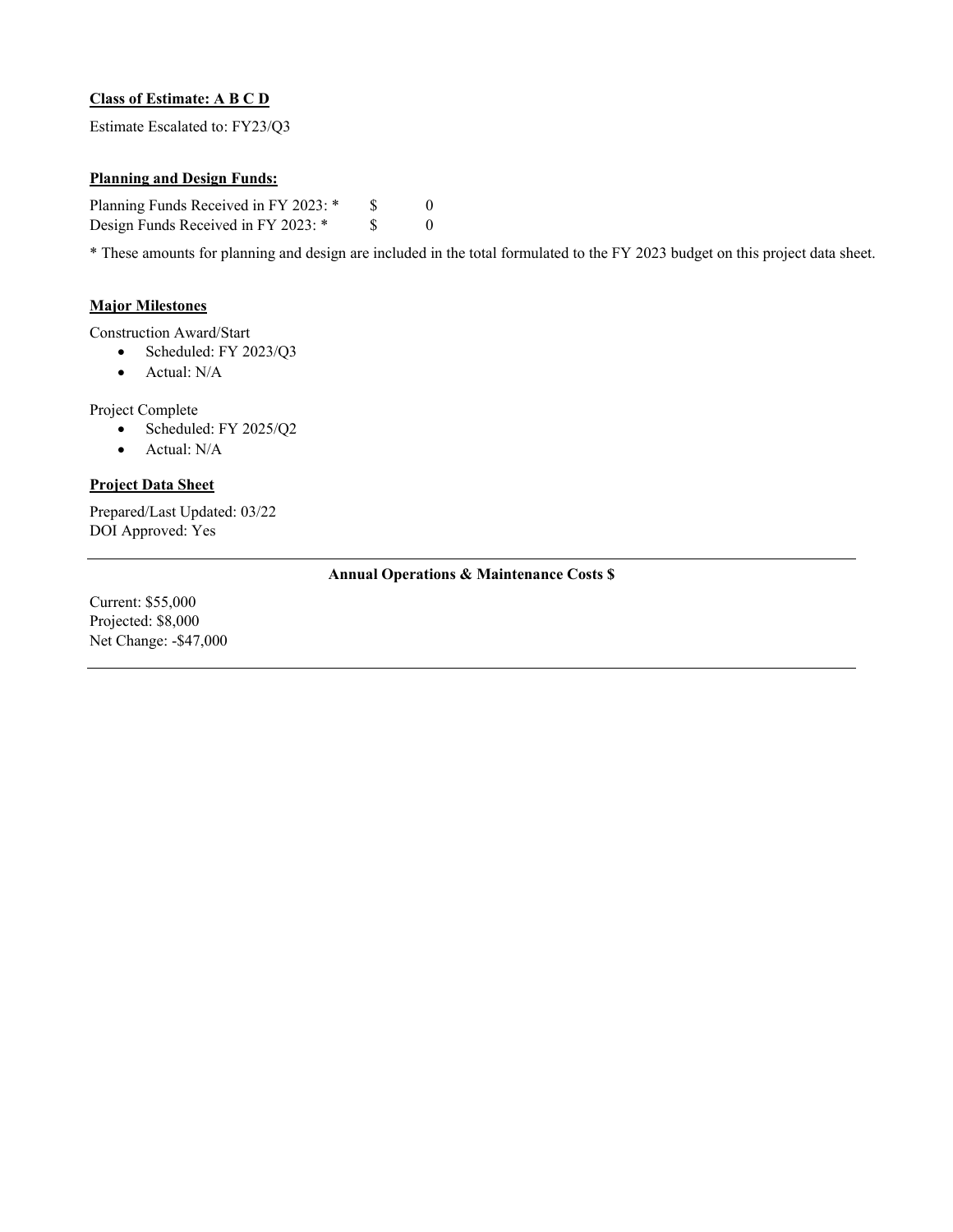#### **Project Data Sheet**

Total Project Score/Ranking: 76 Planned Funding FY 2023: \$5,180,000 Funding Source: GAOA Legacy Restoration Fund

#### **Project Identification**

Project Title: Hot Well Dunes Facilities and Site Repairs Project Number: L304 Unit/Facility Name: Hot Well Dunes Recreation Area Site Region/Area/District: Region 8 / Arizona / Gila District Congressional District: 02 State: Arizona

| <b>Project Justification</b> |                        |      |                    |
|------------------------------|------------------------|------|--------------------|
| <b>DOI</b> Asset Code        | <b>FRPP Unique Id#</b> | API: | <b>FCI-Before:</b> |
| 40750000                     | 60228                  | ъ٠   | .06                |

#### **Project Description:**

The Hot Well Dunes Special Recreation Management Area (SRMA) provides 2,000 acres of rolling sand dunes heavily utilized by local, regional, and national off-highway-vehicles (OHV) enthusiasts. Various types of OHVs including sand rails, ATVs, motorbikes, and four-wheel-drive trucks ride the dunes. In addition, the area offers a variety of recreation opportunities including hiking, wildlife viewing, hunting, camping, and picnicking, for approximately 10,000 visitors annually.

The Hot Well Dunes provide various facilities for the public to enjoy during their visit. This project will repair various recreation site facilities and appurtenant features, in addition to water system and soaking tubs, and rehabilitation of hardened nature trails. Additional work includes site grading and repairs to the main site road through Hot Well Dunes that provides critical access to the interconnected camping areas, picnic areas, restrooms, soaking tubs, and the OHV loading and unloading zones.

#### **Scope of Benefits (SB):**

Project selection criteria / GAOA strategy alignment:

- 1.1 Restore & Protect High Visitation / Public Use Facilities
- 1.2 Improve ADA Accessibility
- 1.3 Expand Recreation Opportunities and Public Access
- 1.4 Remediate Poorest FCI Facilities
- 2.1 Reduce or Eliminate Deferred Maintenance
- 2.3 Reduce Annual Operating Costs
- 2.4 Remove, Replace, or Dispose of Assets
- 3.1 Address Safety Issues
- 3.2 Protect Employees / Improve Retention
- 4.1 Modernize Infrastructure

#### **Investment Strategy (IS):**

• The BLM estimates approximately \$8,050,000 of deferred maintenance will be retired at the completion of this project, for a reduction ratio of 155%.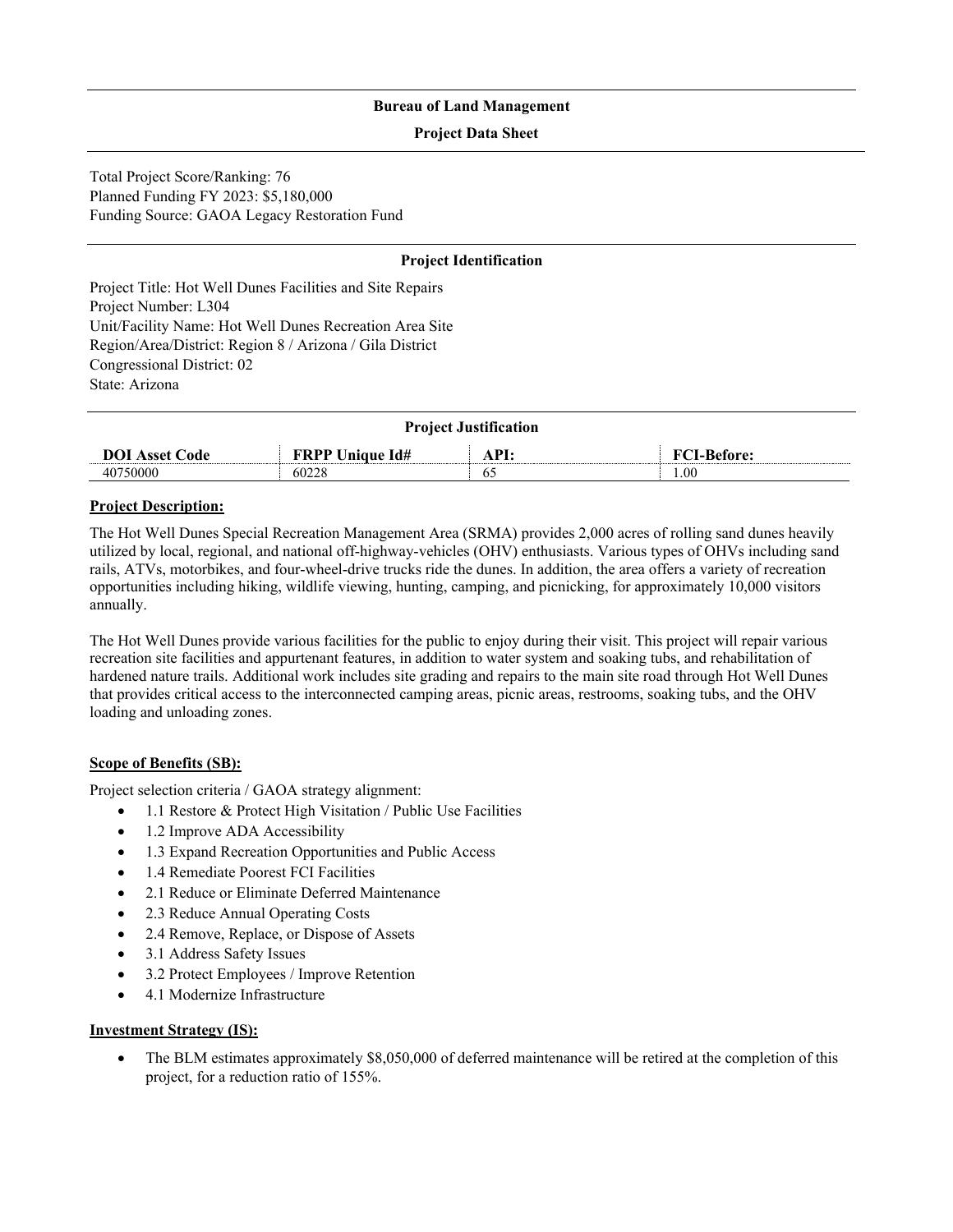- Repairing and replacing aged facility assets with energy efficient products and installations should reduce operational costs.
- This project does not add assets and does not increase annual maintenance costs. In addition, the site generates revenue from fee collections to support annual operations and maintenance.
- This project will also help advance the following Administration priorities:
	- o Conservation / Resource Threats This site offers an extensive sand dunes system providing a "Special Recreation Management Area" for off-highway vehicle (OHV) enthusiasts. This project should result in improvements that provide a safe environment for the public land user and employees while protecting the land resources.
	- o Underserved Communities The Hot Well Dunes SRMA is located in an area designated as historically underutilized business zone and is in an area that has a CDC Social Vulnerability index indicating a high level of vulnerability. This project should increase public access, create educational opportunities, and provide nearby communities potential socioeconomic benefits.
	- $\circ$  Job Creation The project will modernize federal facilities and the construction should be completed by contractors, suppliers, and various construction trades providing local job opportunities. In addition, the site improvements may increase visitation to the area and promote development of nearby community amenities, creating much-needed employment opportunities in the surrounding area.

#### **Consequences of Failure to Act (CFA):**

• This project corrects safety and health deficiencies that may have negative impacts to the visiting public if not addressed including road hazards, water, and restroom repairs to meet health standards; and addresses deferred maintenance to prevent unexpected service interruptions for the visiting public.

#### **Ranking Categories:**

| Category              | Percent   | Score  |
|-----------------------|-----------|--------|
| <b>FCI</b> Rating:    | n/a       | 1.00   |
| <b>API</b> Rating:    | n/a       | 65.00  |
| <b>API/FCI Score:</b> | $(40\%)$  | 40.00  |
| SB Score:             | (20%)     | 100.00 |
| IS Score:             | (20%)     | 100.00 |
| CFA Score:            | (20%)     | 100.00 |
| <b>Total Score:</b>   | $(100\%)$ | 76.00  |

Combined ranking factors =  $(0.40 \times API/FCI score) + (0.20 \times SB score) + (0.20 \times IS score) + (0.20 \times CFA score)$ 

#### **Capital Asset Planning**

Capital Plan Business Case Required: No VE Study: N/A

#### **Project Costs and Status**

#### **Project Cost Estimate (this PDS):**

| <b>Activity</b>                                  | <b>Dollars in thousands</b> | Percent |
|--------------------------------------------------|-----------------------------|---------|
| Maintenance/Repair Work:                         | 5.180                       | 100     |
| Capital Improvement Work:                        |                             |         |
| Total:                                           | 5.180                       | 100     |
| <b>Project Funding History (entire project):</b> |                             |         |
| <b>History</b>                                   | <b>Dollars in thousands</b> |         |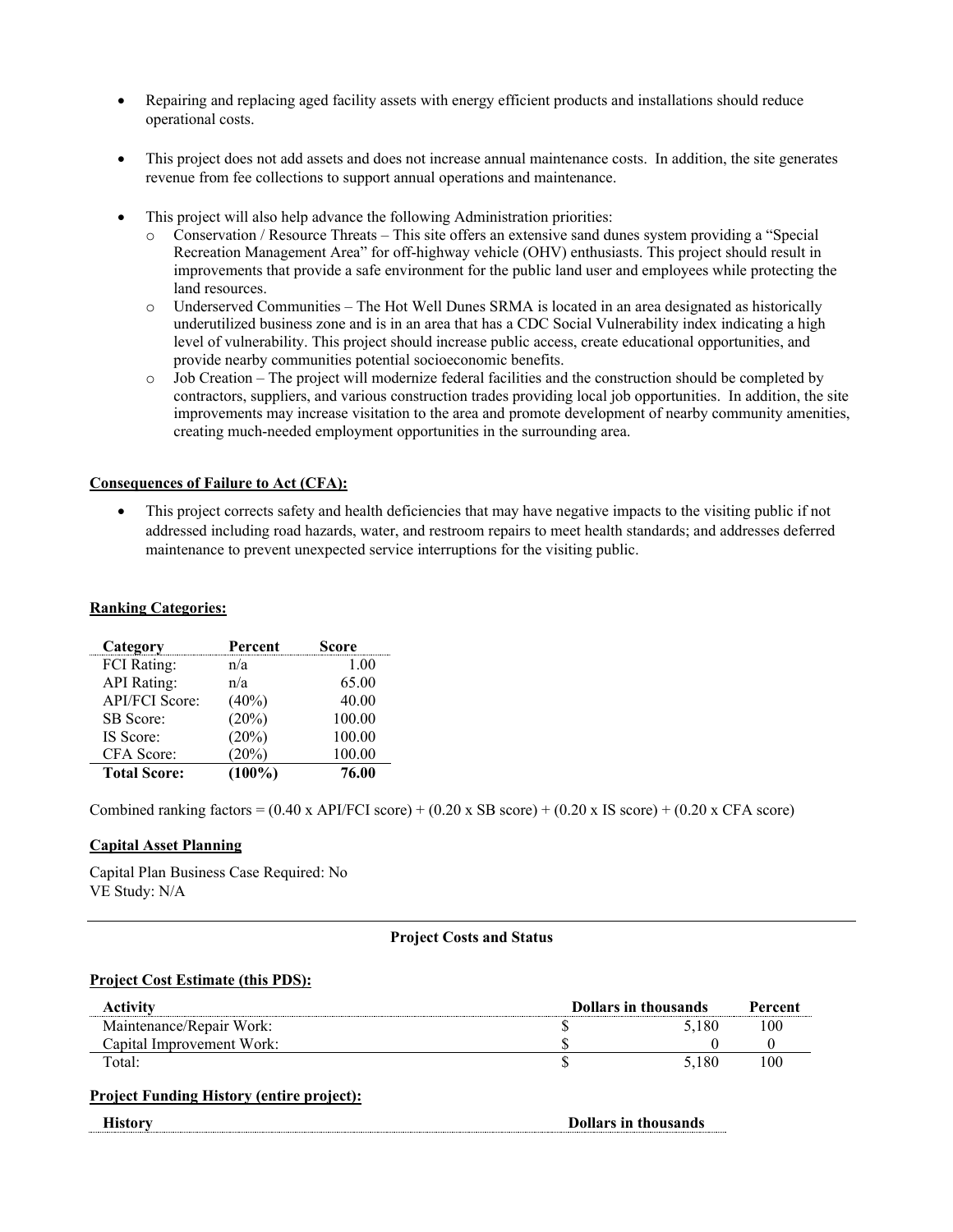| Funded to Date:                     |       |
|-------------------------------------|-------|
| FY 2023 GAOA Funding (this PDS):    | 5,180 |
| Future Funding to Complete Project: |       |
| Total:                              | 5.255 |
| <b>Class of Estimate:</b> A B C D   |       |
| Estimate Escalated to: FY24/Q2      |       |

#### **Planning and Design Funds:**

| Planning Funds Received in FY 2023: * |         |
|---------------------------------------|---------|
| Design Funds Received in FY 2023: *   | 250,000 |

\* These amounts for planning and design are included in the total formulated to the FY 2023 budget on this project data sheet.

#### **Major Milestones**

Construction Award/Start

- Scheduled: FY 2023/Q3
- Actual: N/A

Project Complete

- Scheduled: FY 2024/Q2
- Actual: N/A

#### **Project Data Sheet**

Prepared/Last Updated: 03/22 DOI Approved: Yes

#### **Annual Operations & Maintenance Costs \$**

Current: \$7,000 Projected: \$1000 Net Change: -\$6,000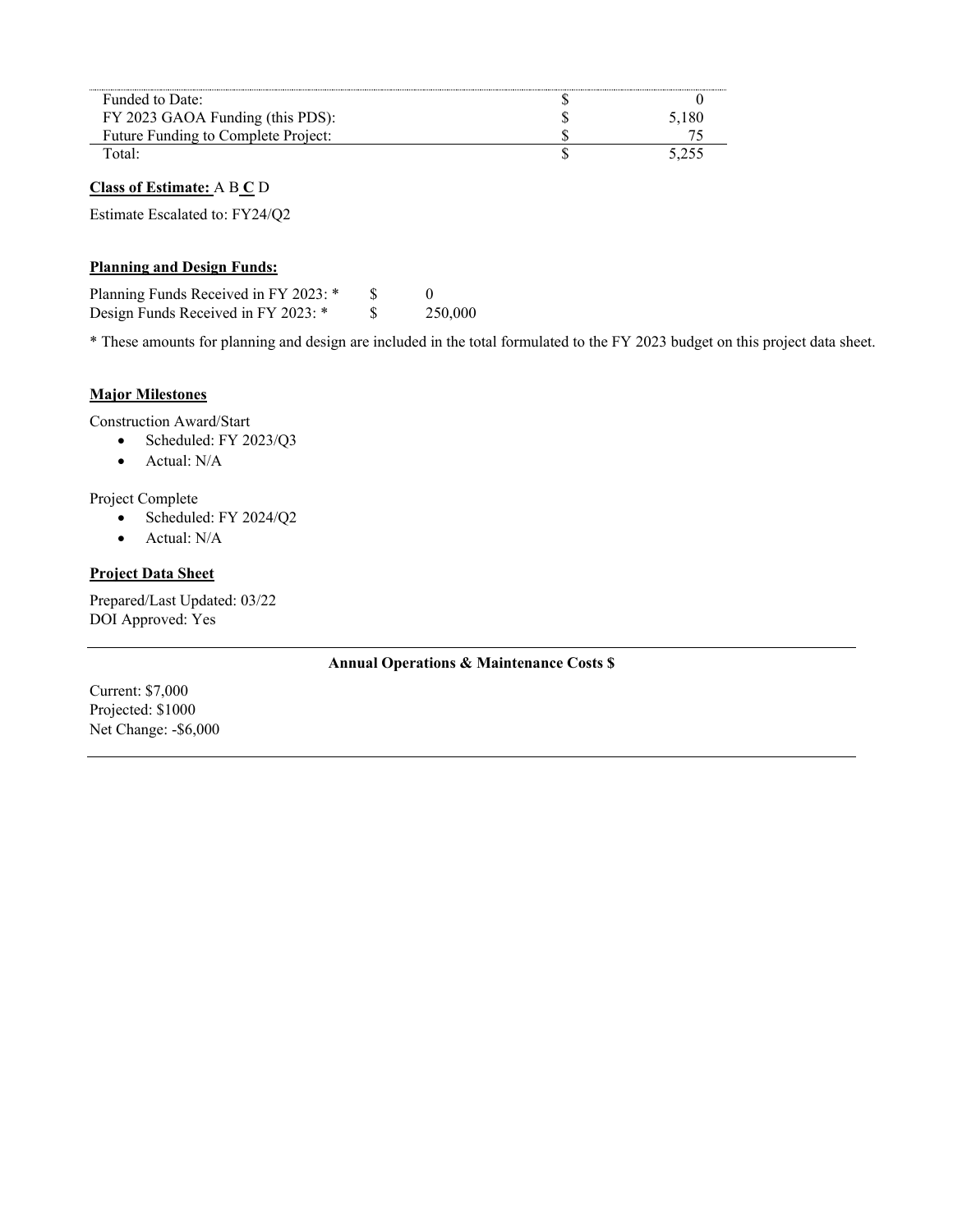**Project Data Sheet** 

Total Project Score/Ranking: 76 Planned Funding FY 2023: \$6,057,000 Funding Source: GAOA Legacy Restoration Fund

#### **Project Identification**

Project Title: Little Sahara Recreation Area Maintenance, Phase II and III Project Number: L305 Unit/Facility Name: Fillmore Field Office / Little Sahara Recreation Area Region/Area/District: Region 7 / Utah / West Desert District Congressional District: 02 State: Utah

| <b>Project Justification</b> |                        |      |                    |
|------------------------------|------------------------|------|--------------------|
| <b>DOI</b> Asset Code        | <b>FRPP Unique Id#</b> | API: | <b>FCI-Before:</b> |
| 40750000                     | 61366                  | 70   | 0.45               |
| 40750000                     | 61365                  | 70   | 0.16               |
| 40750000                     | 61360                  | 70   | 0.21               |
| 40750000                     | 61364                  | 70   | 0.62               |
| 40760300                     | 2003128                | 80   | 0.28               |

#### **Project Description:**

The Little Sahara Recreation Area covers 60,000 acres of sagebrush flats, juniper-covered hills, and free moving sand dunes located in Juab County, Utah. Less than a two-hour drive from Salt Lake City, the Little Sahara Recreation Area provides an experience unlike any other to 300,000 visitors annually. Visitors frequent the recreation area for the challenges of climbing the 700-foot-tall Sand Mountain, network of trails around Black Mountain, low-lying dunes for beginners, and the White Sand Dune bowls. Visitors to Little Sahara Recreation Area also enjoy hiking in the 6,000-acre Rockwell Outstanding Natural Area, fat-biking on the dunes, sandboarding/skiing down Sand Mountain, and wildlife viewing.

The recreation area offers visitors 255 campsites, with 40 restrooms, 2 sources for potable water, and 16 miles of paved roads. Addressing the project will repair numerous outstanding deferred maintenance issues at multiple campgrounds within the recreation area.

Work includes replacing campground features including fencing, tent pads, fire rings, barbeque grills, and picnic tables with sustainable materials to reduce the annual operation and maintenance costs. Repairs will improve Americans with Disabilities Act (ADA) accessible paths to selected campgrounds to improve access and expand recreational opportunities for the public.

The asphalt and aggregate surfaced roads and parking areas require maintenance and repairs to provide safe travel and parking for the visiting public, vendors, law enforcement, and emergency medical services. Various parking lots accommodate oversized vehicles in addition to oversized ADA parking to provide access and unique opportunities for those with disabilities to explore the dunes on ATVs.

Public health and safety will be addressed by performing repairs or replacement of the dump station, septic system, restrooms, and water system components. This project will restore and protect high-use facilities for the use and enjoyment of the visiting public for many years to come.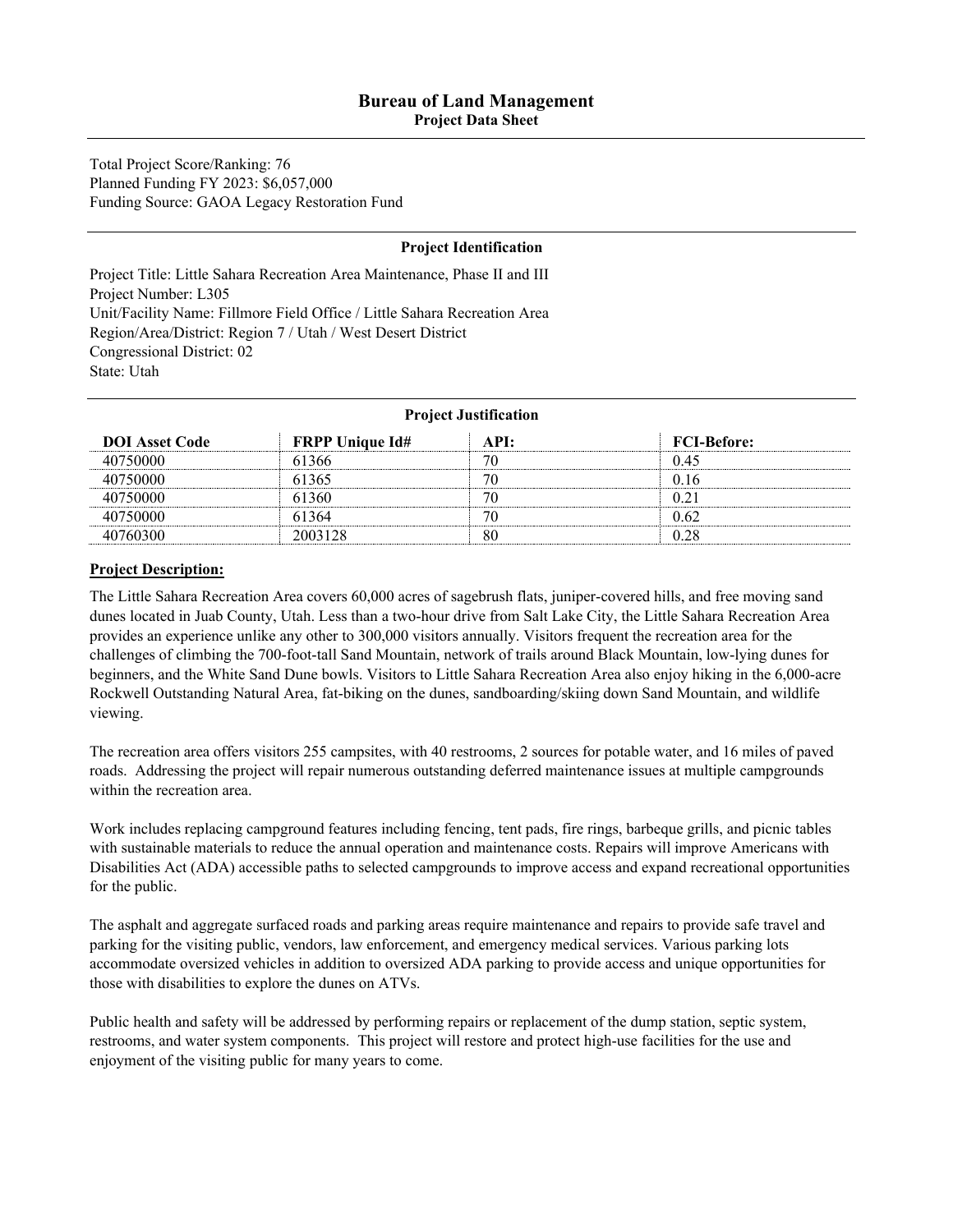#### **Scope of Benefits (SB):**

Project selection criteria / GAOA strategy alignment:

- 1.1 Restore & Protect High Visitation / Public Use Facilities
- 1.2 Improve ADA Accessibility
- 1.3 Expand Recreation Opportunities and Public Access
- 1.4 Remediate Poorest FCI Facilities
- 2.1 Reduce or Eliminate Deferred Maintenance
- 2.2 Leverage Funding/Pursue Partnering Opportunities
- 2.3 Reduce Annual Operating Costs
- 2.4 Remove, Replace, or Dispose of Assets
- 3.1 Address Safety Issues
- 3.2 Protect Employees / Improve Retention
- 4.1 Modernize Infrastructure

#### **Investment Strategy (IS):**

- The BLM estimates approximately \$6,184,000 of deferred maintenance will be retired at the completion of this project, for a deferred maintenance reduction ratio of 94%.
- In addition to reducing deferred maintenance, the annual operational costs should be reduced by replacing wood materials with sustainable metal or concrete materials.
- This project will also help advance the following Administration priorities:
	- o Climate Resiliency: Replacing the old flush restrooms with vault toilet restrooms which are more adaptable to the winter conditions should provide visitors the same function and reduce the maintenance burden since winterizing pipes will no longer be required.
	- o Conservation/Resource Threats: This project should help to reduce the overuse of potable water and significantly improve the wastewater loading that is taking place with numerous septic systems for each of the flush restrooms.
	- o Clean Energy: Each of the new vault toilet facilities will incorporate photovoltaics to provide green energy source of interior and exterior light.
	- o Underserved Communities: This project is located in Juab County which has a high Social Vulnerability Index. This construction project should provide jobs to residents in nearby communities and socioeconomic benefits should result from the increase in visitation following project completion.
	- o Job Creation: This construction project should provide numerous jobs in both construction, materials, and service-related fields. Following project completion, solicitations for various services to maintain the site should continue to support local jobs.

#### **Consequences of Failure to Act (CFA):**

- Numerous assets and appurtenant features at Little Sahara are past their useful life and, if they continue to degrade, may pose a safety hazard to the public.
- Inability to perform the project work may result in limited ADA accessibility to various sites within the recreation area.

#### **Ranking Categories:**

| Category           | Percent | Score. |
|--------------------|---------|--------|
| <b>FCI</b> Rating: | n/a     | 0.31   |
| API Rating:        | n/a     |        |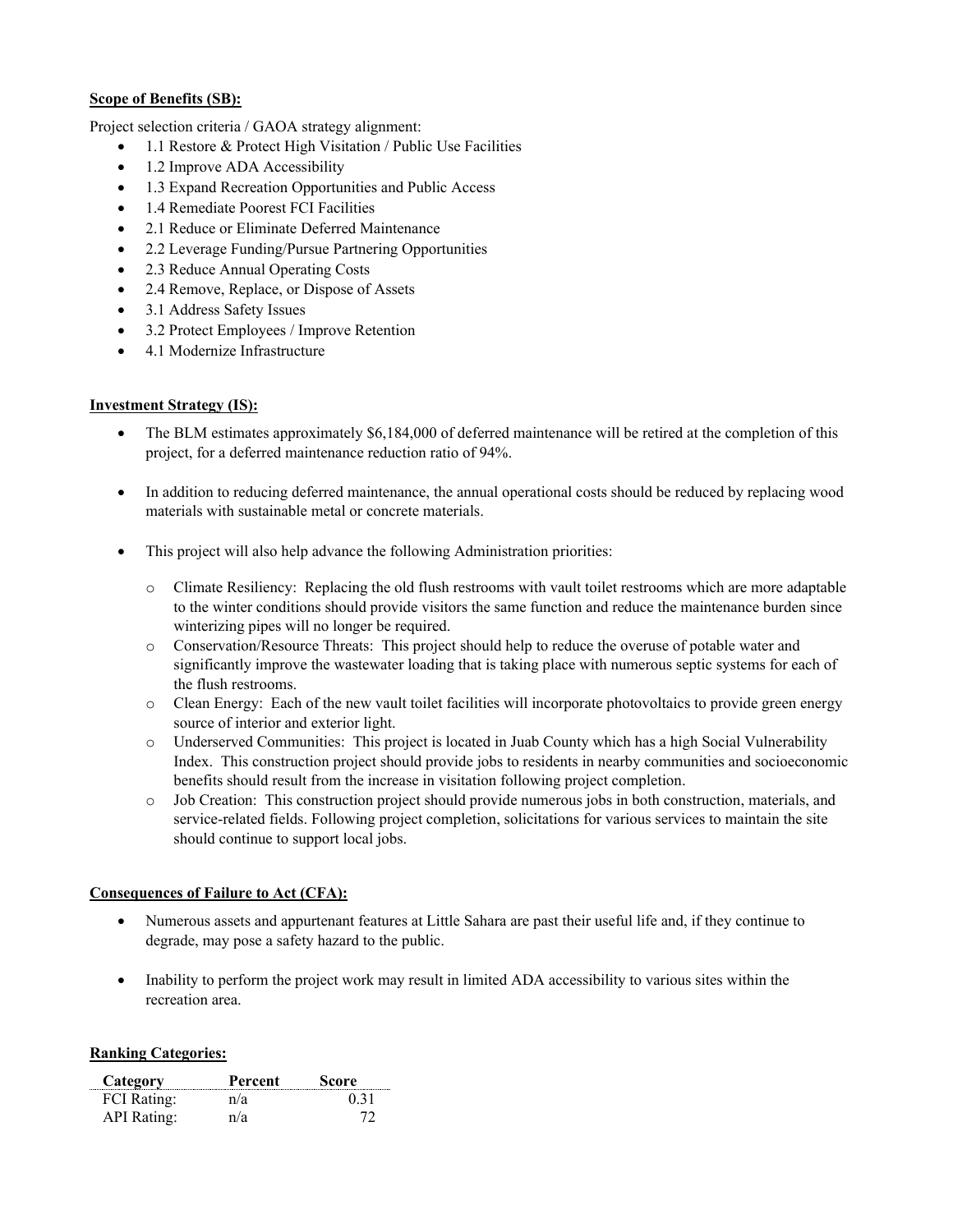| <b>API/FCI</b> Score: | $(40\%)$  | 40  |
|-----------------------|-----------|-----|
| SB Score:             | (20%)     | 100 |
| IS Score:             | (20%)     | 100 |
| CFA Score:            | $(20\%)$  | 100 |
| <b>Total Score:</b>   | $(100\%)$ | 76  |

Combined ranking factors =  $(0.40 \times API/FCI score) + (0.20 \times SB score) + (0.20 \times IS score) + (0.20 \times CFA score)$ 

#### **Capital Asset Planning**

 $\overline{a}$ 

Capital Plan Business Case Required: No VE Study: Scheduled: 08/23 Completed: N/A

#### **Project Costs and Status**

#### **Project Cost Estimate (this PDS):**

| Activity                  | <b>Dollars in thousands</b> |  | Percent |
|---------------------------|-----------------------------|--|---------|
| Maintenance/Repair Work:  |                             |  | 00      |
| Capital Improvement Work: |                             |  |         |
| Total:                    |                             |  | ۱۵۵     |

#### **Project Funding History (entire project):**

| Historv                             | <b>Dollars in thousands</b> |       |
|-------------------------------------|-----------------------------|-------|
| Funded to Date: FY 2021 GAOA        |                             |       |
| FY 2023 GAOA Funding (this PDS):    |                             | 6.057 |
| Future Funding to Complete Project: |                             |       |
| Total·                              |                             |       |

#### **Class of Estimate:** A B **C** D

Estimate Escalated to: FY2024/Q2

#### **Planning and Design Funds:**

| Planning Funds Received in FY 2023: * | 50,000  |
|---------------------------------------|---------|
| Design Funds Received in FY 2023: *   | 450,000 |

\* These amounts for planning and design are included in the total formulated to the FY 2023 budget on this project data sheet.

#### **Major Milestones**

Construction Award/Start

- Scheduled: FY 2023/Q4
- Actual: N/A

Project Complete

- Scheduled: FY 2025/Q2
- Actual: N/A

#### **Project Data Sheet**

Prepared/Last Updated: 03/22 DOI Approved: Yes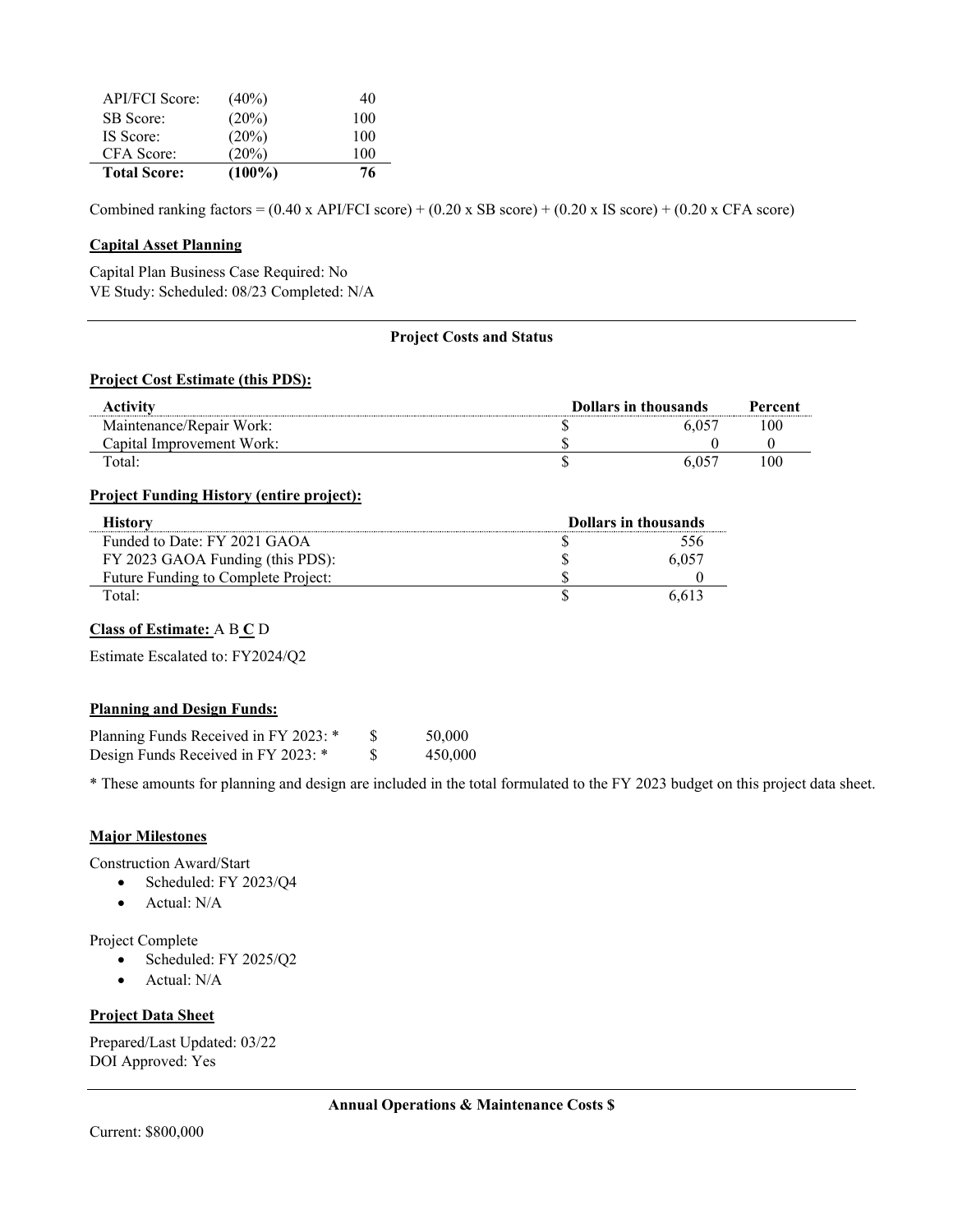Projected: \$702,000 Net Change: -\$98,000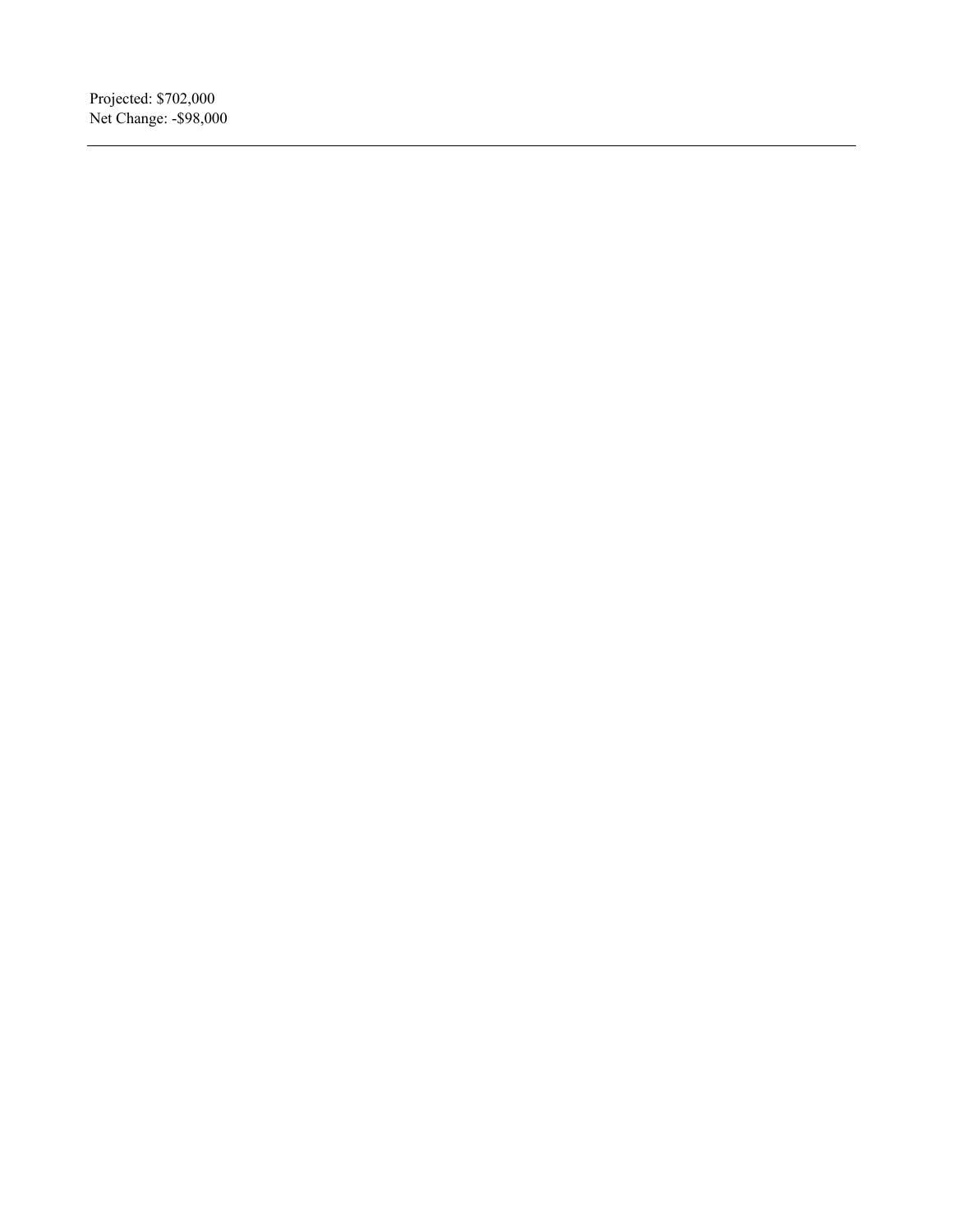#### **Project Data Sheet**

Total Project Score/Ranking: 72 Planned Funding FY 2023: \$400,000 Funding Source: GAOA Legacy Restoration Fund

#### **Project Identification**

Project Title: Meadowood Repairs Project Number: L306 Unit/Facility Name: Meadowood Special Recreation Management Area Region/Area/District: Region 1 / Eastern States / Northeastern States District Congressional District: 8 State: Virginia

| <b>Project Justification</b> |                        |      |                    |  |
|------------------------------|------------------------|------|--------------------|--|
| <b>DOI</b> Asset Code        | <b>FRPP Unique Id#</b> | API: | <b>FCI-Before:</b> |  |
| 40750000                     | 1809872                | 60   | 0.15               |  |
| 35290700                     | 1809866                | 60   | 0.26               |  |

#### **Project Description:**

The Meadowood Special Recreation Management Area (SRMA) offers the visiting public opportunities for hiking, horseback riding, mountain biking, fishing, and enjoying wildlife in the 800 acres of forest and meadows just outside of the Washington D.C. urban area.

This project will address the deferred maintenance of various assets and appurtenant features on the property. Meadowood has over 15,000 feet of wood fencing which delineate entrances and areas for the visiting public to enjoy. The project will replace various locations of deteriorating fencing to provide safe boundaries for the public and to protect resources. The project will replace a deteriorating culvert to provide consistent flow of waters while keeping visitors and employees safe.

The former visitor center will be removed because it poses a hazard to employees and the public due to poor site conditions and structural deficiencies. The removal of the abandoned visitor center will reduce financial burden and eliminate the safety hazard at the site. Non-GAOA funding is being used to accelerate the building removal due to safety concerns.

#### **Scope of Benefits (SB):**

Project selection criteria / GAOA strategy alignment:

- 1.1 Restore and Protect High Visitation/Public Use Facilities
- 1.3 Expand Recreation Opportunities and Public Access
- 1.4 Remediate Poorest Facility Condition Index (FCI) Facilities
- 2.1 Reduce or Eliminate Deferred Maintenance
- 2.3 Reduce Annual Operating Costs
- 2.4 Remove, Replace or Dispose of Assets
- 3.1 Address Safety Issues
- 3.2 Protect Employees/Improve Retention
- 4.1 Modernize Infrastructure

#### **Investment Strategy (IS):**

• The BLM estimates approximately \$587,000 of deferred maintenance will be retired at the completion of this project, for a deferred maintenance reduction ratio of 147%.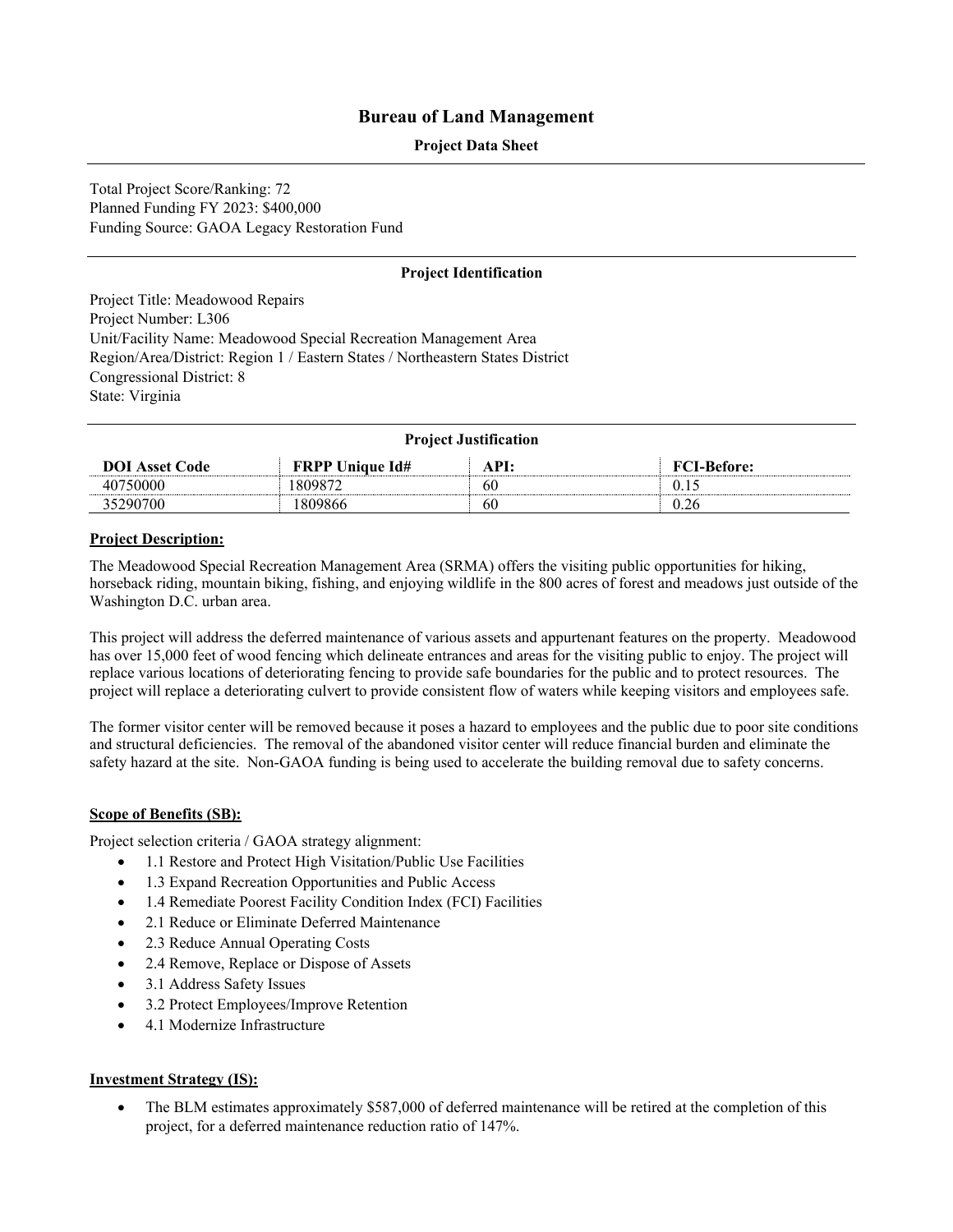- The demolition of the former visitor center will eliminate the need for future expenditures on the aging and deficient structure.
- This project also helps advance the following Administration priorities:
	- o Conservation/Resource Threats: Repairing the damaged fence serves to protect the land resources from visitor impacts. The culvert replacement mitigates the resource impacts caused by plugging, back-ups, and restricting water flows.
	- o Job Creation: This construction project should provide numerous jobs in construction, materials, and service-related fields.

#### **Consequences of Failure to Act (CFA):**

- Failure to address the deferred maintenance needs at Meadowood SRMA will result in increasing deterioration and incurring additional maintenance costs.
- Unaddressed deferred maintenance needs at the culvert and abandoned visitor building pose a safety risk to both employees and visitors and failures in the fencing will impact the resources.

#### **Ranking Categories:**

| Category              | Percent   | Score  |
|-----------------------|-----------|--------|
| <b>FCI</b> Rating:    | n/a       | 0.17   |
| <b>API</b> Rating:    | n/a       | 60     |
| <b>API/FCI Score:</b> | $(40\%)$  | 40.00  |
| SB Score:             | (20%)     | 80.00  |
| IS Score:             | (20%)     | 100.00 |
| CFA Score:            | (20%)     | 100.00 |
| <b>Total Score:</b>   | $(100\%)$ | 72.00  |

Combined ranking factors =  $(0.40 \times API/FCI score) + (0.20 \times SB score) + (0.20 \times IS score) + (0.20 \times CFA score)$ 

#### **Capital Asset Planning**

Capital Plan Business Case Required: No VE Study: N/A

#### **Project Costs and Status**

#### **Project Cost Estimate (this PDS):**

| <b>Activity</b>           | <b>Dollars in thousands</b> |     | Percent |
|---------------------------|-----------------------------|-----|---------|
| Maintenance/Repair Work:  |                             | 400 | 100     |
| Capital Improvement Work: |                             |     |         |
| Total:                    |                             | 400 | 100     |

#### **Project Funding History (entire project):**

| Historv                             | <b>Dollars in thousands</b> |     |
|-------------------------------------|-----------------------------|-----|
| Funded to Date:                     |                             |     |
| FY 2023 GAOA Funding (this PDS):    |                             | 400 |
| Future Funding to Complete Project: |                             |     |
| $\text{Total} \cdot$                |                             |     |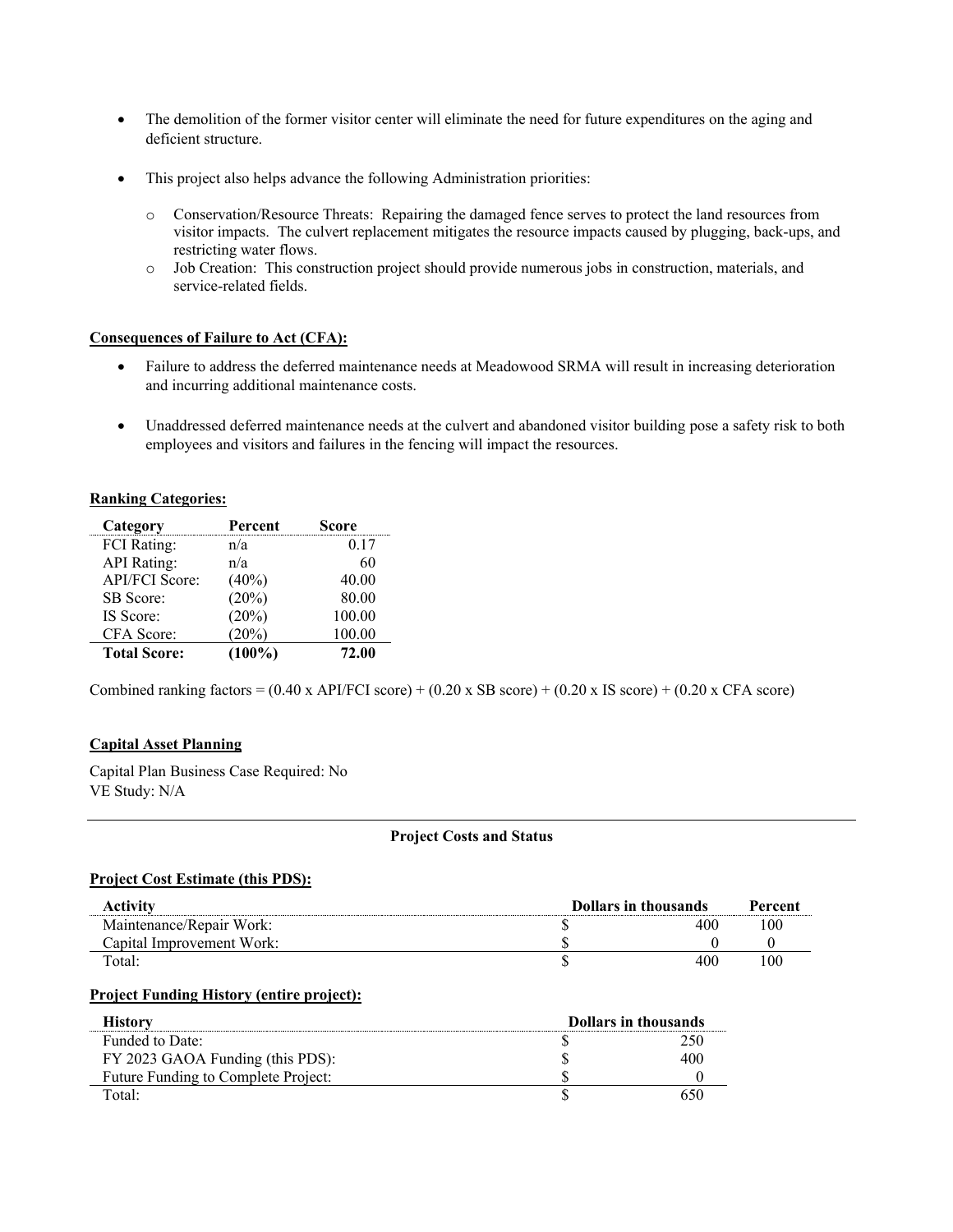#### **Class of Estimate:** A B **C** D

Estimate Escalated to: FY23/Q2

#### **Planning and Design Funds:**

Planning Funds Received in FY 2023: \* \$ 0 Design Funds Received in FY 2023: \* \$ 0

\* These amounts for planning and design are included in the total formulated to the FY 2023 budget on this project data sheet.

#### **Major Milestones**

Construction Award/Start

- Scheduled: FY 2023/Q3
	- Actual: FY N/A

Project Complete

- Scheduled: FY 2024/Q1
- Actual: N/A

#### **Project Data Sheet**

Prepared/Last Updated: 03/22 DOI Approved: Yes

#### **Annual Operations & Maintenance Costs \$**

Current: \$77,000 Projected: \$52,000 Net Change: -\$25,000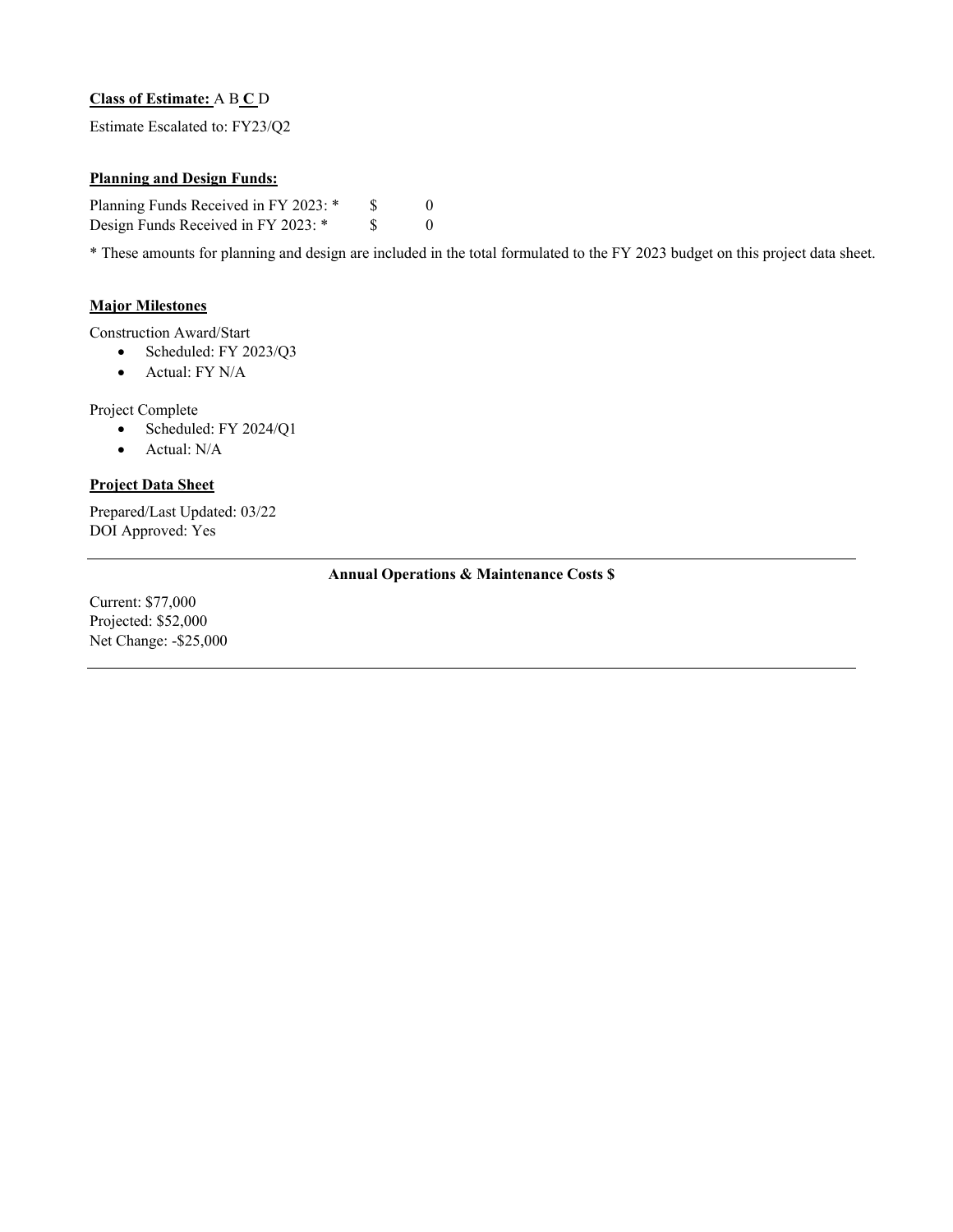#### **Project Data Sheet**

Total Project Score/Ranking: 80 Planned Funding FY 2023: \$5,263,000 Funding Source: GAOA Legacy Restoration Fund

#### **Project Identification**

Project Title: Wyoming Safety of Dams Repairs and Maintenance, Phase II Project Number: L307 Unit/Facility Name: Various Statewide Region/Area/District: Region 7 / Wyoming / High Desert District, Bighorn Basin District, and High Plains District Congressional District: AL State: WY

| <b>Project Justification</b> |                        |      |                    |
|------------------------------|------------------------|------|--------------------|
| <b>DOI</b> Asset Code        | <b>FRPP Unique Id#</b> | API: | <b>FCI-Before:</b> |
| 40162100                     | 63582                  | 80   | 1.00               |
| 40162100                     | 63585                  | 80   | 0.80               |
| 40162100                     | 63618                  | 80   | 0.70               |
| 40162100                     | 63569                  | 80   | 0.33               |

#### **Project Description:**

This project builds on FY 2021 and FY 2022 GAOA-funded investments to perform Phase II repairs and maintenance on high hazard dams in Wyoming. Inspections performed in June 2020 identified multiple deficiencies including spillways, gates, outlet pipes, dam embankments, riprap erosion protection, and other infrastructure that had deteriorated over the years.

Repairs will allow the dams to adhere to current BLM dam safety standards.

#### **Scope of Benefits (SB):**

Project selection criteria / GAOA strategy alignment:

- 1.3 Expand Recreation Opportunities and Public Access
- 1.4 Remediate Poorest FCI Facilities
- 2.1 Reduce or Eliminate Deferred Maintenance
- 2.3 Reduce Annual Operating Costs
- 3.1 Address Safety Issues
- 4.1 Modernized Infrastructure

#### **Investment Strategy (IS):**

- The BLM estimates approximately \$10,000,000 of deferred maintenance will be retired at the completion of this project, for a deferred maintenance reduction ratio of 102%.
- This project will also help advance the following Administration priorities:
	- o Job Creation: In support of the President's Build Back Better economic recovery initiative (American Jobs Plan) this project will repair numerous dams and the construction work will be performed by specialized contractors. The project should help to stimulate the local economy, providing materials and supplies as well as supporting jobs.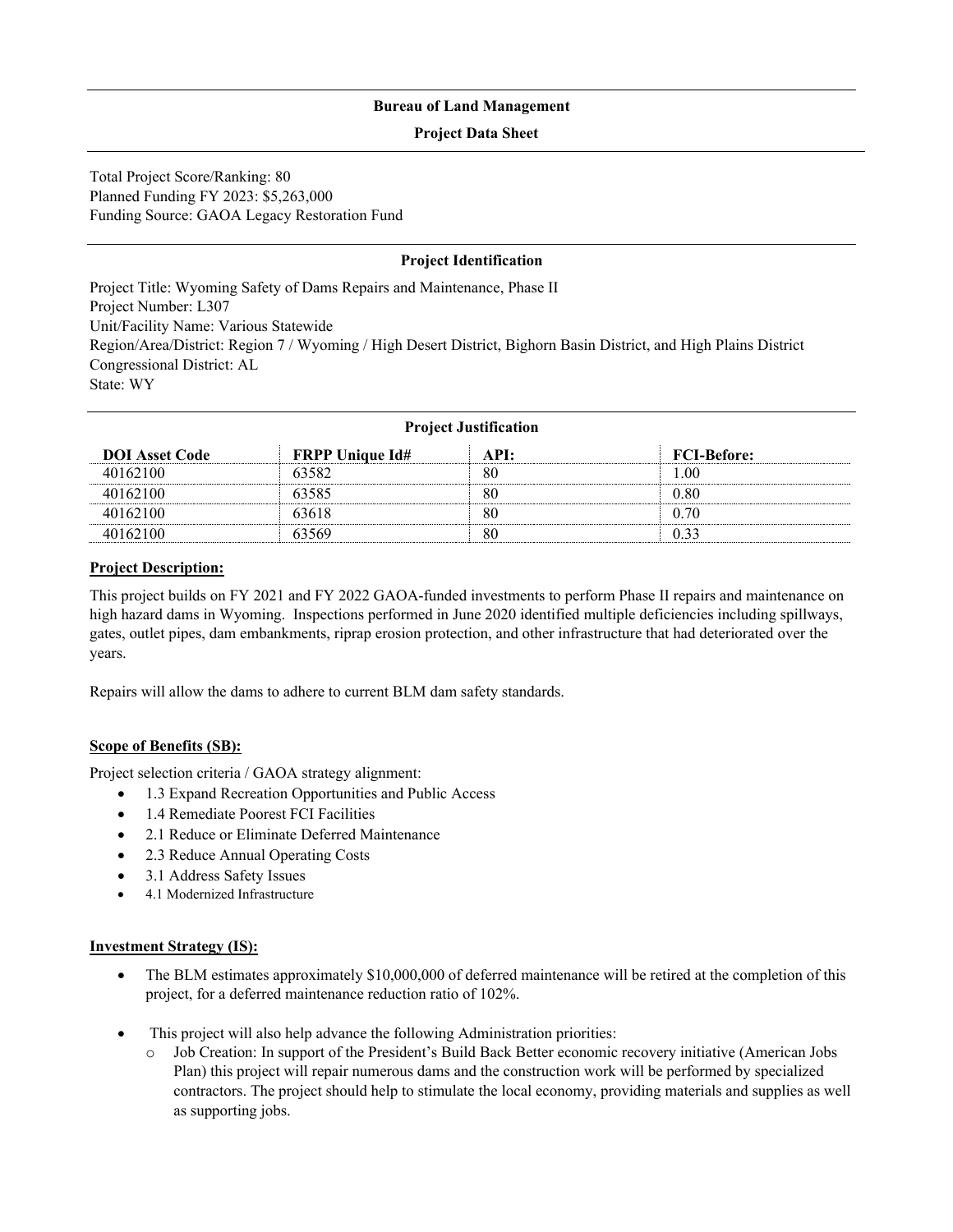- o Conservation / Resource Threats: This project should help to enhance the greater sage grouse habitat and protect existing riparian habitat at each dam site.
- o Underserved Communities: The project is in Fremont and Carbon Counties, which are designated historically underutilized business zones. It is anticipated that this project will provide nearby communities socioeconomic benefits.

#### **Consequences of Failure to Act (CFA):**

- If uncompleted, the dams may no longer support their useful purposes such as providing a source of water for livestock and wildlife benefits.
- If the BLM does not repair these dams, there is an increasing risk of dam failure.

#### **Ranking Categories:**

| Category              | Percent   | Score |
|-----------------------|-----------|-------|
| <b>FCI</b> Rating:    | n/a       | 0.90  |
| <b>API</b> Rating:    | n/a       | 80    |
| <b>API/FCI Score:</b> | $(40\%)$  | 80    |
| SB Score:             | (20%)     | 40    |
| IS Score:             | (20%)     | 100   |
| CFA Score:            | (20%)     | 100   |
| <b>Total Score:</b>   | $(100\%)$ |       |

Combined ranking factors =  $(0.40 \times API/FCI score) + (0.20 \times SB score) + (0.20 \times IS score) + (0.20 \times CFA score)$ 

#### **Capital Asset Planning**

Capital Plan Business Case Required: No VE Study: N/A

#### **Project Costs and Status**

#### **Project Cost Estimate (this PDS):**

| Activity                  | Dollars in thousands |       | Percent |
|---------------------------|----------------------|-------|---------|
| Maintenance/Repair Work:  |                      | 5.263 | 100     |
| Capital Improvement Work: |                      |       |         |
| Total:                    |                      | 5.263 | 100     |

#### **Project Funding History (entire project):**

| History                               | <b>Dollars in thousands</b> |       |
|---------------------------------------|-----------------------------|-------|
| Funded to Date: FY 2021 and 2022 GAOA |                             | 4.500 |
| FY 2023 GAOA Funding (this PDS):      |                             | 5,263 |
| Future Funding to Complete Project:   |                             |       |
| Total:                                |                             | 9.763 |

#### **Class of Estimate:** A B **C** D

Estimate Escalated to: FY25/Q4

#### **Planning/Design/Initial Construction Funds:**

| Planning Funds Received in FY 2023: * |  |
|---------------------------------------|--|
| Design Funds Received in FY 2023: *   |  |

\* These amounts for planning and design are included in the total formulated to the FY 2023 budget on this project data sheet.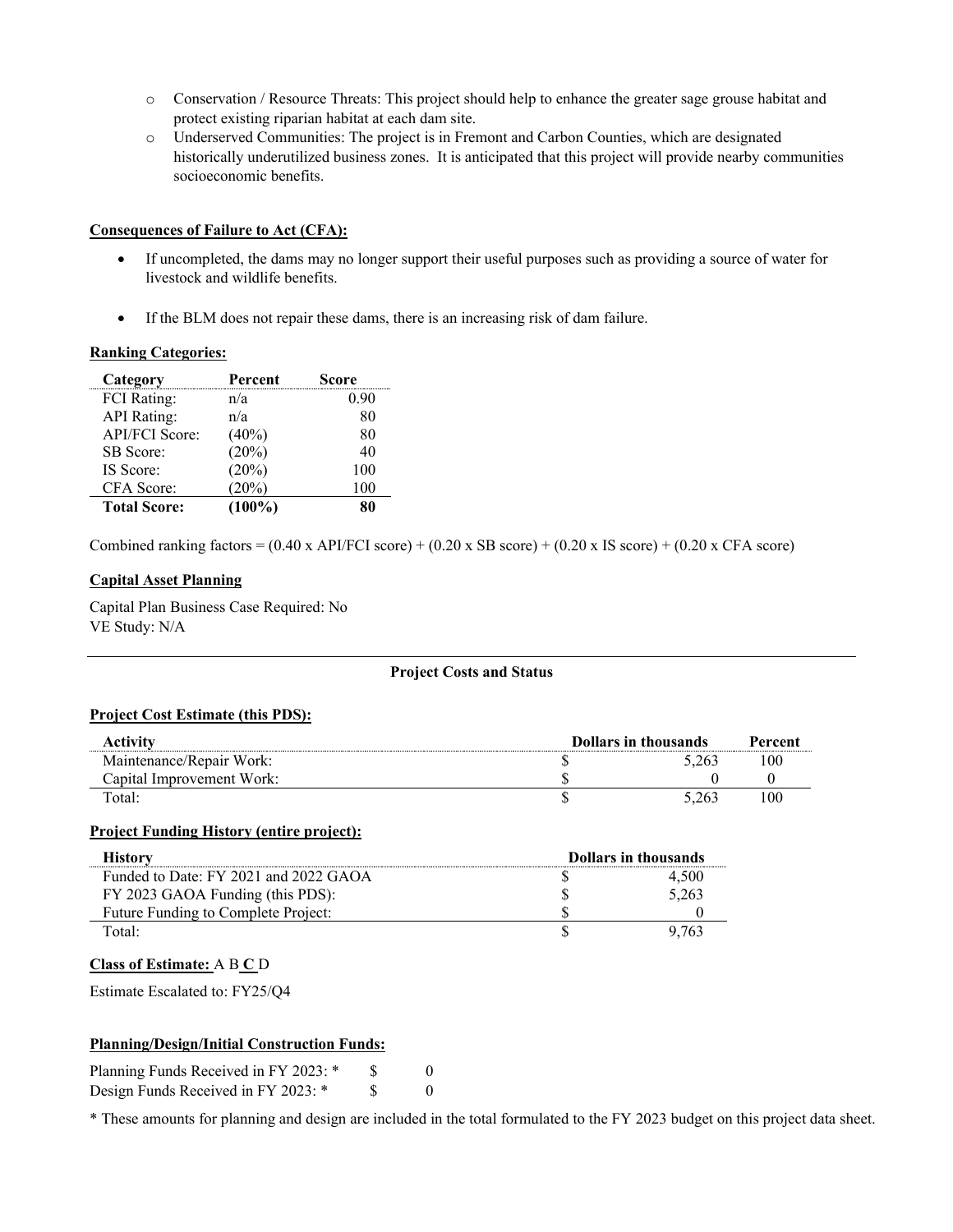#### **Major Milestones**

Construction Award/Start

- Scheduled: FY 2023/Q4
- Actual: N/A

Project Complete

- Scheduled: FY 2026/Q4
- Actual: N/A

### **Project Data Sheet**

Prepared/Last Updated: 03/22 DOI Approved: Yes

#### **Annual Operations & Maintenance Costs \$**

Current: \$75,000 Projected: \$40,000 Net Change: -\$35,000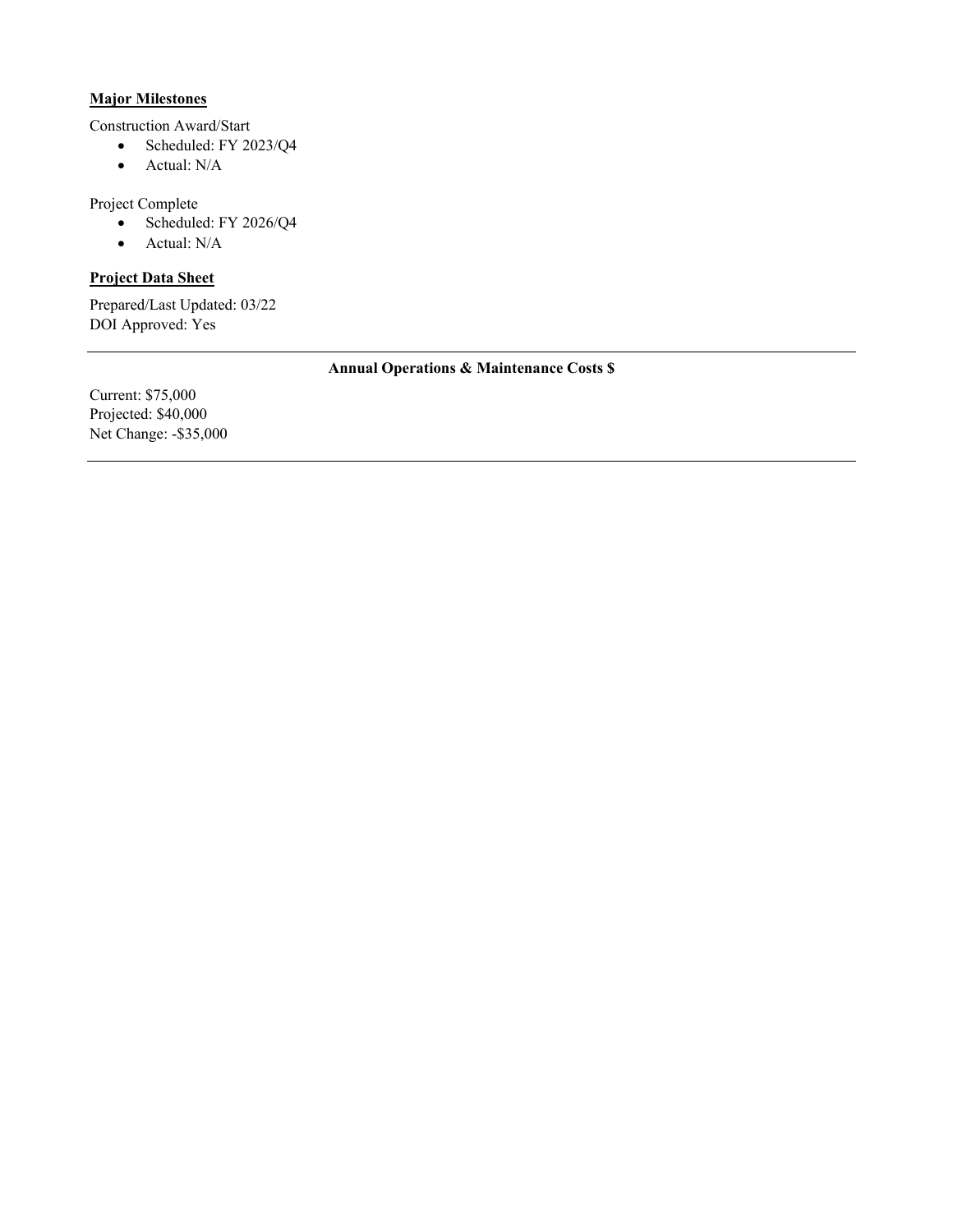#### **Project Data Sheet**

Total Project Score/Ranking: 72 Planned Funding FY 2023: \$6,377,000 Funding Source: GAOA Legacy Restoration Fund

#### **Project Identification**

Project Title: Idaho Recreation Site Repairs Project Number: L308 Unit/Facility Name: Various Statewide Region/Area/District: Region 9 / Idaho / Coeur d'Alene District, Idaho Falls District, and Twin Falls District Congressional District: 01, 02 State: Idaho

| <b>Project Justification</b> |                        |      |                    |  |
|------------------------------|------------------------|------|--------------------|--|
| <b>DOI</b> Asset Code        | <b>FRPP Unique Id#</b> | API: | <b>FCI-Before:</b> |  |
| 40750000                     | 62183                  | 60   | 0.48               |  |
| 40750000                     | 62182                  | 60   | 0.14               |  |
| 40750000                     | 62179                  | 60   | 0.23               |  |
| 40750000                     | 62178                  | 60   | 0.29               |  |
| 40750000                     | 62177                  | 60   | 0.20               |  |
| 40750000                     | 62176                  | 60   | 1.00               |  |
| 40750000                     | 62175                  | 60   | 0.68               |  |
| 40750000                     | 62174                  | 60   | 1.00               |  |
| 40750000                     | 62170                  | 60   | 1.00               |  |
| 40750000                     | 62173                  | 60   | 0.40               |  |
| 40750000                     | 62172                  | 60   | 0.34               |  |
| 40750000                     | 62171                  | 60   | 0.16               |  |
| 40750000                     | 62168                  | 60   | 0.18               |  |
| 40750000                     | 62167                  | 60   | 0.17               |  |
| 40750000                     | 62166                  | 60   | 1.00               |  |
| 40750000                     | 62145                  | 60   | 0.15               |  |
| 40750000                     | 62046                  | 60   | 0.26               |  |
| 40750000                     | 62047                  | 60   | 0.28               |  |
| 40750000                     | 62051                  | 60   | 0.23               |  |
| 40750000                     | 62056                  | 60   | 0.13               |  |
| 40750000                     | 62062                  | 60   | 0.25               |  |
| 40750000                     | 62153                  | 60   | 0.11               |  |
| 40750000                     | 62006                  | 60   | 1.00               |  |
| 40750000                     | 62113                  | 60   | 0.31               |  |
| 40750000                     | 62126                  | 60   | 0.02               |  |
| 40750000                     | 62121                  | 60   | 0.07               |  |
| 40750000                     | 62110                  | 60   | 0.03               |  |
| 40750000                     | 62128                  | 60   | 0.10               |  |

#### **Project Justification**

#### **Project Description:**

The project will address deferred maintenance at numerous high-use recreation sites throughout the State of Idaho. This project will repair recreation site buildings, boat ramps and docks, irrigation systems, potable water systems, parking lots, roads, and various campground features to benefit the public who recreate at some of the state's most beautiful and enjoyed public lands.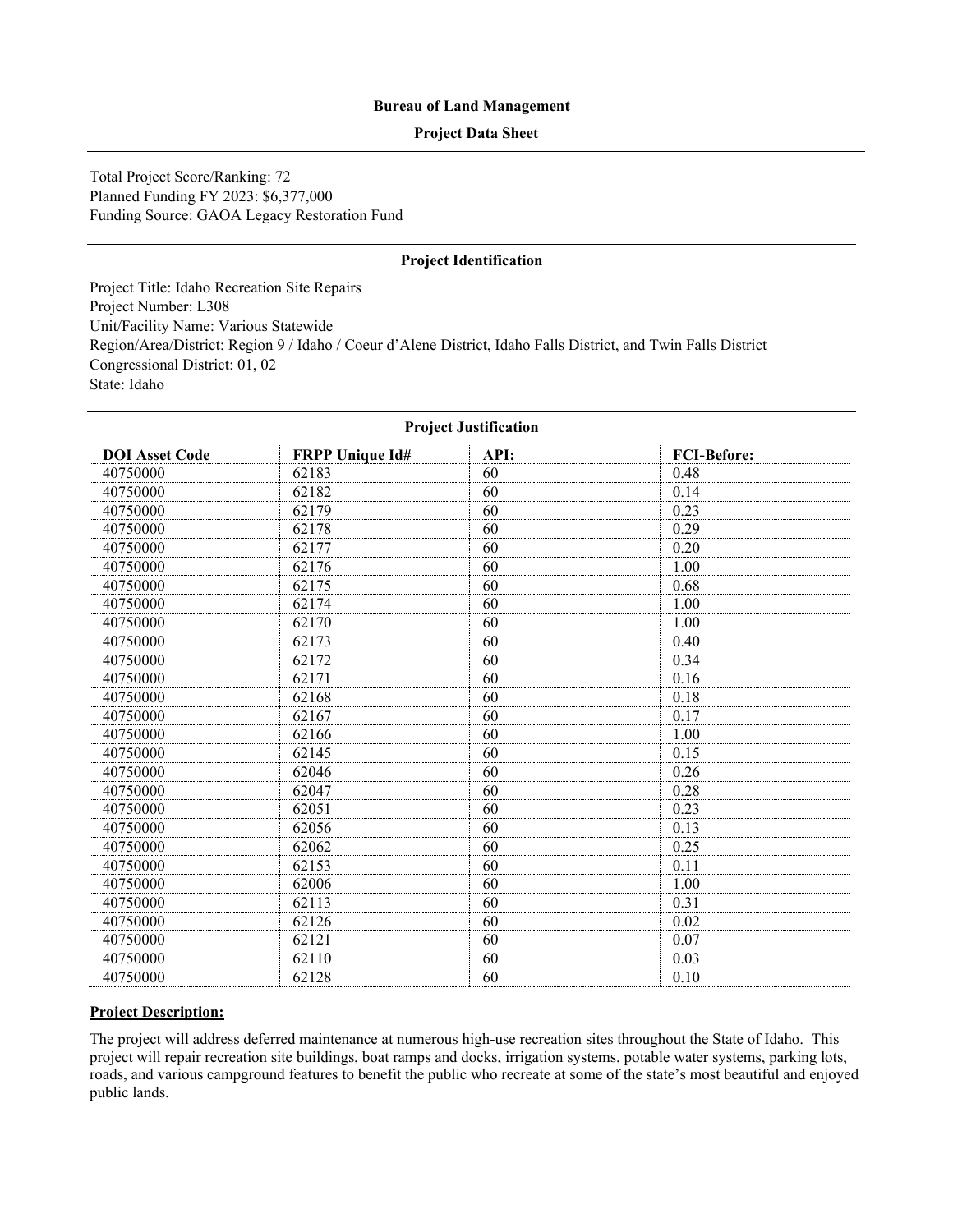Demand for reliable access and boating opportunities are at all-time highs. Replacement of boating dock and launch systems will improve access and should reduce maintenance costs incurred by the Bureau.

This project will replace the irrigation systems to provide reliable irrigation at popular recreation sites to enhance visitor experience and enjoyment. Current valves and sprinkler heads are prone to leaks and do not meet DOI's goals for efficient water consumption.

Potable water systems and their components are aging and in need of replacement to supply the public with reliable potable water at developed recreation sites and facilities.

Maintaining asphalt surfaced roads and parking lots with slurry seal treatments will prolong their useful life. These repairs will correct deficiencies that are affecting overall site access and ADA accessibility.

Replacement of picnic tables and fire rings at recreation sites with new amenities constructed with sustainable heat-resistant materials, UV protected coating, and solid steel construction reduce overall maintenance costs incurred by the bureau.

#### **Scope of Benefits (SB):**

Project selection criteria / GAOA strategy alignment:

- 1.1 Restore & Protect High Visitation / Public Use Facilities
- 1.2 Improve ADA Accessibility
- 1.3 Expand Recreation Opportunities and Public Access
- 1.4 Remediate Poorest FCI Facilities
- 2.1 Reduce or Eliminate Deferred Maintenance
- 2.3 Reduce Annual Operating Costs
- 2.4 Remove, Replace, or Dispose of Assets
- 3.1 Address Safety Issues
- 3.2 Protect Employees / Improve Retention
- 4.1 Modernize Infrastructure

#### **Investment Strategy (IS):**

- The BLM estimates approximately \$5,243,000 of deferred maintenance will be retired at the completion of this project, for a deferred maintenance reduction ratio of 82%.
- Incorporating sustainable design/construction practices such as improving dock surfacing and structure durability and modernizing water distribution systems should reduce future annual operating costs.
- High visitation and use at popular recreation sites impact the condition. The project will repair the high-use recreation sites that are in the poorest condition, enabling the bureau to increase its focus on annual maintenance in the future.
- This project will also help advance the following Administration priorities:
	- Job Creation: This project should create job opportunities and stimulate the economy by providing work to skilled laborers and construction industry materials suppliers and contractors in many communities throughout the state of Idaho.
	- o Conservation / Resource Threats: Recreation site improvements along river corridors protect the resources from public use or damage.
	- o Underserved Communities: Improvements at six recreation sites will facilitate local tribes' cultural traditions and should better support continued cultural activities in accordance with reserved rights under treaties and agreements. Additionally, the increased recreational opportunities in the remote areas of the state should increase tourism and business in the smaller underserved communities of Idaho.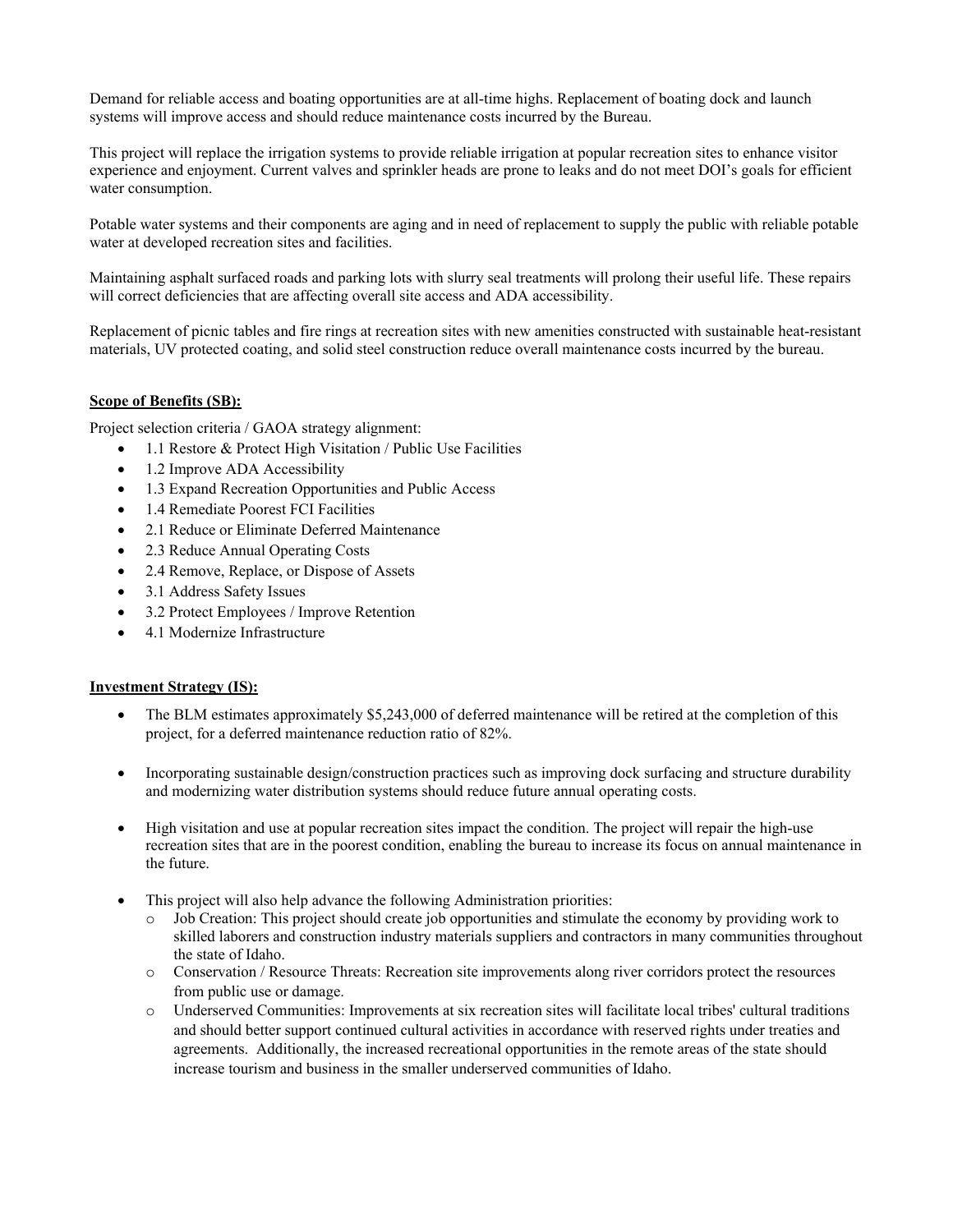#### **Consequences of Failure to Act (CFA):**

- Repairs are important since recreating on Idaho's lakes and rivers is very popular for residents and visitors. It can be extremely dangerous at times, so it is important to keep the docks in operating condition for Emergency Services to have access to respond to incidences with watercraft.
- Where overnight camping is authorized, potable water systems should be well maintained to provide safe and reliable drinking water for the public. If maintenance is not performed, the water systems will continue to degrade, reducing the reliability of potable water for campers.
- By not performing the long overdue maintenance at the high use recreation sites, safety deficiencies at the sites will impact the visitors' experience and increase the future costs of repairs.

#### **Ranking Categories:**

| Category              | Percent   | Score  |
|-----------------------|-----------|--------|
| <b>FCI</b> Rating:    | n/a       | 0.34   |
| <b>API</b> Rating:    | n/a       | 60.00  |
| <b>API/FCI Score:</b> | (40%)     | 40.00  |
| SB Score:             | (20%)     | 80.00  |
| IS Score:             | (20%)     | 100.00 |
| CFA Score:            | (20%)     | 100.00 |
| <b>Total Score:</b>   | $(100\%)$ | 72.00  |

Combined ranking factors =  $(0.40 \times 40) + (0.20 \times 80) + (0.20 \times 100) + (0.20 \times 100) = 72$ 

#### **Capital Asset Planning**

Capital Plan Business Case Required: No VE Study: N/A

#### **Project Costs and Status**

#### **Project Cost Estimate (this PDS):**

| Activity                  | <b>Dollars in thousands</b> |  | Percent |
|---------------------------|-----------------------------|--|---------|
| Maintenance/Repair Work:  |                             |  | 100     |
| Capital Improvement Work: |                             |  |         |
| Total:                    |                             |  | 100     |

#### **Project Funding History (entire project):**

| Historv                             | <b>Dollars in thousands</b> |      |
|-------------------------------------|-----------------------------|------|
| Funded to Date:                     |                             |      |
| FY 2023 GAOA Funding (this PDS):    |                             | 6.37 |
| Future Funding to Complete Project: |                             |      |
| Fotal:                              |                             |      |

#### **Class of Estimate:** A B **C** D

Estimate Escalated to: FY23/Q1

#### **Planning and Design Funds:**

| Planning Funds Received in FY 2023: * |         |
|---------------------------------------|---------|
| Design Funds Received in FY 2023: *   | 753,000 |

\* These amounts for planning and design are included in the total formulated to the FY 2023 budget on this project data sheet.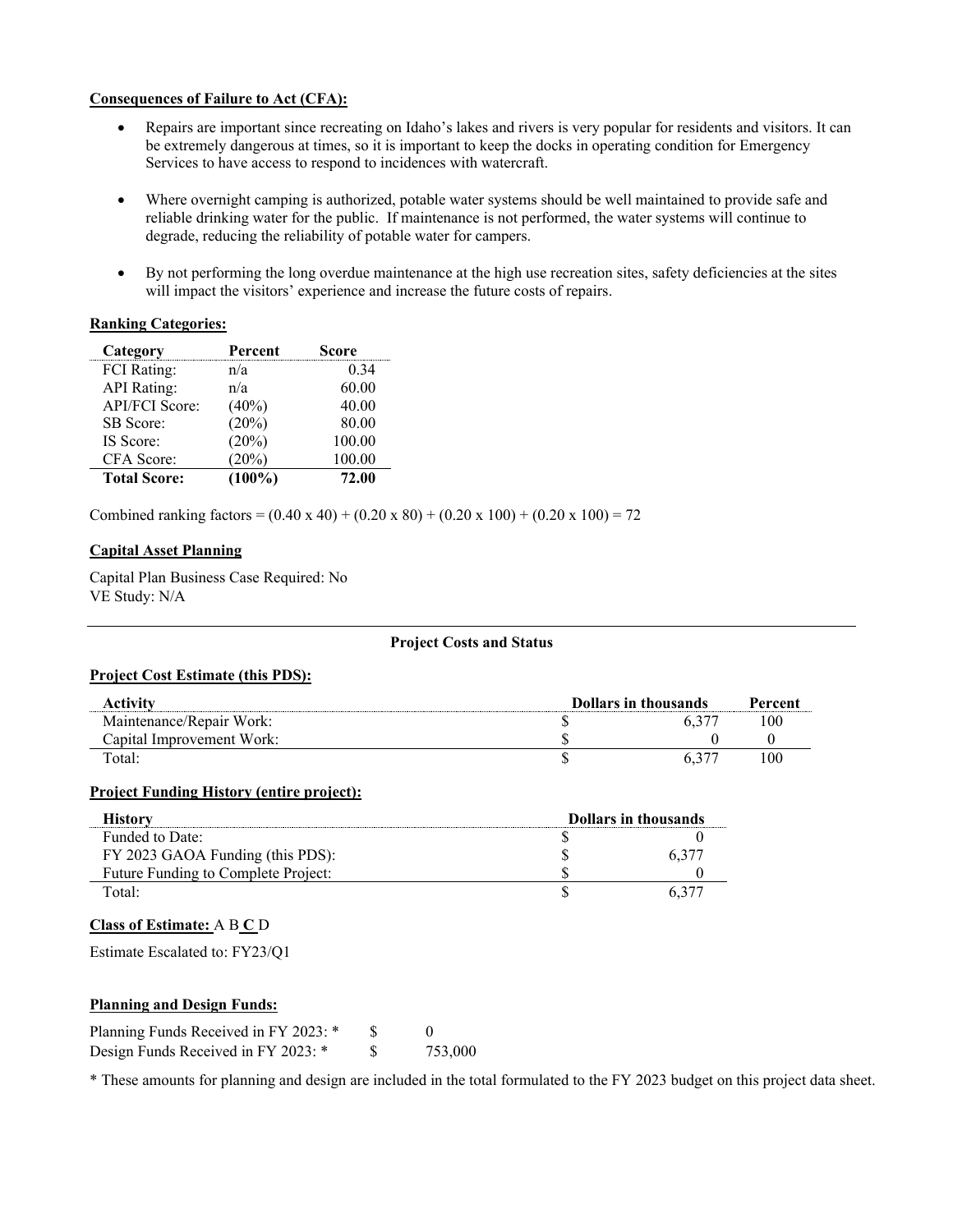#### **Major Milestones**

Construction Award/Start

- Scheduled: FY 2023/Q3
- Actual: N/A

Project Complete

- Scheduled: FY 2025/Q4
- Actual: N/A

### **Project Data Sheet**

Prepared/Last Updated: 03/22 DOI Approved: Yes

#### **Annual Operations & Maintenance Costs \$**

Current: \$311,000 Projected: \$232,000 Net Change: - \$78,000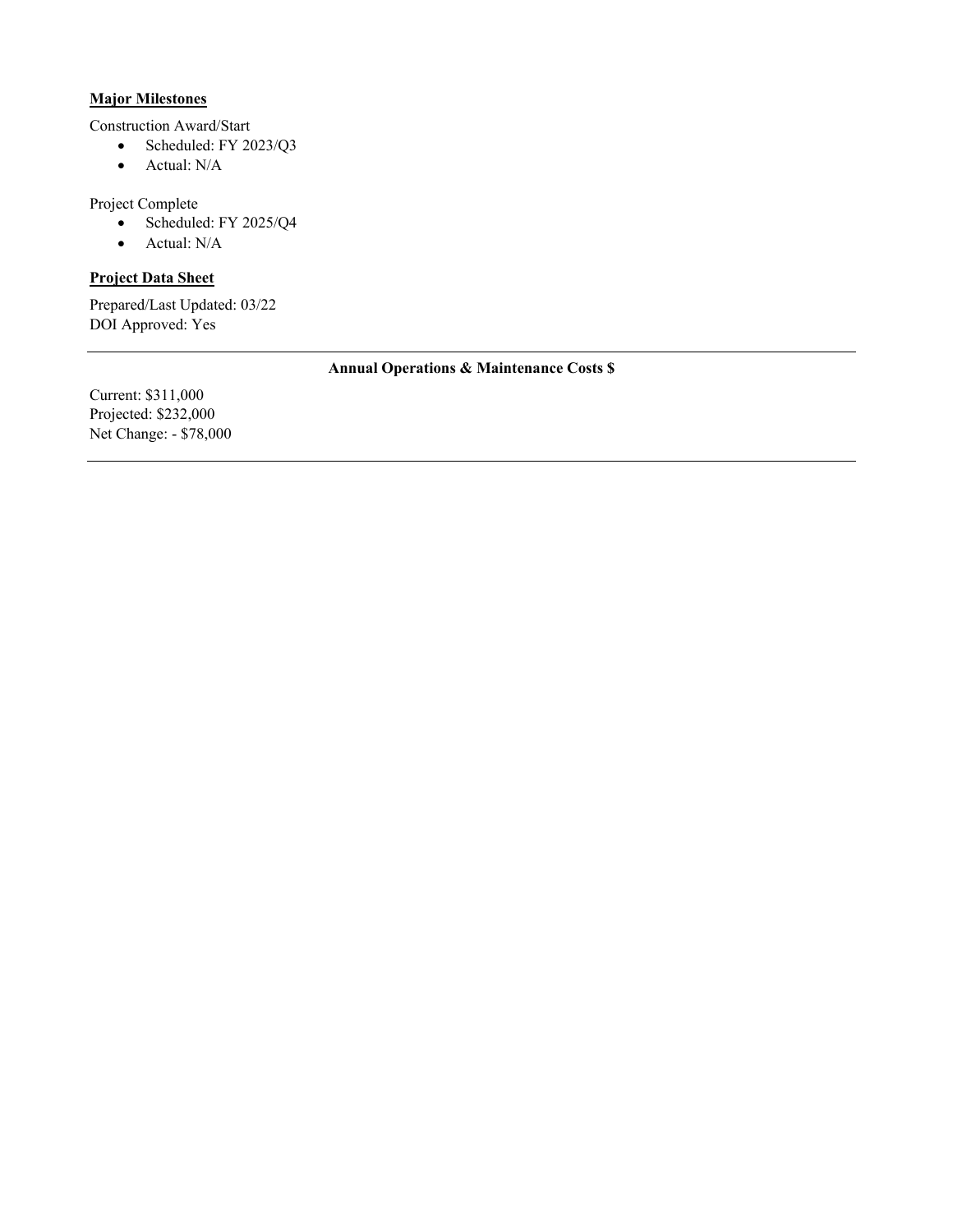**Project Data Sheet** 

Total Project Score/Ranking: 98 Planned Funding FY 2023: \$8,225,000 Funding Source: GAOA Legacy Restoration Fund

#### **Project Identification**

Project Title: Cahuilla Ranger Station Replacement Project Number: L309 Unit/Facility Name: El Centro Field Office / Cahuilla Ranger Station Region/Area/District: Region 8 / California / California Desert District Congressional District: 52 State: California

| <b>Project Justification</b> |                        |                     |                    |
|------------------------------|------------------------|---------------------|--------------------|
| <b>DOI</b> Asset Code        | <b>FRPP Unique Id#</b> | API:                | <b>FCI-Before:</b> |
| 40600000                     | 61929                  | $\mathbf{Q}$<br>o i | 1.0                |

#### **Project Description:**

The Cahuilla Ranger Station consists of a modular building assembled in the 1980's to provide space for law enforcement rangers, emergency medical services (EMS), and visitor services staff which support the public visiting the Imperial Sand Dunes Recreation Area (ISDRA). Formed by windblown sands of ancient Lake Cahuilla, the dune system extends for more than 40 miles in a band averaging 5 miles wide. Dunes often reach heights of 300 feet above the desert floor, providing outstanding opportunities for recreation. A favorite place for off-highway vehicle (OHV) enthusiasts, the dunes also offer fabulous scenery, opportunities for solitude, and a home to rare plants and animals. The ISDRA provides recreation access to approximately 1 million visitors during a six-month season.

This project includes the reconstruction and expansion of the Cahuilla Ranger Station to improve public and employee health and safety, visitor experience, and the work environment by constructing a facility to accommodate operational needs of law enforcement and rescue staff. The existing facility has significant deferred maintenance and numerous deficiencies which are best addressed by replacement rather than repair. The replacement will provide an opportunity to meet latest design requirements and performance goals, including ADA accessibility. The GAOA funds will be used to fund the replacement of the existing square footage, while other funding sources will be used for the construction of additional square footage.

#### **Scope of Benefits (SB):**

Project selection criteria / GAOA strategy alignment:

- 1.1 Restore & Protect High Visitation / Public Use Facilities
- 1.2 Improve ADA Accessibility
- 1.3 Expand Recreation Opportunities and Public Access
- 1.4 Remediate Poorest FCI Facilities
- 2.1 Reduce or Eliminate Deferred Maintenance
- 2.2 Leverage Funding/Pursue Partnering Opportunities
- 2.4 Remove, Replace, or Dispose of Assets
- 3.1 Address Safety Issues
- 3.2 Protect Employees / Improve Retention
- 4.1 Modernize Infrastructure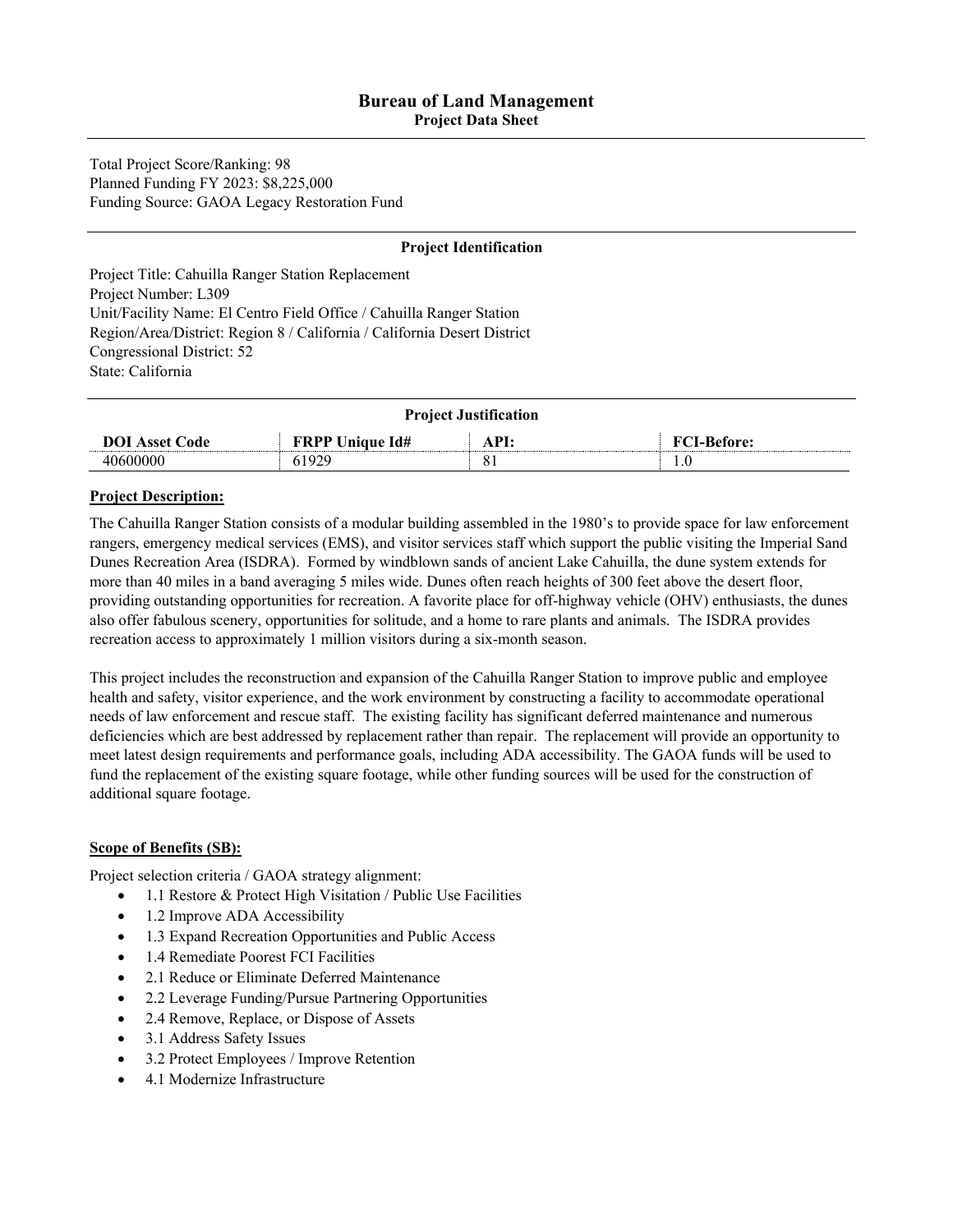#### **Investment Strategy (IS):**

- The BLM estimates approximately \$8,225,000 of deferred maintenance will be retired at the completion of this project, for a deferred maintenance reduction ratio of 100%.
- A moderate reduction in operations and maintenance is anticipated and the roughly 50% increase in footprint provides expanded service value within the new operation and maintenance envelope. By designing and constructing a more resilient and functional facility to reduce deterioration, the long-term service of the equipment stored in the harsh environment should improve.
- The California Off-Highway Vehicle Grant agency contributed \$300,000 toward the design of a new missionfocused facility.
- User fee dollars have covered portions of facility operation and maintenance; this funding stream is expected to continue following construction of the replacement ranger station.
- This project will also help advance the following Administration priorities:
	- o Job Creation Proposed work will largely be completed through open competition contracting. The significant total dollar value of the work should result in the creation of construction and service jobs that meet or exceed prevailing wages as mandated by Federal Acquisition Regulation throughout the life of the project.
	- o Climate Resiliency The new facility should be more resilient to seismic and weather events and climate shifts, resulting in a longer service life. The BLM is planning to use the most reliable and efficient systems available to reduce energy impacts in all conditions.
	- o Resource Threats By replacing the old facility with the new mission-focused design, the BLM will provide an easy-to-use and resilient space for visitors. This should enable staff to focus their attention on resources, thus reducing unintended impacts to ecosystems and services.
	- o Clean Energy This facility should produce approximately half of the electrical power it consumes from solar photovoltaic panels.
	- o Underserved Communities This facility is located within a historically underutilized business (HUB) zone. The project should create jobs in a HUB zone and provide socioeconomic benefits to nearby communities.

#### **Consequences of Failure to Act (CFA):**

- Failure to construct the replacement facility would have a negative impact on visitor accessibility, safety and experiences.
- Failure to construct the replacement facility would negatively impact employee health and safety as the existing facility does not address physical security, building health requirements, or operational wellness.

#### **Ranking Categories:**

| Category              | Percent   | Score |
|-----------------------|-----------|-------|
| <b>FCI</b> Rating:    | n/a       | 1.00  |
| <b>API</b> Rating:    | n/a       | 81    |
| <b>API/FCI Score:</b> | $(40\%)$  | 100   |
| SB Score:             | (20%)     | 90    |
| IS Score:             | (20%)     | 100   |
| CFA Score:            | $20\%)$   | 100   |
| <b>Total Score:</b>   | $(100\%)$ |       |

Combined ranking factors =  $(0.40 \times API/FCI score) + (0.20 \times SB score) + (0.20 \times IS score) + (0.20 \times CFA score)$ 

#### **Capital Asset Planning**

Capital Plan Business Case Required: Yes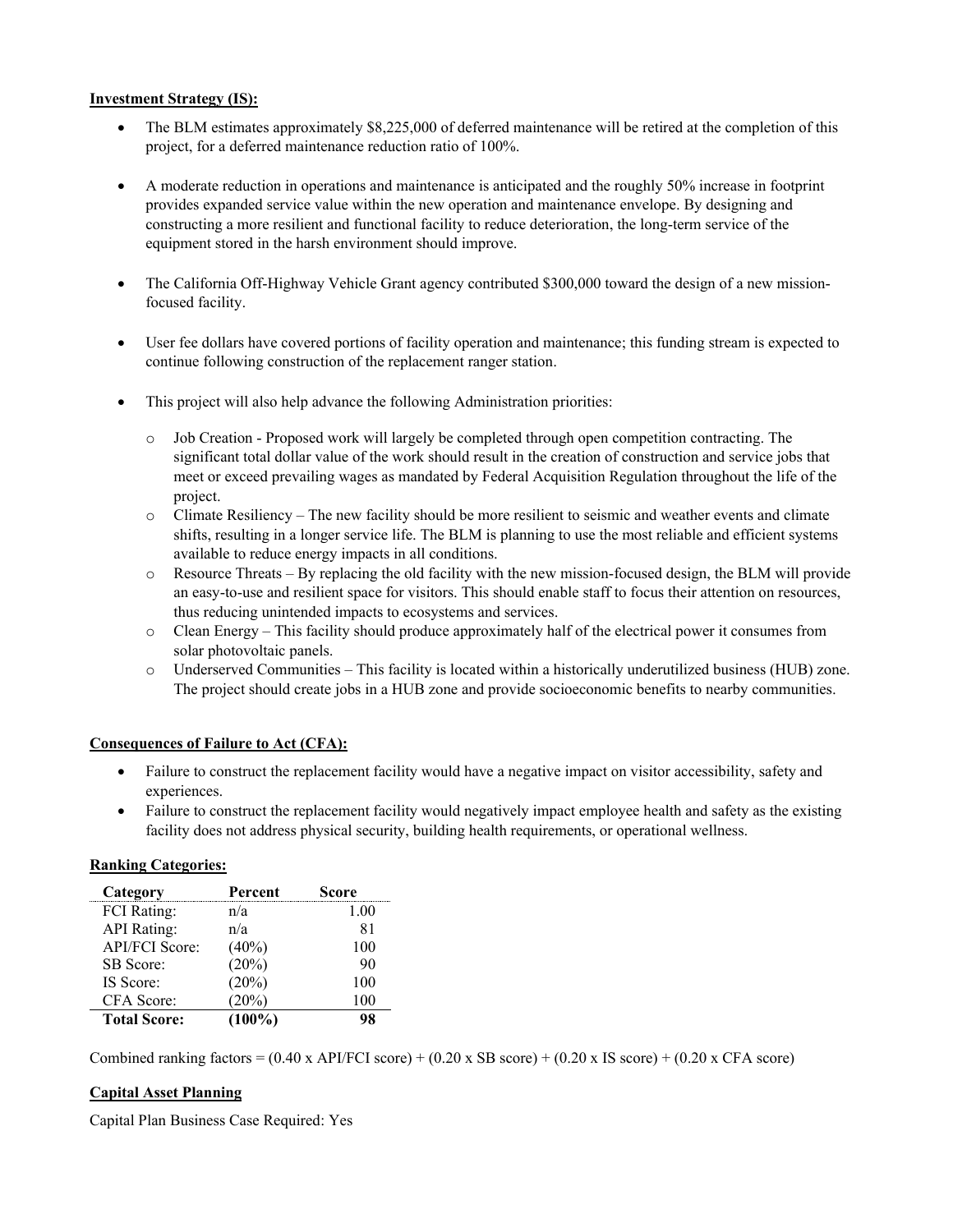#### **Project Costs and Status**

#### **Project Cost Estimate (this PDS):**

| Activity                  | <b>Dollars in thousands</b> |       | Percent |
|---------------------------|-----------------------------|-------|---------|
| Maintenance/Repair Work:  |                             |       |         |
| Capital Improvement Work: |                             |       |         |
| Total:                    |                             | 2.654 | 100     |

#### **Project Funding History (entire project):**

| History                             | <b>Dollars in thousands</b> |        |
|-------------------------------------|-----------------------------|--------|
| Funded to Date:                     |                             | 2.000  |
| FY 2023 GAOA Funding (this PDS):    |                             | 8,225  |
| Future Funding to Complete Project: |                             | .429   |
| Total:                              |                             | 12.654 |

#### **Class of Estimate:** A B **C** D

Estimate Escalated to: FY23/Q1

#### **Planning and Design Funds:**

| Planning Funds Received in FY 2023: * |  |
|---------------------------------------|--|
| Design Funds Received in FY 2023: *   |  |

\* These amounts for planning and design are included in the total formulated to the FY 2023 budget on this project data sheet.

#### **Major Milestones**

Construction Award/Start

- Scheduled: FY 2023/Q4
- Actual: N/A

#### Project Complete

- Scheduled: FY 2025/Q4
- Actual: N/A

#### **Project Data Sheet**

Prepared/Last Updated: 03/22 DOI Approved: Yes

#### **Annual Operations & Maintenance Costs \$**

Current: \$25,000 Projected: \$20,000 Net Change: -\$5,000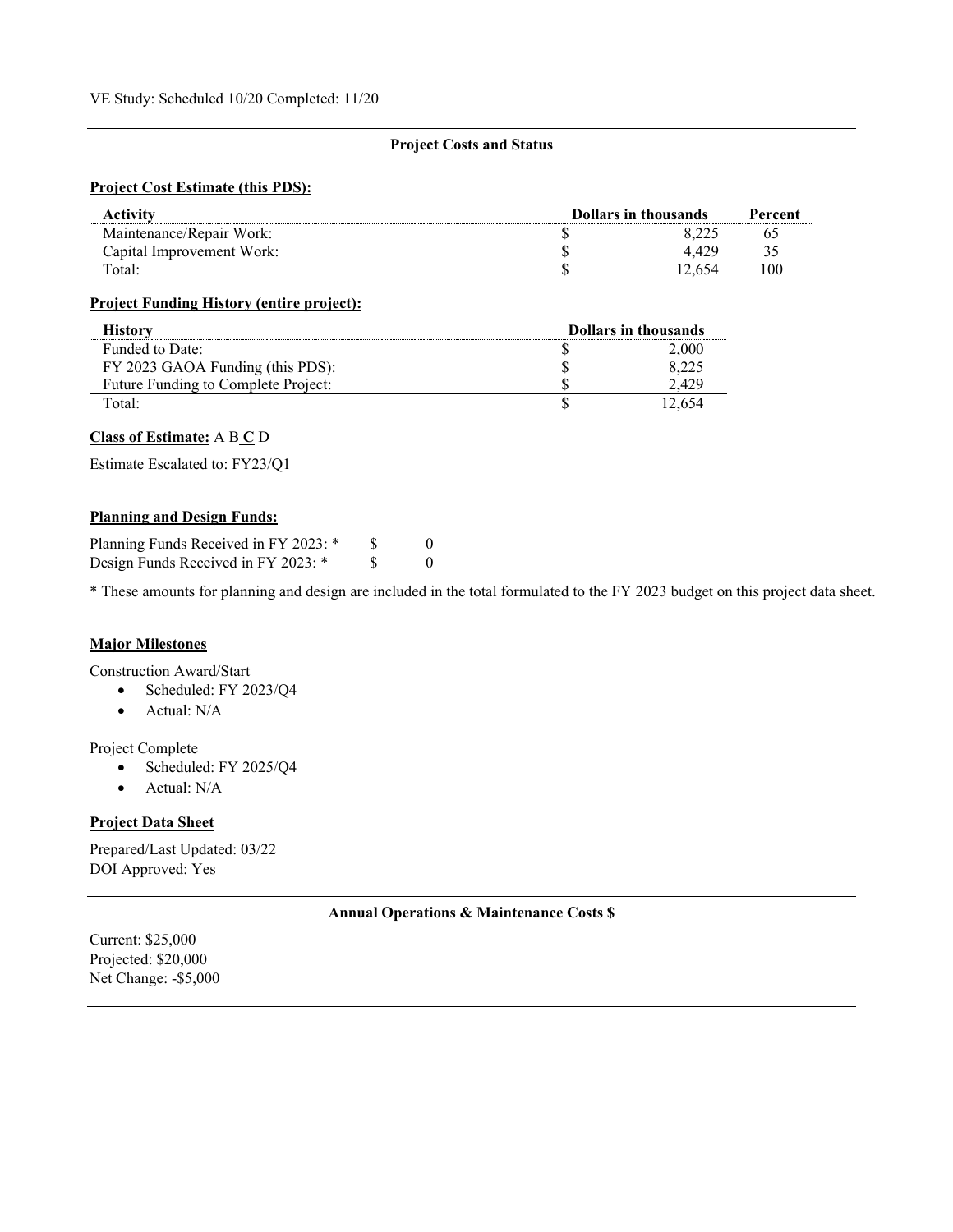**Project Data Sheet** 

Total Project Score/Ranking: 96 Planned Funding FY 2023: \$4,557,000 Funding Source: GAOA Legacy Restoration Fund

#### **Project Identification**

Project Title: Vale District Building Renovation Project Number: L310 Unit/Facility Name: Vale District Office / Main Office and Ecological Site Inventory Region/Area/District: Region 9 / Oregon/Washington / Vale District Congressional District: 02 State: Oregon

| <b>Project Justification</b> |                        |      |                    |
|------------------------------|------------------------|------|--------------------|
| <b>DOI</b> Asset Code        | <b>FRPP Unique Id#</b> | API: | <b>FCI-Before:</b> |
| 35100000                     | 440784                 | q٢   | 0.85               |
| 35100000                     | 440968                 |      | $00$ .             |

#### **Project Description:**

This project will address deferred maintenance issues by means of repairs and renovation in addition to replacement of administrative buildings in the Vale District. The project will correct deficiencies and improve the condition and safety of buildings that are used by both staff and the public.

The District Office renovation will address the data and communications network, power circuits, as well as employ energy efficient lighting and heating and cooling systems. Roofing will be replaced to protect the building from weather damage. Additional work will include replacement of interior finishes.

The Ecological Site Inventory building replacement will address significant structural damage that occurred after a recent snow event.

#### **Scope of Benefits (SB):**

Project selection criteria / GAOA strategy alignment:

- 1.1 Restore & Protect High Visitation / Public Use Facilities
- 1.2 Improve ADA Accessibility
- 1.4 Remediate Poorest FCI Facilities
- 2.1 Reduce or Eliminate Deferred Maintenance
- 2.3 Reduce Annual Operating Costs
- 2.4 Remove, Replace, or Dispose of Assets
- 3.1 Address Safety Issues
- 3.2 Protect Employees / Improve Retention
- 4.1 Modernize Infrastructure

#### **Investment Strategy (IS):**

- The BLM estimates approximately \$4,678,000 of deferred maintenance will be retired at the completion of this project, for a reduction ratio of 103%.
- Building replacement and modernizing electrical and mechanical systems should improve energy efficiency, decrease operational costs, and meet the BLM's sustainability goals.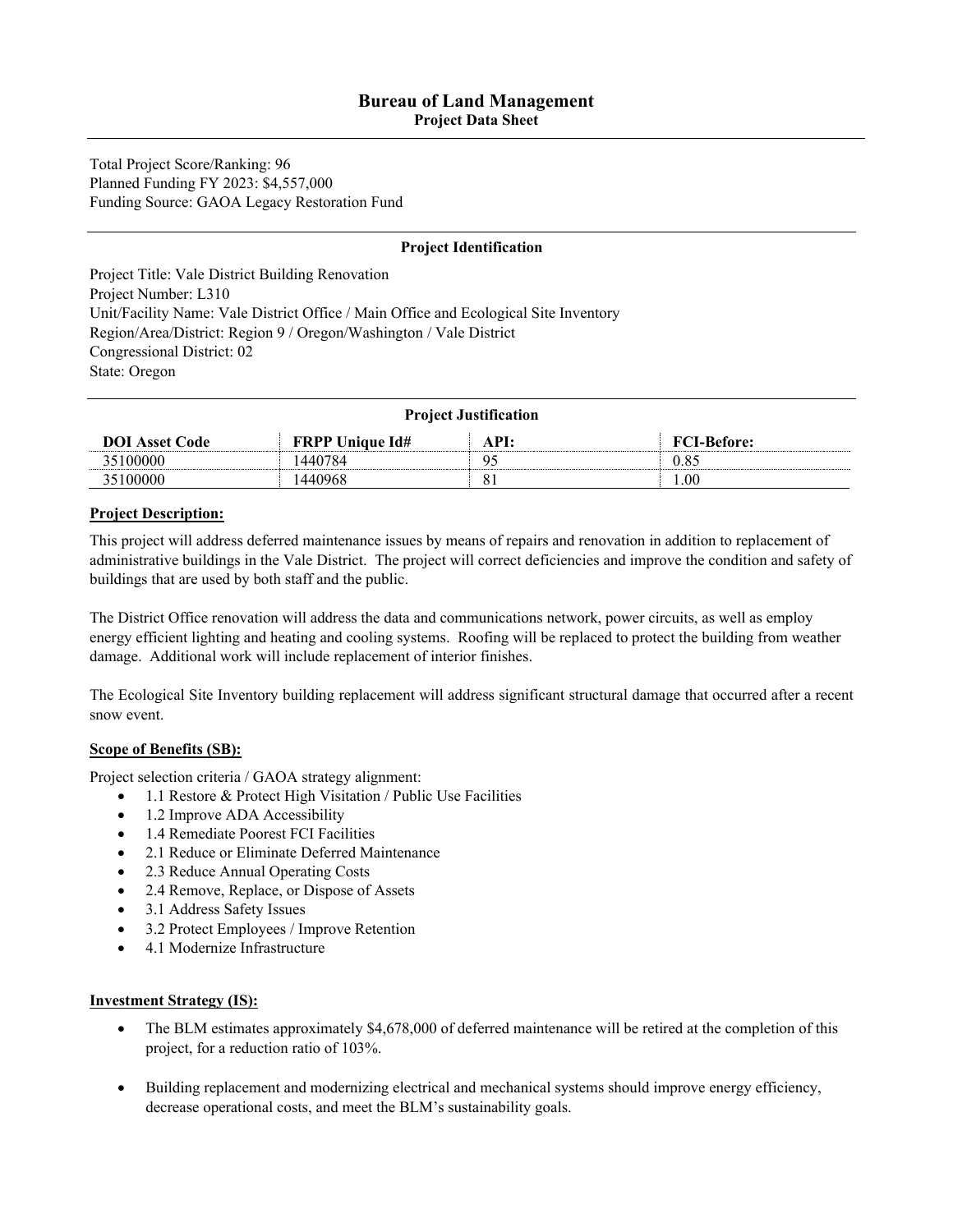- This project will also help advance the following Administration priorities:
	- o Climate Resiliency: This project should help reduce energy use and support climate change initiatives by modernizing and replacing facilities with more sustainable systems.
	- o Clean Energy: By conducting repairs, restoration, and replacement, energy impacts should be reduced by implementing new energy efficient components as well as designing an energy efficient structure.
	- o Underserved Communities: The construction project is located in a designated historically underutilized business zone and has the potential to provide socioeconomic benefits to nearby communities.
	- o Job Creation: In accordance with the President's Build Back Better economic recovery initiative (American Jobs Plan), this project will modernize federal buildings and facilities and the work is expected to be completed by contractors, suppliers, and various construction trades.

#### **Consequences of Failure to Act (CFA):**

• If system and component deficiencies are not repaired or corrected, they will worsen, and the repair costs will continue to increase over time. Likewise, if structural issues are not resolved by means of replacement, increasing damages and deficiencies will ensue, resulting in relocation of staff and procurement of additional office space.

#### **Ranking Categories:**

| Category              | Percent   | Score |
|-----------------------|-----------|-------|
| FCI Rating:           | n/a       | 1.00  |
| <b>API</b> Rating:    | n/a       | 88.0  |
| <b>API/FCI Score:</b> | $(40\%)$  | 100   |
| <b>SB</b> Score:      | (20%)     | 80    |
| IS Score:             | (20%)     | 100   |
| CFA Score:            | (20%)     | 100   |
| <b>Total Score:</b>   | $(100\%)$ |       |

Combined ranking factors =  $(0.40 \times API/FCI score) + (0.20 \times SB score) + (0.20 \times IS score) + (0.20 \times CFA score)$ 

#### **Capital Asset Planning**

Capital Plan Business Case Required: No VE Study: N/A

#### **Project Costs and Status**

#### **Project Cost Estimate (this PDS):**

| Activity                  | <b>Dollars in thousands</b> | Percent |
|---------------------------|-----------------------------|---------|
| Maintenance/Repair Work:  |                             | 100     |
| Capital Improvement Work: |                             |         |
| Total:                    | 4.557                       | 100     |

#### **Project Funding History (entire project):**

| Historv                             | <b>Dollars in thousands</b> |      |
|-------------------------------------|-----------------------------|------|
| Funded to Date:                     |                             |      |
| FY 2023 LRF Funding (this PDS):     |                             | 4.JJ |
| Future Funding to Complete Project: |                             |      |
| Total:                              |                             |      |

#### **Class of Estimate: A B C D**

Estimate Escalated to: FY24/Q3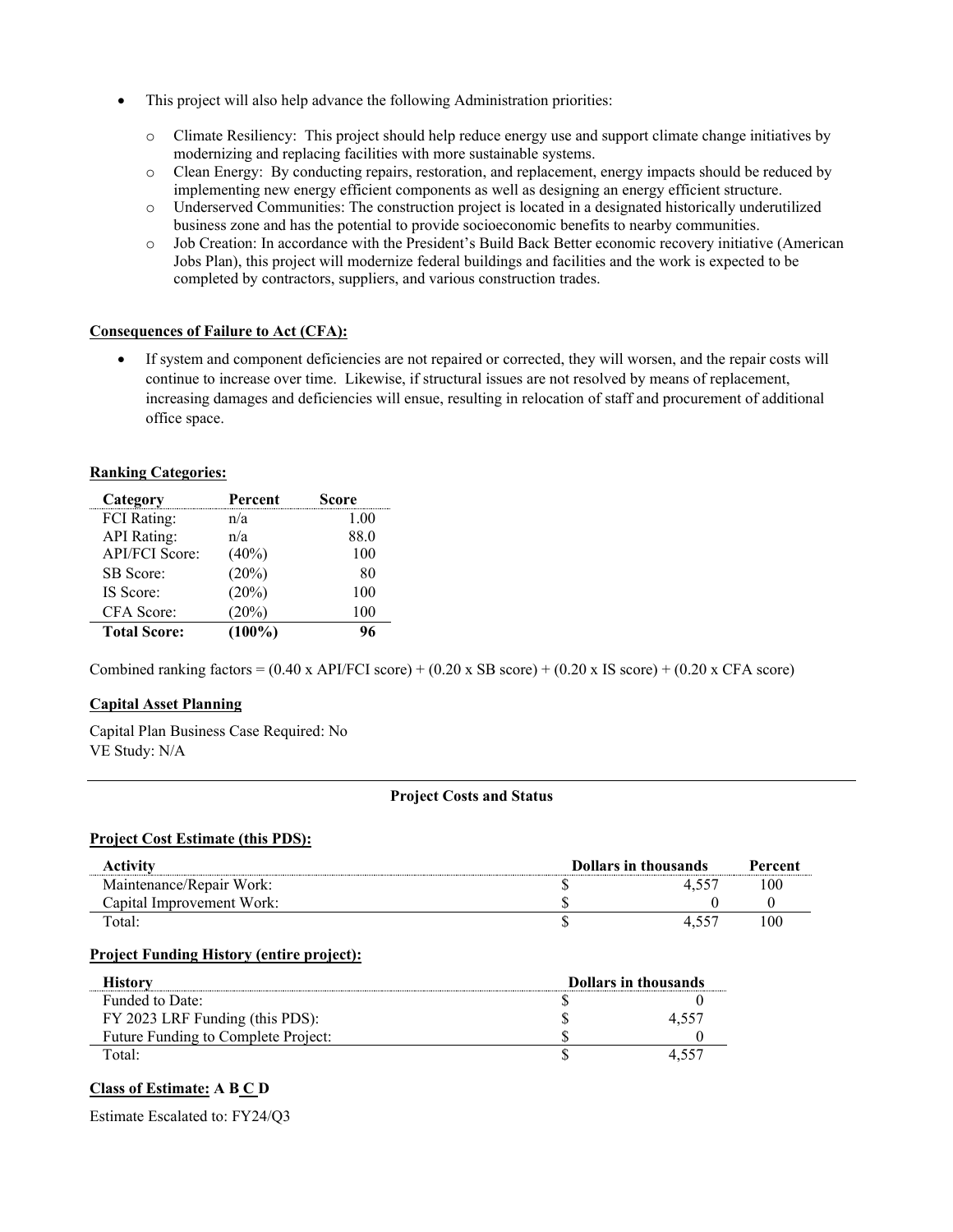#### **Planning and Design Funds:**

Planning Funds Received in FY 2023: \* \$ 0 Design Funds Received in FY 2023: \* \$ 430,000

\* These amounts for planning and design are included in the total formulated to the FY 2023 budget on this project data sheet.

#### **Major Milestones**

Construction Award/Start

- Scheduled: FY 2024/Q4
	- Actual: N/A

Project Complete

- Scheduled: FY 2026/Q2
- Actual: N/A

#### **Project Data Sheet**

Prepared/Last Updated: 03/22 DOI Approved: Yes

#### **Annual Operations & Maintenance Costs \$**

Current: \$224,000 Projected: \$202,000 Net Change: -\$22,000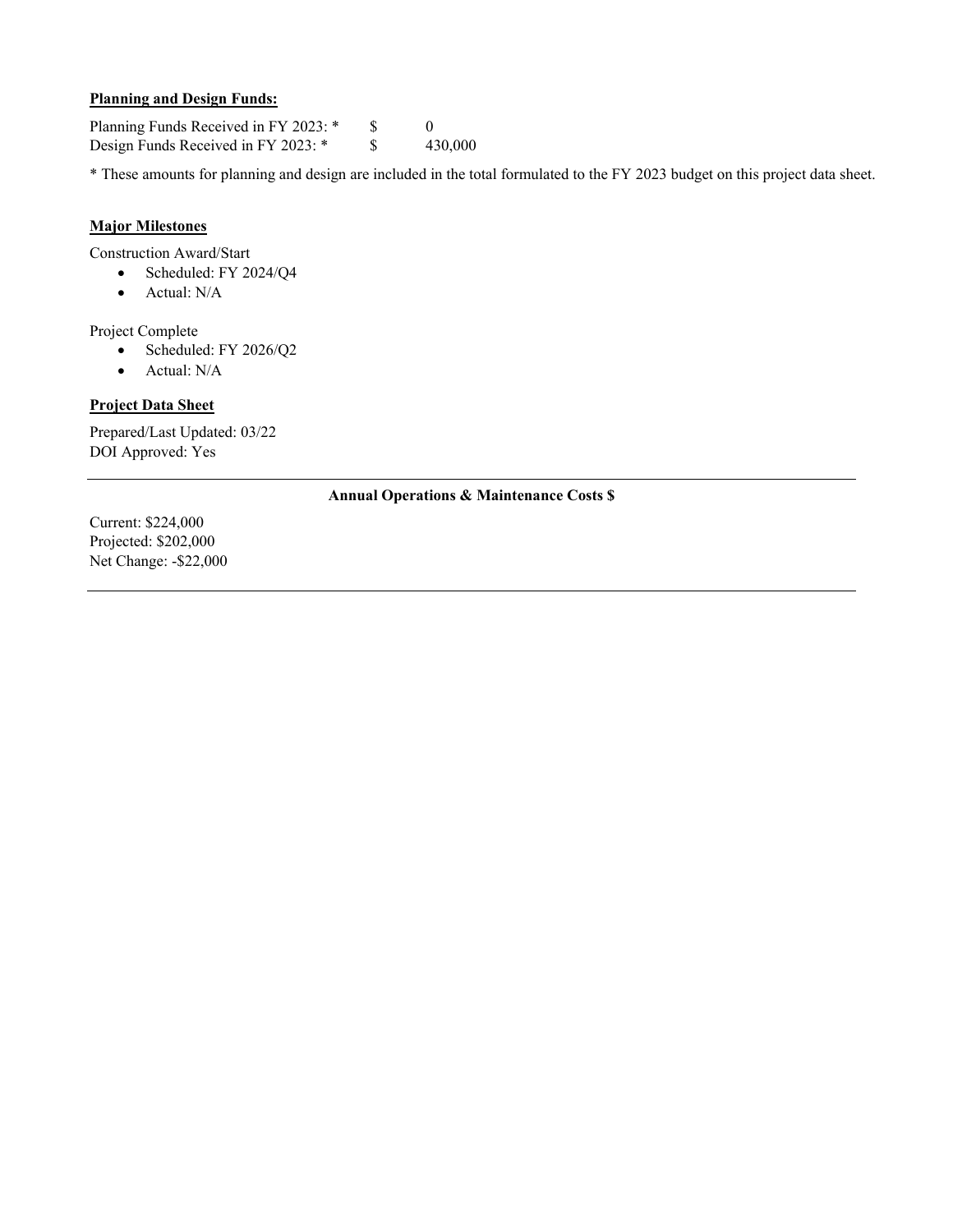**Project Data Sheet** 

Total Project Score/Ranking: 85 Planned Funding FY 2023: \$2,500,000 Funding Source: GAOA Legacy Restoration Fund

#### **Project Identification**

Project Title: Airfield Ramp Tarmac Replacement Project Number: 311 Unit/Facility Name: National Interagency Fire Center Region/Area/District: National Interagency Fire Center Congressional District: 01 State: Idaho

| <b>Project Justification</b> |                        |              |                    |
|------------------------------|------------------------|--------------|--------------------|
| <b>DOI</b> Asset Code        | <b>FRPP Unique Id#</b> | $\Delta$ PI: | <b>FCI-Before:</b> |
| 40600000                     | 60027                  |              | 0.87               |

#### **Project Description:**

This project will replace the most deteriorated portions of the airfield ramp tarmac at the National Interagency Fire Center (NIFC). The replacement will be performed in accordance with Federal Aviation Administration (FAA) circular requirements. The ramp tarmac has had numerous repairs and maintenance over the years, however underlying base issues need to be addressed. Due to heavy surface cracking and exposed underlayment aggregate, this project will require base removal and high compaction to meet FAA requirements for aircraft.

The NIFC aircraft ramp covers 565,000 square feet of tarmac and 202,230 square feet of hardstand, for a total 17 acres. The rigorous FAA requirements are driven by requirements for airfields or any size aircraft. In addition, the NIFC ramp must meet military standards for heavy military aircraft. The Boise Forest Service Air Tanker Base located on the NIFC ramp routinely utilizes military aircraft in fire suppression operations.

#### **Scope of Benefits (SB):**

Project selection criteria / GAOA strategy alignment:

- 1.1 Restore & Protect High Visitation / Public Use Facilities
- 1.3 Expand Recreation Opportunities and Public Access
- 1.4 Remediate Poorest FCI Facilities
- 2.1 Reduce or Eliminate Deferred Maintenance
- 2.2 Leverage Funding/Pursue Partnering Opportunities
- 2.3 Reduce Annual Operating Costs
- 3.1 Address Safety Issues
- 4.1 Modernize Infrastructure

#### **Investment Strategy (IS):**

- The BLM estimates approximately \$2,500,000 of deferred maintenance will be retired at the completion of the project, for a reduction ratio of 100%. This should allow the ramp to operate at a higher readiness level.
- This project will align with the future design and construction of an Aviation Dispatch Center on the ramp to serve the Boise Helitack program.
- During the geotechnical services portion of the project, any subsurface issues will be investigated and fixed to prevent future issues. Replacement of the tarmac is core to continuing stewardship and good governance of the public's resources for critical fire and aviation functions.
- The Department of Defense routinely assess the NIFC ramp for suitability for emergency use of the ramp.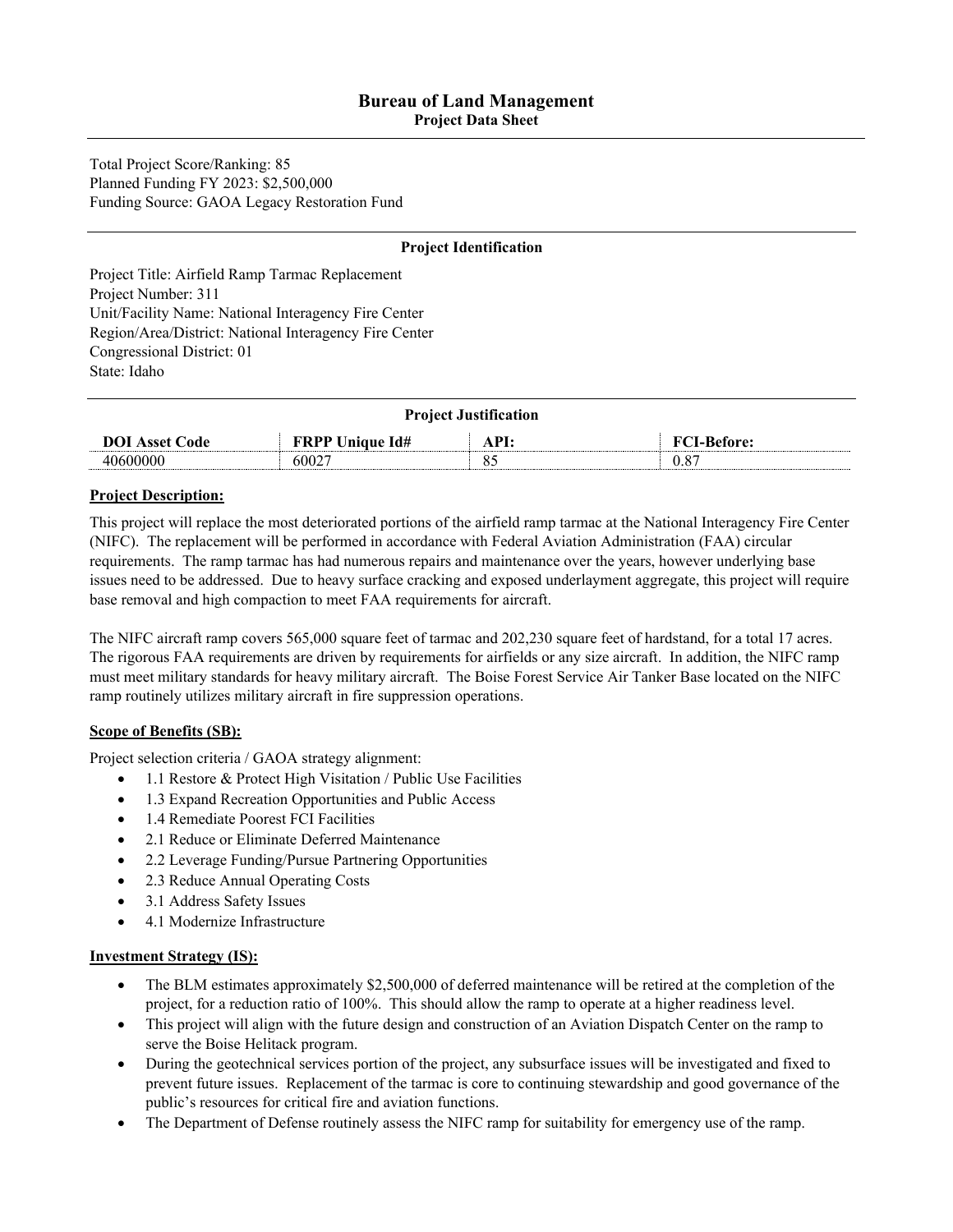- The project will also help advance the following Administration priority:
	- o Job Creation: The construction activity should create local jobs in industries linked to building and construction materials, such as local quarries, batch plants, and other related products manufacturers. Additionally, it should offer employment for designers, contractors, suppliers, and various construction trades.

#### **Consequences of Failure to Act (CFA):**

- As cracks increase, the entrance of moisture during freeze/thaw cycles will deteriorate the tarmacs condition. If the condition of the surface reaches an unacceptable condition in the future, it could cause the cessation of vital retardant operations at the recently built Boise Forest Aviation tanker base and vital interagency firefighting aircraft operations.
- If loose aggregate from the tarmac enters turbine engine intakes it could cause significant damage and loss of aircraft engine safety. If any incidents occur, or the surface is rated as unacceptable, it would interrupt operations and require aircraft to land at more distant locations, which would increase response time and travel time.
- Compliance FAA's Advisory Circular AC-150/5335-5C standard is important to ensuring all government owned airfields are maintained to a standard where contractor and government aircraft will operate during various emergency operations.

#### **Ranking Categories:**

| Category              | Percent   | Score |
|-----------------------|-----------|-------|
| <b>FCI</b> Rating:    | n/a       | 0.87  |
| <b>API</b> Rating:    | n/a       | 85    |
| <b>API/FCI Score:</b> | $(40\%)$  | 40    |
| SB Score:             | (20%)     | 15    |
| IS Score:             | (20%)     | 10    |
| CFA Score:            | (20%)     | 20    |
| <b>Total Score:</b>   | $(100\%)$ | 85    |

Combined ranking factors =  $(0.40 \times API/FCI score) + (0.20 \times SB score) + (0.20 \times IS score) + (0.20 \times CFA score)$ 

#### **Capital Asset Planning**

Capital Plan Business Case Required: Yes VE Study: Scheduled 12/24 Completed N/A

#### **Project Costs and Status**

#### **Project Cost Estimate (this PDS):**

| Activitv                  | Dollars in thousands | Percent |
|---------------------------|----------------------|---------|
| Maintenance/Repair Work:  | 2.500                | 100     |
| Capital Improvement Work: |                      |         |
| Total:                    | 2.500                | 100     |

#### **Project Funding History (entire project):**

| History                             | <b>Dollars in thousands</b> |       |
|-------------------------------------|-----------------------------|-------|
| Funded to Date:                     |                             |       |
| FY 2023 GAOA Funding (this PDS):    |                             | 2.500 |
| Future Funding to Complete Project: |                             |       |
| Total:                              |                             |       |

#### **Class of Estimate: D**

Estimate Escalated to: FY24/Q1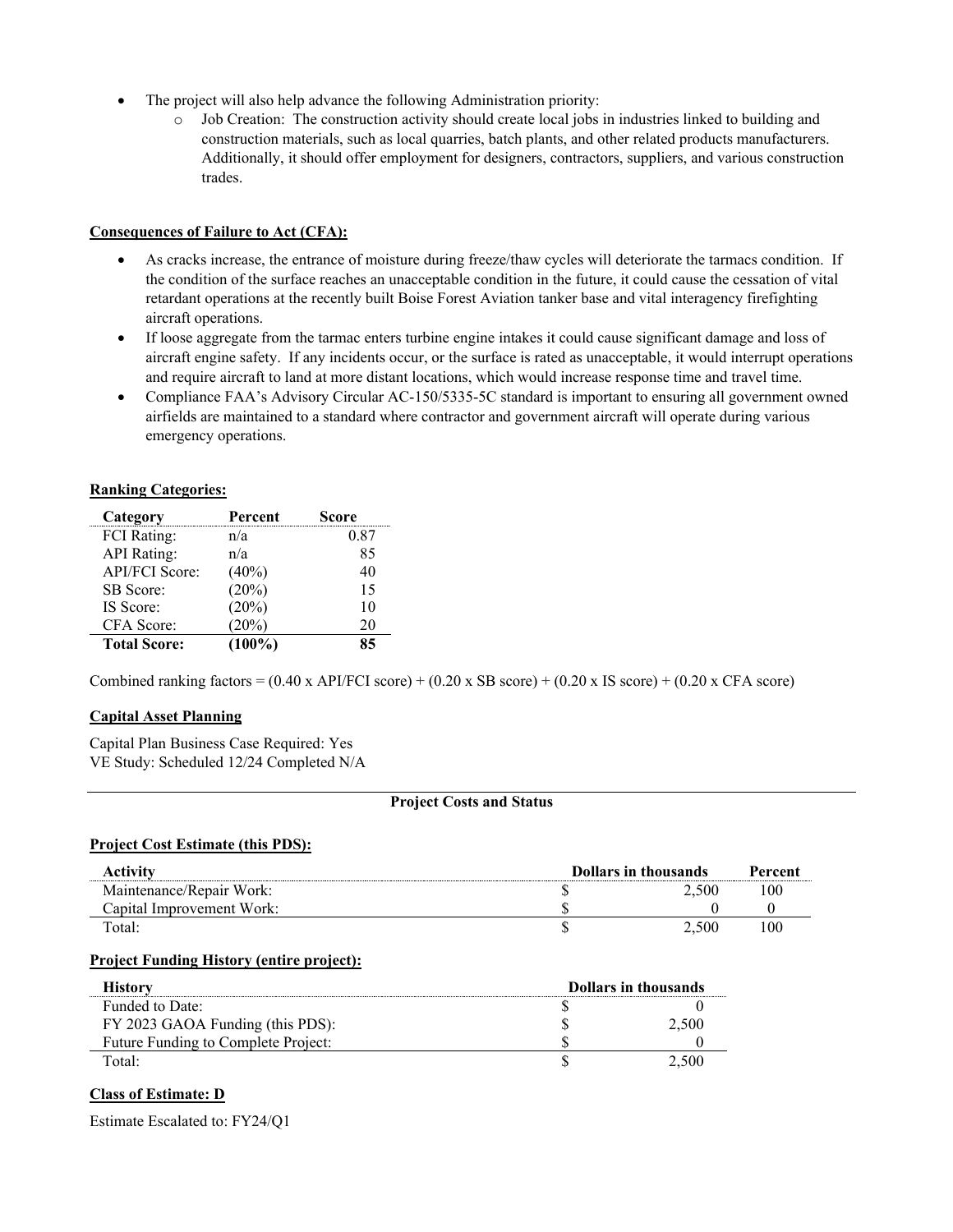#### **Planning and Design Funds:**

Planning Funds Received in FY 2023: \* \$ 0 Design Funds Received in FY 2023: \* \$ 0

\* These amounts for planning and design are included in the total formulated to the FY 2024 budget on this project data sheet.

#### **Major Milestones**

Construction Award/Start

- Scheduled: FY 2024/Q1
	- Actual: N/A

Project Complete

- Scheduled: FY 2024/Q4
- Actual: N/A

#### **Project Data Sheet**

Prepared/Last Updated: 03/22 DOI Approved: Yes

#### **Annual Operations & Maintenance Costs \$**

Current: \$197,000 Projected: \$100,000 Net Change: -\$97,000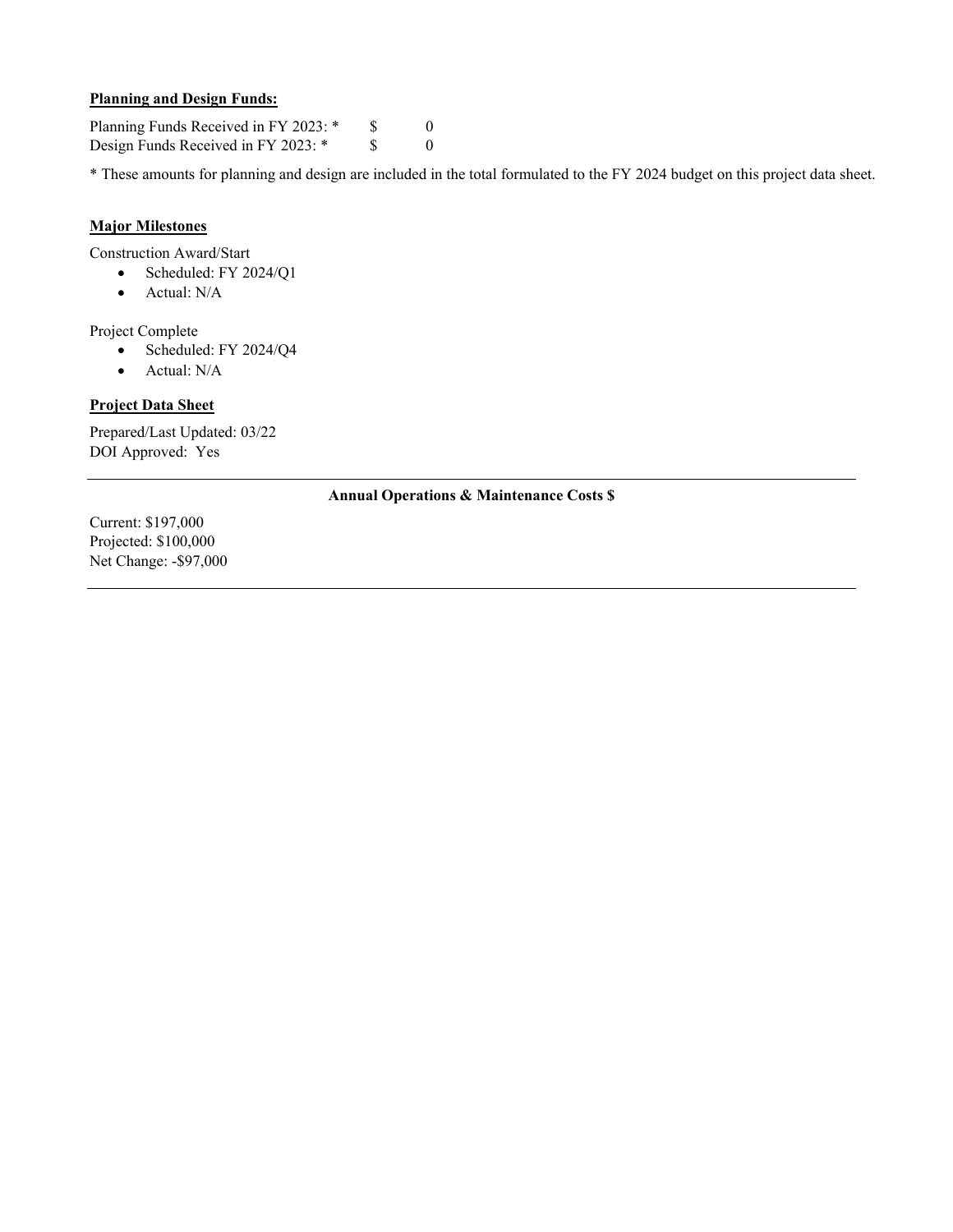#### **Bureau of Land Management Project Data Sheet**

Total Project Score/Ranking: 74

Planned Funding FY 2023: \$7,681,000 Funding Source: GAOA Legacy Restoration Fund

#### **Project Identification**

Project Title: Recreation, Roads, Dams, and Building Repair Project Project Number: L312 Unit/Facility Name: Various Statewide Region/Area/District: Regions 5 and 9 / Montana/Dakotas / Eastern Montana Dakotas District, North Central District, and Western Montana District Congressional District: AL State: Montana

| <b>Project Justification</b> |                        |      |                    |  |
|------------------------------|------------------------|------|--------------------|--|
| <b>DOI</b> Asset Code        | <b>FRPP Unique Id#</b> | API: | <b>FCI-Before:</b> |  |
| 40750000                     | 61117                  | 75   | 0.55               |  |
| 40161900                     | 63337                  | 30   | 1.00               |  |
| 40161900                     | 63338                  | 30   | 1.00               |  |
| 40750000                     | 2006738                | 40   | 1.00               |  |
| 40750000                     | 2127962                | 40   | 1.00               |  |
| 40750000                     | 1818649                | 40   | 1.00               |  |
| 40750000                     | 1818663                | 40   | 1.00               |  |
| 40760300                     | 2003168                | 60   | 0.12               |  |
| 40760300                     | 2003169                | 60   | 0.16               |  |
| 40162100                     | 63118                  | 80   | 0.08               |  |
| 40600000                     | 2010979                | 81   | 1.00               |  |
| 35100000                     | 2516                   | 85   | 0.20               |  |
| 407603000                    | 2003170                | 60   | 0.19               |  |
| 40750000                     | 60908                  | 60   | 0.52               |  |
| 40750000                     | 60910                  | 61   | 1.07               |  |
| 40750000                     | 1818766                | 60   | 0.99               |  |
| 40600000                     | 61094                  | 81   | 0.09               |  |
| 40161900                     | 63238                  | 30   | 1.00               |  |
| 40760300                     | 2003176                | 30   | 0.32               |  |
| 40161900                     | 63200                  | 30   | 0.62               |  |
| 40750000                     | 63117                  | 80   | 1.00               |  |

#### **Project Description:**

This project will repair outstanding deferred maintenance at priority sites across the state of Montana. This project includes the reconstruction of the dams; repair of roads, trailheads, and parking lots; in addition to facility and associated facility infrastructure to eliminate site hazards and modernize infrastructure into the future.

The Garnet Ghost Town was homesteaded in the mid-1860s and received historic site status from the National Register of Historic Places. The BLM has an obligation to protect the documented historic features of the town, while also providing access to the public to share in the historical knowledge available at this area. Parking lot repairs will be performed to improve visitor access and ADA accessibility.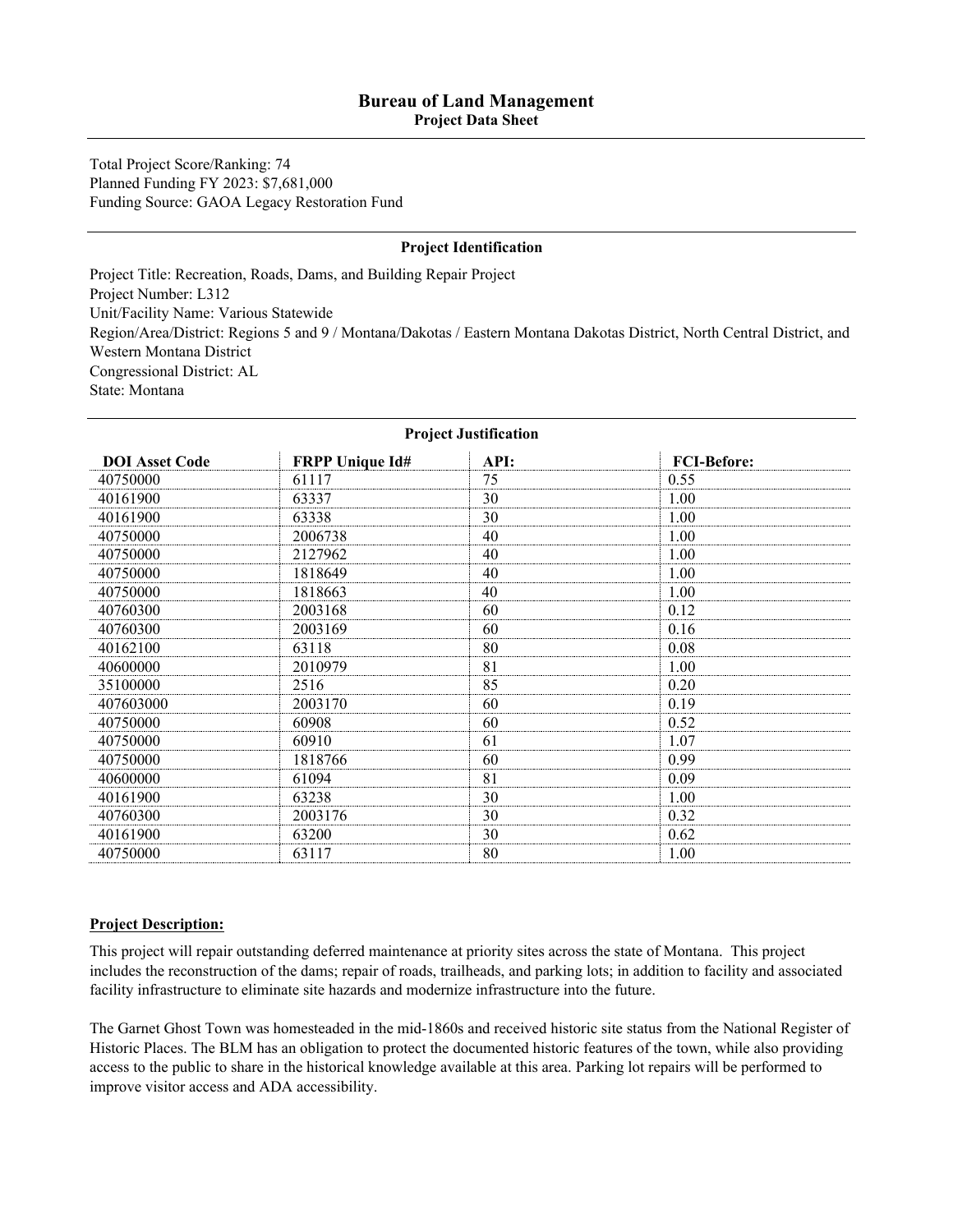Aging dams will be repaired and reconstructed to address maintenance needs and extend the useful life of the earthen embankment structures. Construction includes repairs to embankments and slope protections, in addition to outlet works and primary spillway repairs.

Recreation site trailheads provide access to an abundance of recreational opportunities, such as hiking, biking, horseback riding, and frisbee golf. The trailhead repairs and renovations will improve access and parking, while facilitating visitor safety to enhance the public's recreation experience.

The BLM roads provide valuable access to public lands that provide opportunities for recreation, including mountain biking, ATV/UTV riding, and hunting. Road repairs will be performed to address deficiencies that have been identified as safety concerns to the travelling public. The project work includes realignment, reshaping and resurfacing, in addition to drainage repairs and replacement of inoperable culverts.

Many BLM administrative sites support both BLM and Forest Service employees, who support the public lands and national forests in Montana. The project will correct deficiencies to sustain a safe environment for employees and the visiting public at the facilities. The repairs include water and irrigation system, replacement of aging fiber optic cabling infrastructure, and storm drainage repairs to address outstanding deferred maintenance.

#### **Scope of Benefits (SB):**

Project selection criteria / GAOA strategy alignment:

- 1.1 Restore & Protect High Visitation / Public Use Facilities
- 1.2 Improve ADA Accessibility
- 1.3 Expand Recreation Opportunities and Public Access
- 1.4 Remediate Poorest FCI Facilities
- 2.1 Reduce or Eliminate Deferred Maintenance
- 2.3 Reduce Annual Operating Costs
- 2.4 Remove, Replace, or Dispose of Assets
- 3.1 Address Safety Issues
- 3.2 Protect Employees / Improve Retention
- 4.1 Modernize Infrastructure

#### **Investment Strategy (IS):**

- The BLM estimates approximately \$8,500,000 of deferred maintenance will be retired at the completion of this project, for a reduction ratio of 100%.
- The project should reduce outyear maintenance through the reconstruction, replacement, and repair of the current assets that are failing or have outlived their useful life, and which require costly reoccurring repairs and staff time to maintain.
- This project will also help advance the following Administration priorities:
	- o Climate Resiliency: Road surfacing improvements should lessen the amount of particle dust emitted into the atmosphere and adjacent streams from the travelling public.
	- o Conservation / Resource Threats: The dams provide critical water storage and capacity for flood storage in the event of major rain events. Repairs will provide safe storage of water to enhance wildland fire capabilities. Fencing will protect resources and wildlife.
	- o Youth/Job Corps: The Montana Conservation Corps crews will install wildlife friendly fences to preserve the shoreline riparian habitat at the headwaters of the dam for migratory birds and wildlife.
	- o Underserved Communities: One of the project dams is in a historically underutilized business zone and within 45 miles of the Fort Belknap Indian Reservation. The reservoir supports fisheries and a wildlife protection program to provide hunting and fishing opportunities to the adjacent tribe.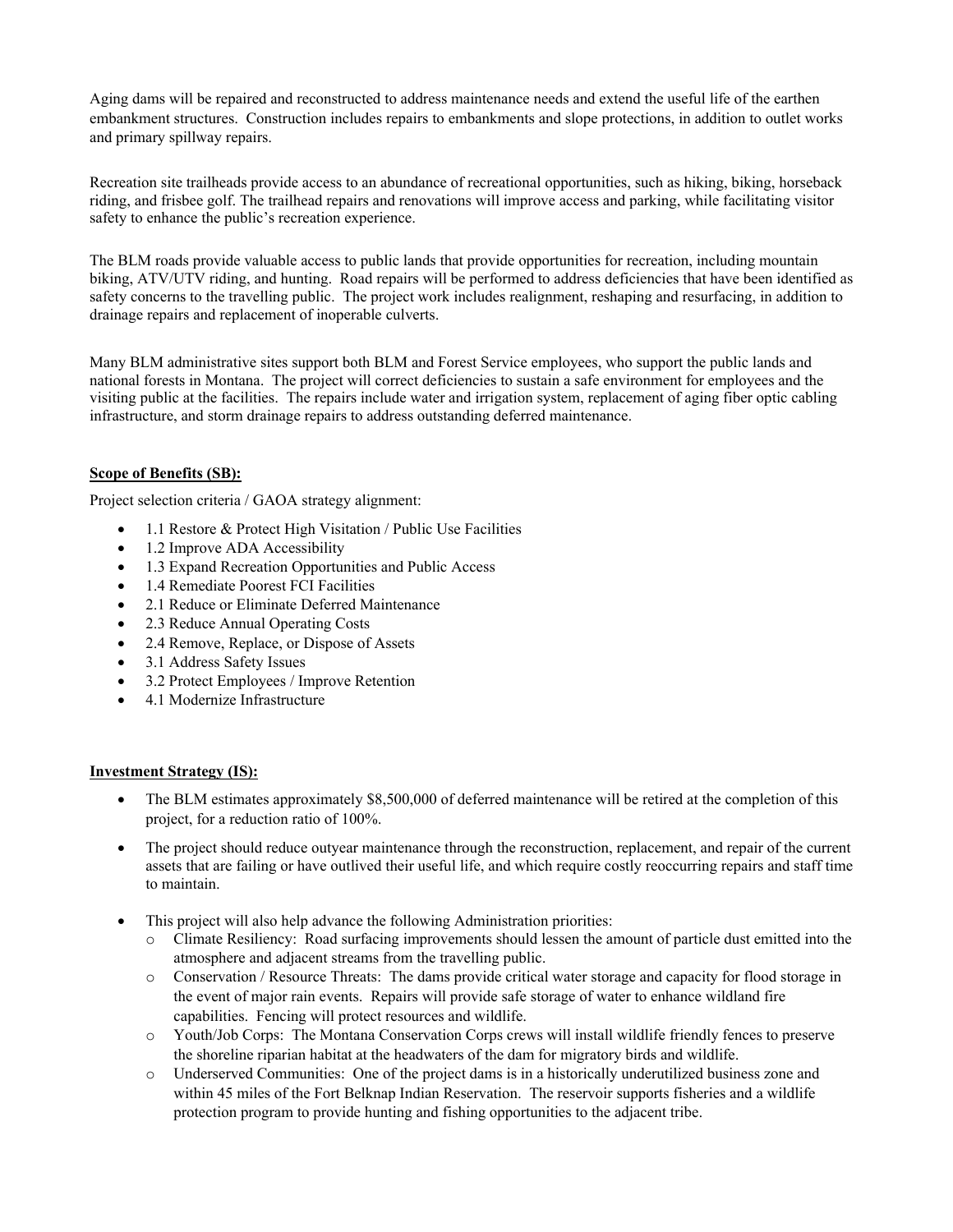o Job Creation – The site repairs should enhance job opportunities for multiple construction contractors during the construction seasons.

#### **Consequences of Failure to Act (CFA):**

- If the dams are not reconstructed, the cost of the repairs will continue to escalate, and the risk of damage to downstream property due to dam failure will increase.
- If existing road deficiencies are not repaired or are allowed to further degrade, the roads may pose potential safety hazards to the traveling public and may eventually become impassable. This also leads to resource damage as users find alternate routes that are not designed for vehicles.
- Existing parking lots provide access constraints at numerous facilities. Failure to address parking lot needs will impact accessibility in accordance with the Architectural Barriers Act Accessibility Standards.

#### **Ranking Categories:**

| Category              | Percent   | Score |
|-----------------------|-----------|-------|
| <b>FCI</b> Rating:    | n/a       | 0.40  |
| <b>API</b> Rating:    | n/a       | 53.65 |
| <b>API/FCI Score:</b> | (40%)     | 40    |
| SB Score:             | (20%)     | 90    |
| IS Score:             | (20%)     | 100   |
| CFA Score:            | (20%)     | 100   |
| <b>Total Score:</b>   | $(100\%)$ | 74    |

Combined ranking factors =  $(0.40 \times API/FCI score) + (0.20 \times SB score) + (0.20 \times IS score) + (0.20 \times CFA score)$ 

#### **Capital Asset Planning**

Capital Plan Business Case Required: No VE Study: Scheduled: N/A Completed: N/A

#### **Project Costs and Status**

#### **Project Cost Estimate (this PDS):**

| Activity                  | <b>Dollars in thousands</b> |       | Percent |
|---------------------------|-----------------------------|-------|---------|
| Maintenance/Repair Work:  |                             | 7.68. | 100     |
| Capital Improvement Work: |                             |       |         |
| Total:                    |                             | 7.68  | 100     |

#### **Project Funding History (entire project):**

| History                             | <b>Dollars in thousands</b> |       |
|-------------------------------------|-----------------------------|-------|
| Funded to Date: FY21 GAOA Funds     |                             | 846   |
| FY 2023 GAOA Funding (this PDS):    |                             | 7.681 |
| Future Funding to Complete Project: |                             |       |
| Total:                              |                             |       |

#### **Class of Estimate:** A B **C** D

Estimate Escalated to: FY2023/Q4